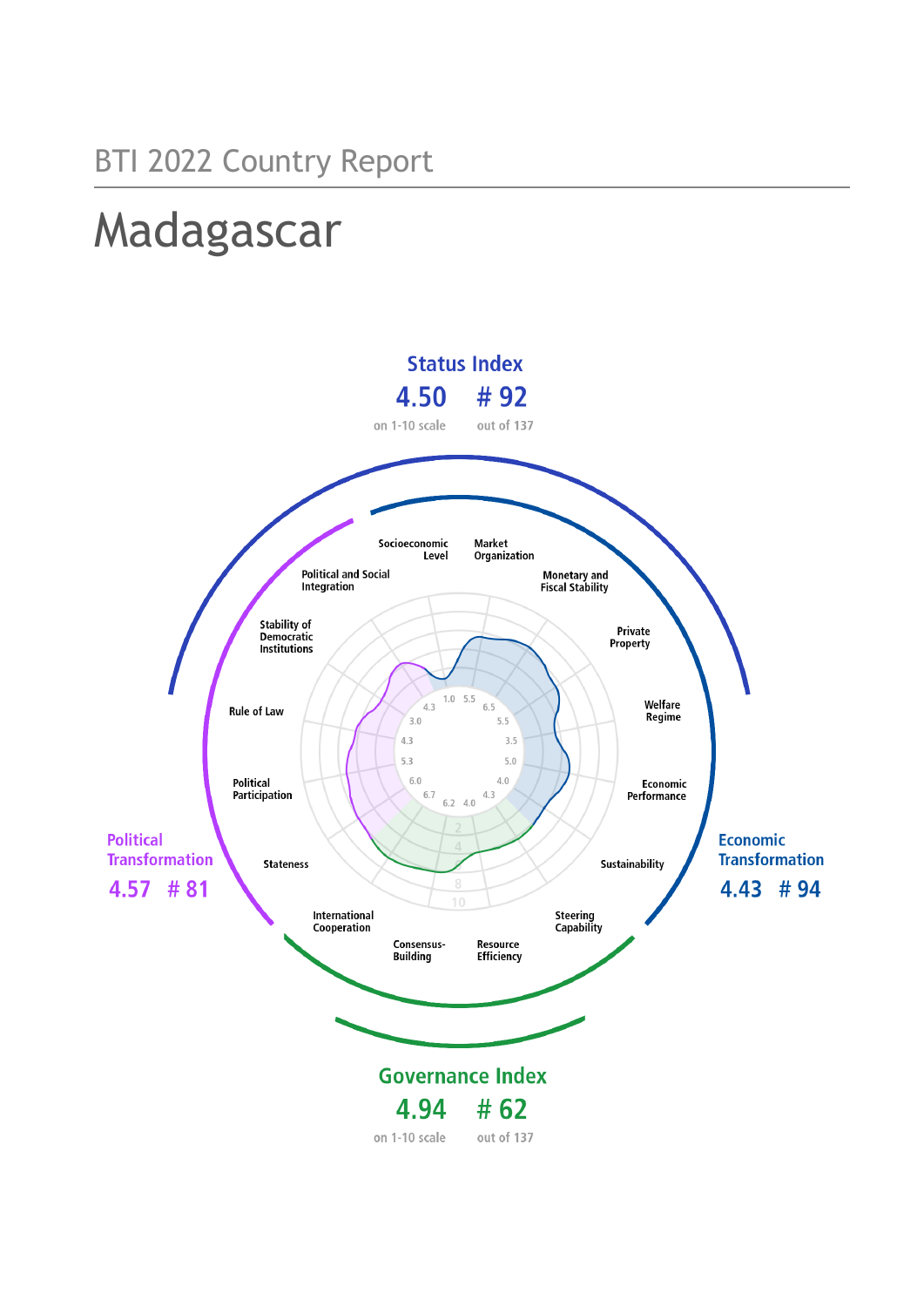This report is part of the **Bertelsmann Stiftung's Transformation Index (BTI) 2022**. It covers the period from February 1, 2019 to January 31, 2021. The BTI assesses the transformation toward democracy and a market economy as well as the quality of governance in 137 countries. More on the BTI at [https://www.bti-project.org.](https://www.bti-project.org/)

Please cite as follows: Bertelsmann Stiftung, BTI 2022 Country Report — Madagascar. Gütersloh: Bertelsmann Stiftung, 2022.

This work is licensed under a **Creative Commons Attribution 4.0 International License**.

# **Contact**

Bertelsmann Stiftung Carl-Bertelsmann-Strasse 256 33111 Gütersloh Germany

**Sabine Donner** Phone +49 5241 81 81501 sabine.donner@bertelsmann-stiftung.de

**Hauke Hartmann** Phone +49 5241 81 81389 hauke.hartmann@bertelsmann-stiftung.de

**Claudia Härterich** Phone +49 5241 81 81263 claudia.haerterich@bertelsmann-stiftung.de

# **Sabine Steinkamp** Phone +49 5241 81 81507 sabine.steinkamp@bertelsmann-stiftung.de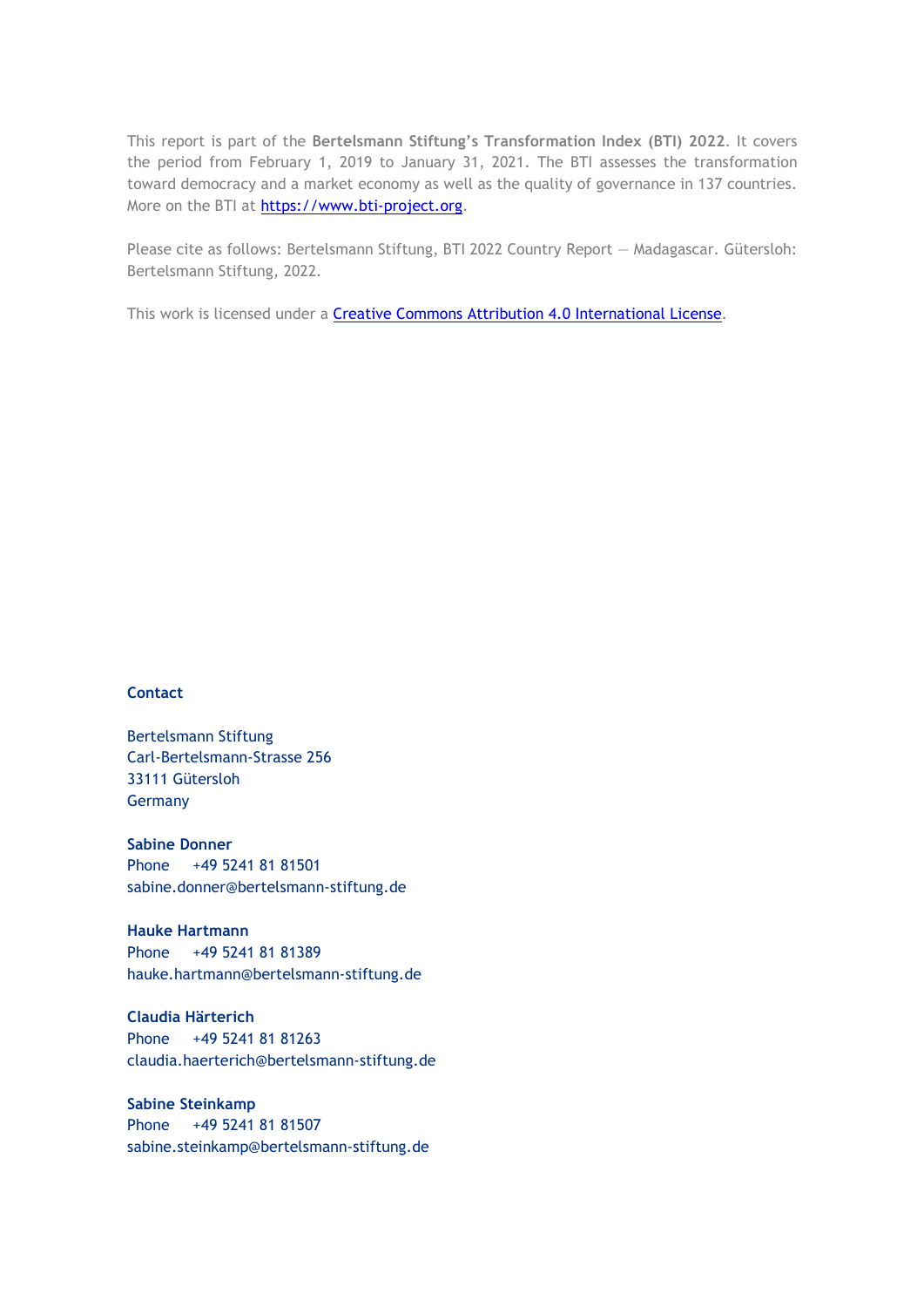#### **Key Indicators**

| Population               | M      | 27.7 | HDI.                           | 0.528          | GDP p.c., PPP $\ S$          | 1593 |
|--------------------------|--------|------|--------------------------------|----------------|------------------------------|------|
| Pop. growth <sup>1</sup> | % p.a. | 2.6  | HDI rank of 189                | 164            | Gini Index                   | 42.6 |
| Life expectancy          | vears  | 67.0 | UN Education Index             | 0.486          | Poverty <sup>3</sup><br>$\%$ | 91.5 |
| Urban population %       |        | 38.5 | Gender inequality <sup>2</sup> | $\blacksquare$ | Aid per capita $\sqrt{5}$    | 28.0 |
|                          |        |      |                                |                |                              |      |

Sources (as of December 2021): The World Bank, World Development Indicators 2021 | UNDP, Human Development Report 2020. Footnotes: (1) Average annual growth rate. (2) Gender Inequality Index (GII). (3) Percentage of population living on less than \$3.20 a day at 2011 international prices.

# Executive Summary

Madagascar recently ended the 2018-2020 electoral cycle, the second since the crisis of 2009, and this has allowed the country to embark on the path of institutional political stability. Indeed, the 2018 presidential election saw the victory of Andry Rajoelina over Marc Ravalomanana, both of whom have dominated political life for a decade. Andry Rajoelina has a majority in all institutions after his victory in the national and local elections. Given this domination, national reconciliation is not one of the priorities of the current government even though there are clear tensions. Indeed, the opposition, which created a coalition led by Marc Ravalomanana, emphasizes that reconciliation is necessary for the development of the country and asks the government to be more open. The opposition therefore boycotted the senatorial elections. It accused the regime of authoritarian practices accentuated during the lockdown due to the COVID-19 pandemic.

Having a majority should enable the president to implement his political program, the Plan Emergence Madagascar (2019-2023, PEM). This plan aims to fulfill the president's thirteen commitments and is based on three complementary pillars of sustainable development: 1) the social pillar (human capital); 2) the economic pillar (accelerated, inclusive and sustainable growth); 3) the environmental pillar (Madagascar as a "green" island), with an emphasis on governance as a cross-cutting priority. Peace and security, the rule of law and the fight against corruption with zero tolerance are key elements, as are the autonomy and accountability of local authorities, once the country's administrative structure has been decentralized.

The ambitious economic reforms conducted under the leadership of donors since 2014 enabled the country to experience continuous economic growth until 2019. Madagascar's economy grew by 4.4% in 2019. There was an increase in public and private investments, and export sectors such as tourism, textiles and mining performed well. However, these efforts and recent gains in the fight against poverty have been hampered by the slowdown in economic activity due to COVID-19. Despite the efforts made by the state with the help of donors to support the most vulnerable populations and the private and banking sector, Madagascar has experienced an economic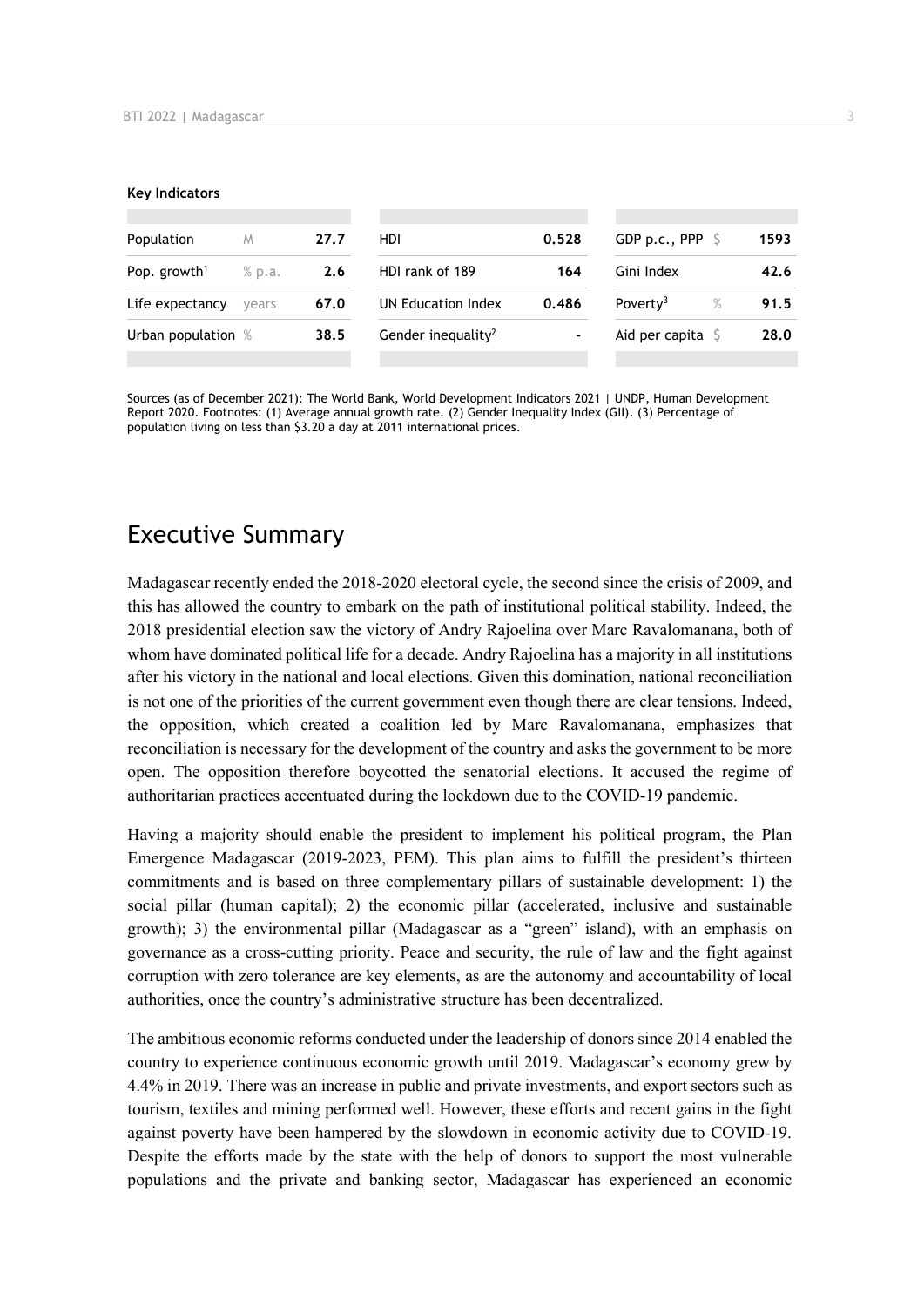recession, with a GDP contraction of -4.2% in 2020, similar to that observed during the devastating constitutional crisis of 2009. The PEM should be adopted at the start of 2021 to allow the resumption of cooperation with all donors.

As elsewhere in the world, the coronavirus pandemic has highlighted the fragility of the Malagasy economy, which will have to diversify and reform in order to become more industrialized. The state of emergency, which lasted for more than six months, has left many people unemployed. Poverty rates have increased, and the country's economic recession continues. In addition, political and institutional stability, deep improvements in governance, the fight against generalized corruption, environmental protection, the fight against climate change, and the fight against trafficking of natural resources are necessary conditions to achieve the economic reforms needed to lift the country out of poverty. Madagascar still faces enormous challenges in terms of macroeconomic stability and democratic performance.

# History and Characteristics of Transformation

While many African states were created by colonial forces, Madagascar's modern era began with the Merina King Andrianampoinimerina (1787–1810), who began the process of taking control of the Highlands, first through the twelve sacred hills of Imerina and then moving toward the coasts. When the French deposed the monarchy in 1896, the colonial power had merely to take advantage of the administrative system in place. The Merina system of slavery was abolished, but the caste system was adopted in order to develop a new plantation system. Even the system of taxation established by the Merina monarchy was maintained in order to pay for labor and infrastructure development. The Malagasy uprising of 1947 was one of the most violent anywhere in the colonial world, with an estimated 100,000 people losing their lives, but it led to the French Loi Cadre of 1956 and ultimately independence Madagascar on June 26, 1960.

The president of Madagascar's first republic (1960–1972), Philibert Tsiranana, is largely viewed as having remained too close to France. Social movements in the capital led to a peaceful handover to the military government. Vice Admiral Didier Ratsiraka adopted a particular brand of scientific socialism in 1975. By 1979, poor economic decisions had led to a complete depletion of foreign reserves. Ratsiraka called on the IMF and instead adopted a market-oriented economy.

Political change came in the form of a civil servants' strike that led to the establishment of a transitional government on October 31, 1991. A new constitution was ratified, and the country's first nominally democratic elections were held in November 1992, bringing Albert Zafy to office. The Zafy period was marked by economic decline, and he was impeached on July 26, 1996, after manipulating a constitutional change and being charged with corruption and abuse of power. The 1996 election was an exercise in banality. Ratsiraka won, changed the constitution through a popular referendum, and set out to consolidate much of the character of the second republic.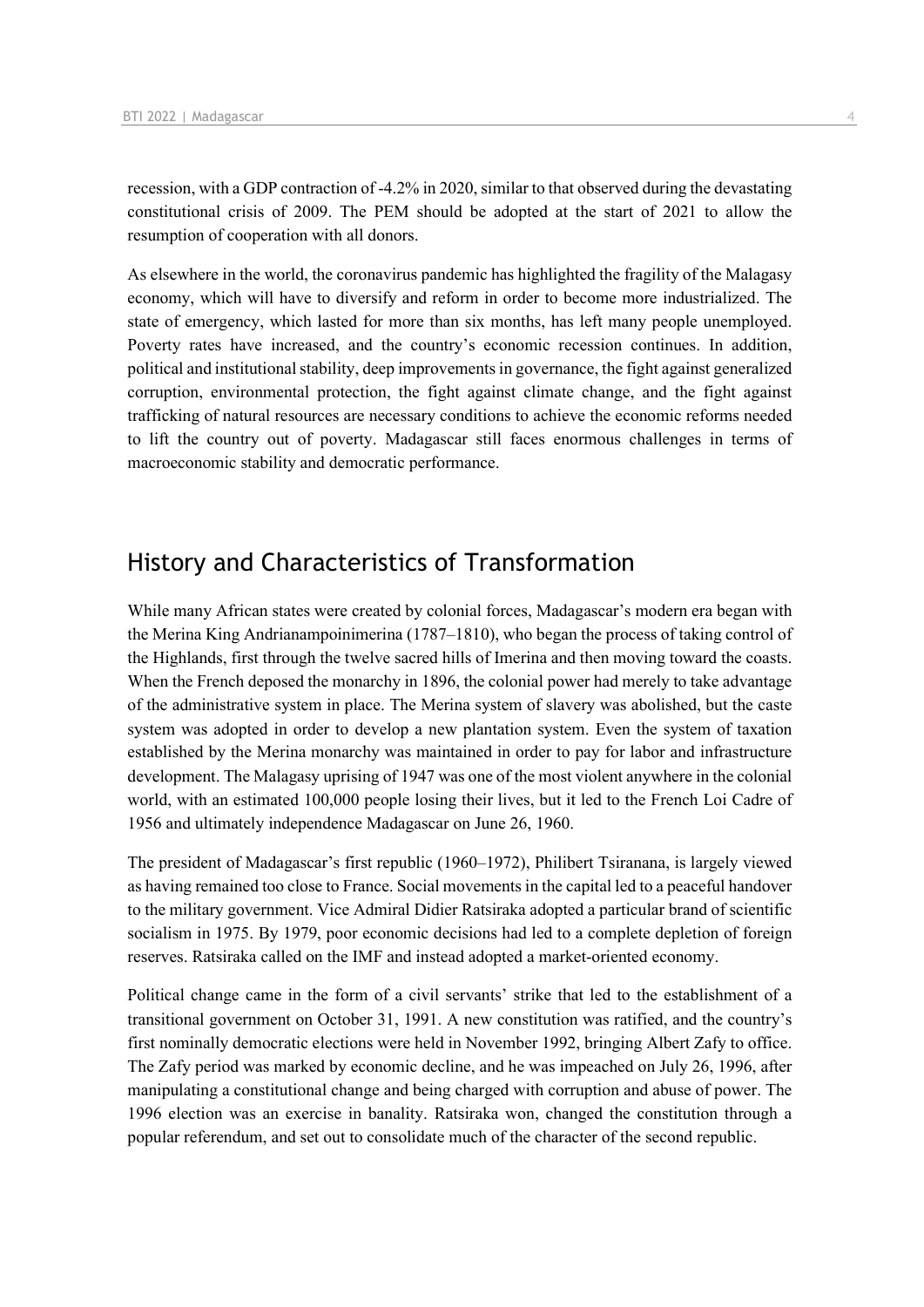The 2001 elections gave rise to a conflict between acting President Ratsiraka and Marc Ravalomanana, the mayor of Antananarivo and a self-made millionaire. After six months of social, political and economic conflict, Ravalomanana was recognized as president of the republic. Although he was re-elected in 2006 and his administration did usher in economic progress, his domination of both the political and economic spheres led to conflict and political unrest. In 2009, President Ravalomanana relinquished control to a military directorate, who then gave the power to Andry Rajoelina, the mayor of Antananarivo. The latter became president of the so-called High Authority of the Transition. The unconstitutional change of government was heavily criticized by regional organizations (the African Union and the Southern African Development Community) and much of the international community (e.g., the United States and the European Union), in addition to France imposing sanctions. Consequently, Madagascar was deprived of foreign budget support.

In September 2011, a roadmap was signed calling for presidential and legislative elections. These elections took place in late 2013. The candidate supported by Rajoelina, Hery Rajaonarimampianina, defeated Ravalomanana's favorite, Jean-Louis Robinson. In July and December 2015, Rajaonarimampianina's political party, New Forces for Madagascar (Hery Vaovao ho an'i Madagasikara, HVM), won a majority in the local and Senate elections. Since 2014, ambitious economic reforms have been initiated with the support of donors, which resulted in economic growth from 2.3% in 2013 to 5% in 2018. Demonstrations against the electoral laws occurred in April 2018. After both national and international mediation, and the establishment of a consensus government in June 2018, the presidential election took place in November 2018. Meanwhile, Rajaonarimampianina relinquished power in September 2018, as required by the constitution (with Senate President Rivo Rakotovao acting as interim president), in order to run in the election. Andry Rajoelina was elected president of the republic. Marc Ravalomanana accepted defeat and called on his supporters to stop demonstrations so as to promote solidarity and national reconciliation.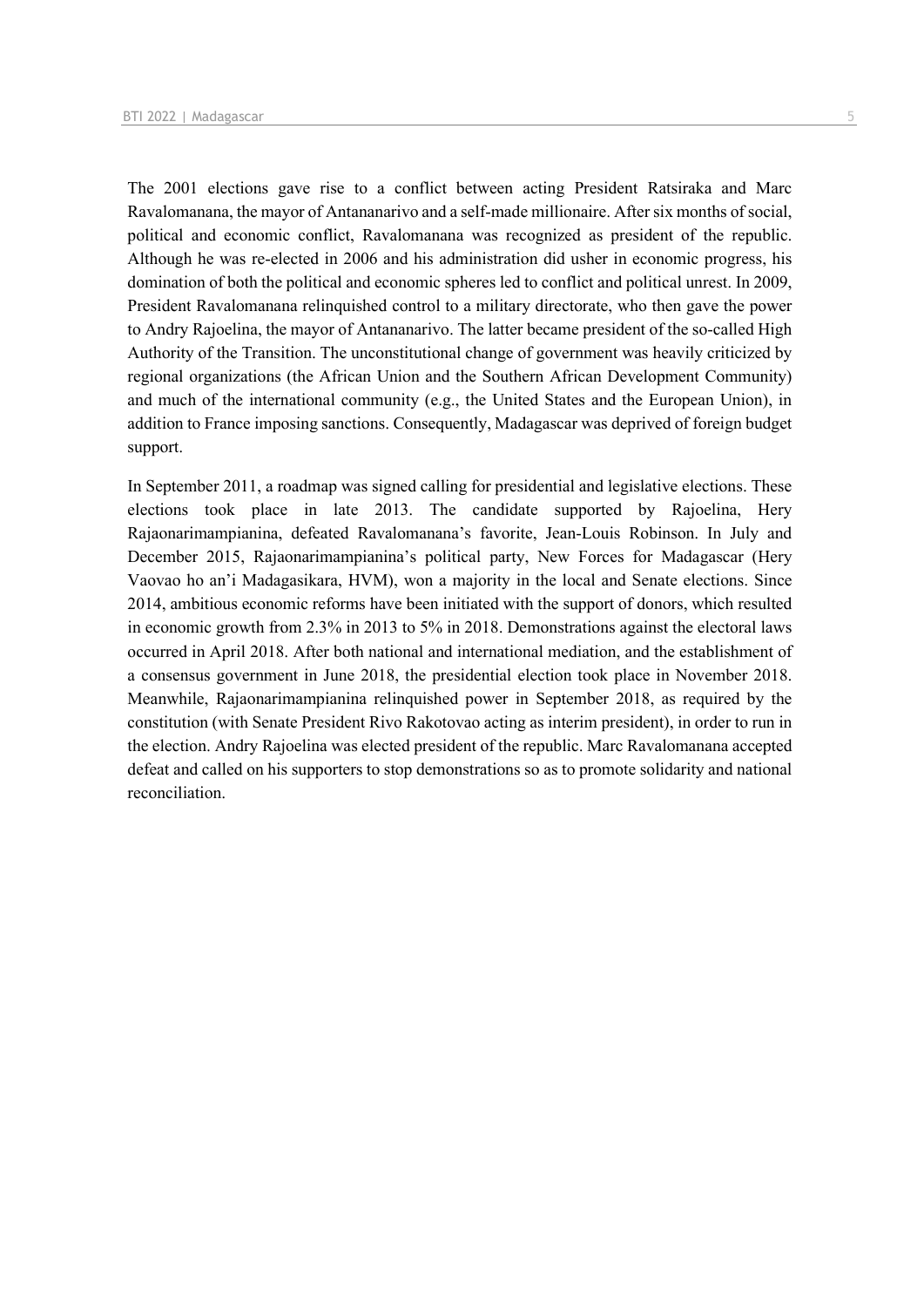The BTI combines text analysis and numerical assessments. The score for each question is provided below its respective title. The scale ranges from 1 (worst) to 10 (best).

# Transformation Status

# I. Political Transformation

#### **1 | Stateness**

Although the state has a monopoly on the use of force (military, police, gendarmerie), Madagascar's security sector has always been weak as it is subject to external influences and has been politicized by successive heads of state. The military has been involved in unconstitutional power transitions such as that which took place in 2009. Working conditions within the military, police and gendarmerie, which include low wages and a lack of equipment, as well as corruption, have cultivated the conditions for armed violence. The state's monopoly on the use of force has also been challenged by bandits (dahalo) operating in the country's southern "red zone" region and by other thieves in rural areas who often work with the collusion of security forces. Armed with small weapons, these thieves steal mostly cattle and have burned down entire villages, driving the local population to migrate elsewhere. Motives are both economic and political. Since President Andry Rajoelina came to power in 2018, the security forces have received new equipment (e.g., vehicles and helicopters). The state is more or less absent in the "red zone" – an area of approximately 200,000 square kilometers – due to a lack of transportation and road networks.

Some groups are denied full citizenship rights. The outdated Malagasy Nationality Code (1960) prescribes that only those of Malagasy descent are eligible for Malagasy nationality. The application of this concept of nationality, based on a rigorous principle of jus sanguinis, renders the country's communities of foreign origin effectively stateless, despite their presence in Madagascar for generations. This includes about 400,000 Indo-Pakistani persons (the so-called karana), between 70,000 and 120,000 Comorians, about 15,000 Chinese, and some 5,000 people of Arab origin. In 2014, discussions to reform this legislation were opened, and in June 2016, the Council of Ministers discussed a new law. However, although the modifications adopted by parliament in December 2016 ("Loi n°2016-038 modifiant et complétant certaines dispositions de l'Ordonnance n° 60-064 du 22 juillet 1960 portant Code de la nationalité malagasy") gave Malagasy women a new right to transmit nationality (which was not the case before), they did not resolve the question

#### **Question** Score



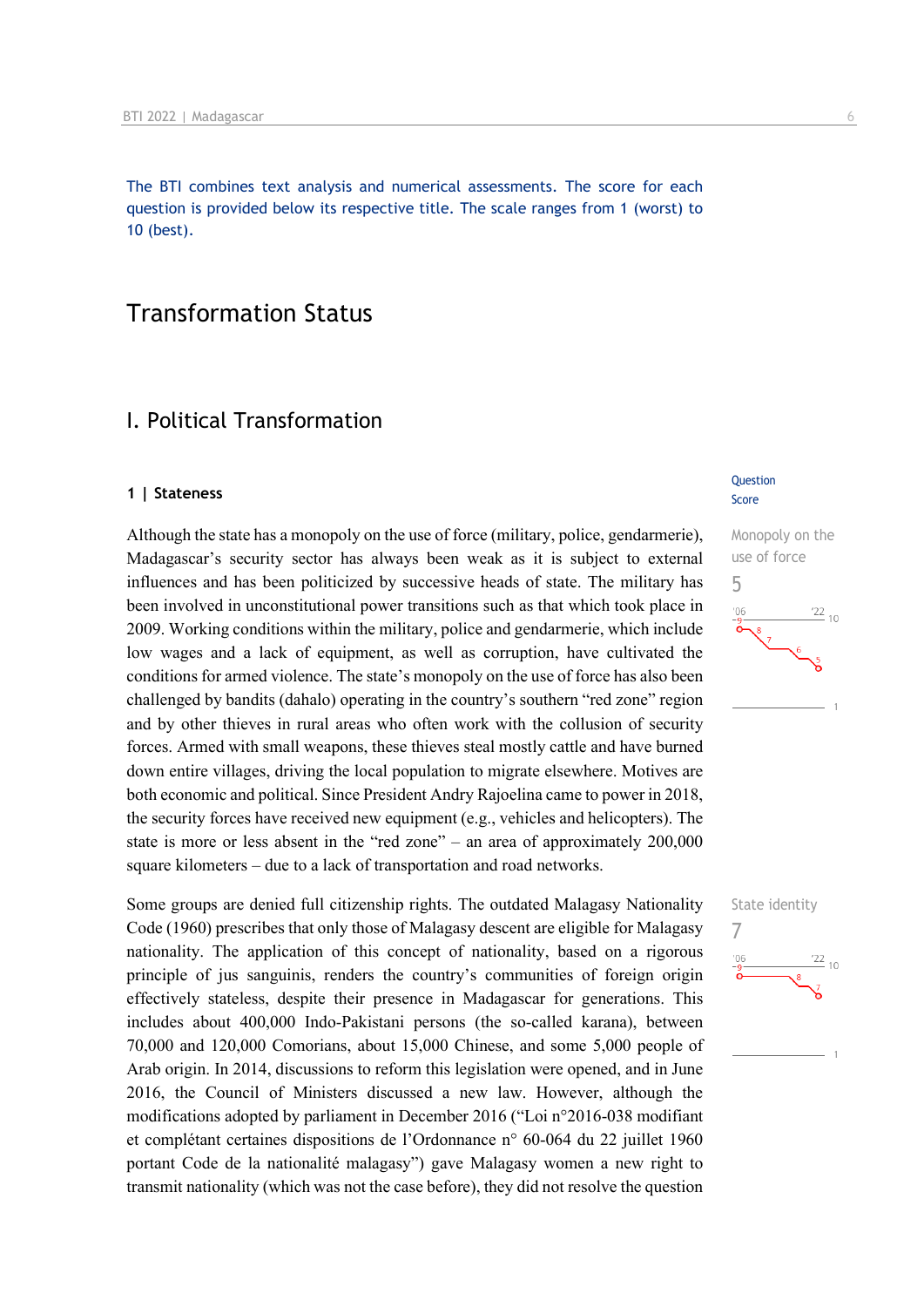of the stateless population residing in the country. Naturalization remains the only way for a stateless person to obtain Malagasy nationality, but the process seems "stuck." Since 1960, only 1,600 people have been naturalized. In general, the nationstate is accepted by the major groups in society.

The constitution states that Madagascar is a secular state. However, churches and religious groups such as the Council of Christian Churches in Madagascar (FFKM) have played an important role in politics. The FFKM consists of four churches: the Protestant Church of Jesus Christ in Madagascar (Fiangonan'i Jesoa Kristy eto Madagasikara, FJKM), the Catholic Apostolic Church of Rome (Eglizy Katolika Apostolika Romana, EKAR), the Malagasy Lutheran Church (Fiangonana Loterana Malagasy, FLM), and the Malagasy Episcopal Church (Eklesia Episkopaly Malagasy, EEM). However, religious dogmas have considerable influence on the legal order. For example, abortion is forbidden. Members of the LGBTQ+ community face considerable social stigma and discrimination, often within their own families and particularly in rural areas.

Religious dogmas have also played an important role in Madagascar's history. The FFKM has been involved in all modern political crises (1991; 2001 – 2002; 2009), and most political leaders use their religion as an instrument of mobilization. Protestants and Catholics have the most practitioners.

The current president, Andry Rajoelina, like the former ones, publicized his religious faith while using religious expressions in his speeches.

As a consequence of French rule, legal texts are free from religious influence.

Basic administrative structures are present across the country but remain weakened by a lack of decentralization and particularly by the absence of fiscal autonomy. The central government does not meet the needs of the many regions.

The 2010 constitution defines three levels of decentralized territorial entities (Collectivités territoriales décentralisées), provinces (six), regions (22) and communes (1,693). Decentralization is one strategic priority of the Plan Emergence Madagascar (PEM, 2019-2023), as was also the case in the previous development plan, but the budget for decentralization accounts for only 5% of the national budget. Madagascar remains a very centralized country, both administratively and fiscally.

As a consequence of these weaknesses, basic state functions are often performed today by national and international organizations, and this is the case for sectors such as accommodation, nutrition and medical assistance. Most services such as hospitals, housing and schools, at least those of high quality, are concentrated in the capital. To a lesser extent, there are some in the urban centers of the provinces and regions, and to a very limited extent at the communal level. At the regional and local levels, some minor basic services exist, but their quality is significantly inferior, especially in terms of medical assistance, education, accommodation and nutrition. This is why



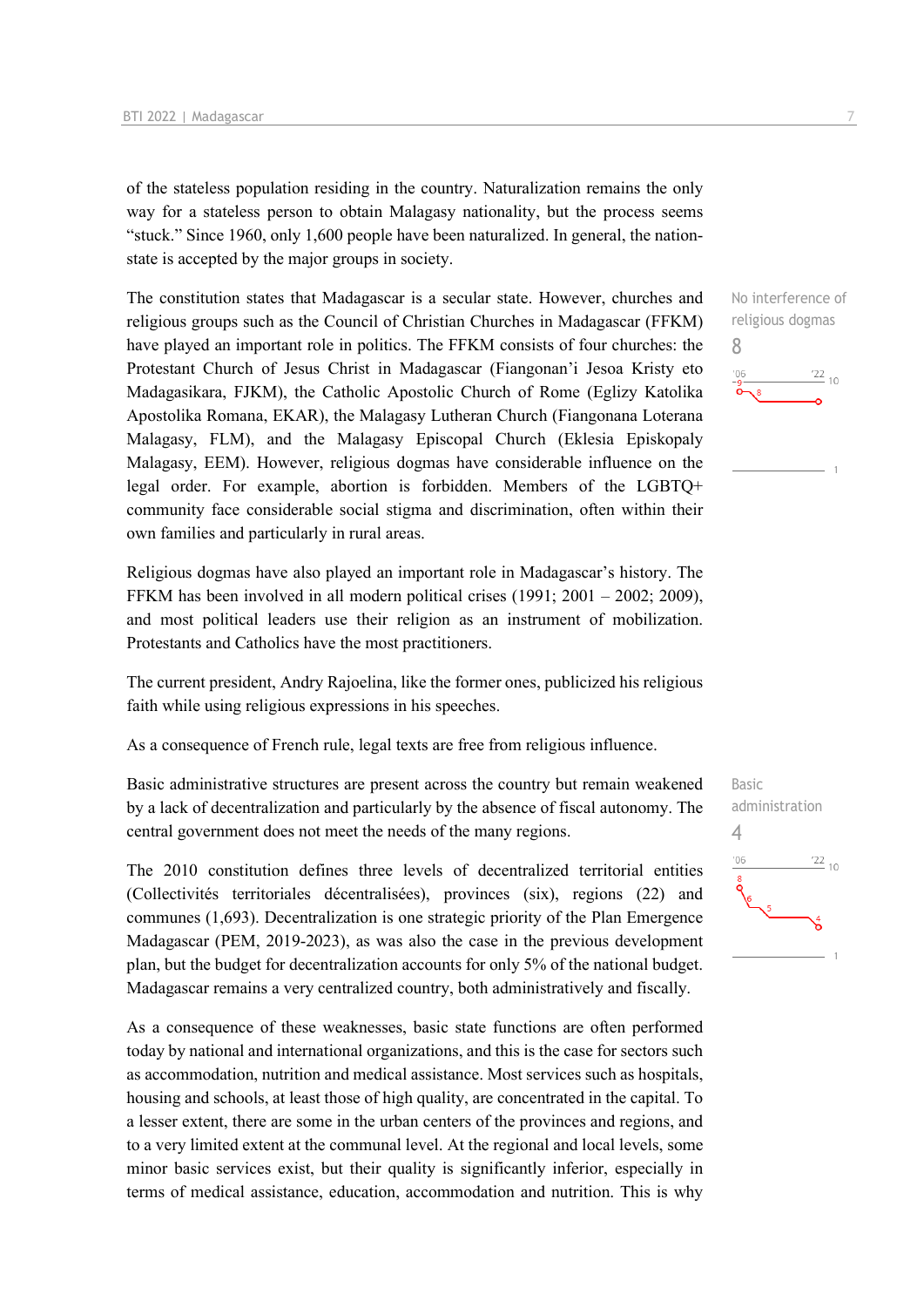international organizations try to focus their interventions at a more decentralized level. Basic services were limited during the lockdown and state of emergency. The state of emergency lasted more than six months, from March 21 to October 18, 2020. The lockdown measures affected basic services such as access to education (schools were closed from mid-March until October 5), as well as access to the justice sector as the judiciary was functioning with less personnel. The lockdown measures affected mostly urban areas, being clusters for the spread of the virus.

#### **2 | Political Participation**

Madagascar has a rich electoral history. Since its independence in 1960, Madagascar has organized 12 presidential elections, 12 legislative elections, eight senatorial elections, seven referendums and several local elections, and it has experienced four republics. The country is one of the few countries in sub-Saharan Africa that has gone through several electoral transitions (1993, 1996, 2001 and 2018). However, the regimes elected in the run-offs tend to be hegemonic, as one party "takes it all" and installs authoritarian governance practices. These practices and the lack of credibility and transparency in the organization of the electoral process have led to various problems. These include violent protests in the post-election phase, the mobilization of power outside the institutions, and the seizure of power through public demonstrations and a coup d'état in 2009. The latter caused a political crisis for almost five years and the international isolation of the country. Internal and external mediation efforts suffered serious challenges but ultimately led to the organization of elections as a necessary condition to end the crisis in 2013.

The presidential election of December 2018 led to a change of power with the election of Andry Rajoelina. His opponent, Marc Ravalomanana, accepted defeat and called for reconciliation and solidarity and for the demonstrations to stop.

In May 2019, a legislative election was held with the participation of several political parties, just like the local elections of December 2019. These elections were generally free, fair and transparent with regard to registration and media access. The question of electoral campaigning is always problematic as certain political parties and candidates run a disguised campaign before the official date, and the financing of electoral campaigns are also an issue. The presidential party won the majority in the two elections.

The senatorial election was held in December 2020 despite COVID-19 and the boycott of the opposition. This boycott was because this indirect election did not respect the law for the electoral college whereby only mayors and municipal councilors are part of it, not the heads of regions, regional councilors, heads of provinces and provincial councilors. In addition, the reduction in the number of senators from 63 to 18 by the current government, of which 12 are elected and six appointed by the president of the republic, constitutes an imbalance in the

Free and fair elections

7

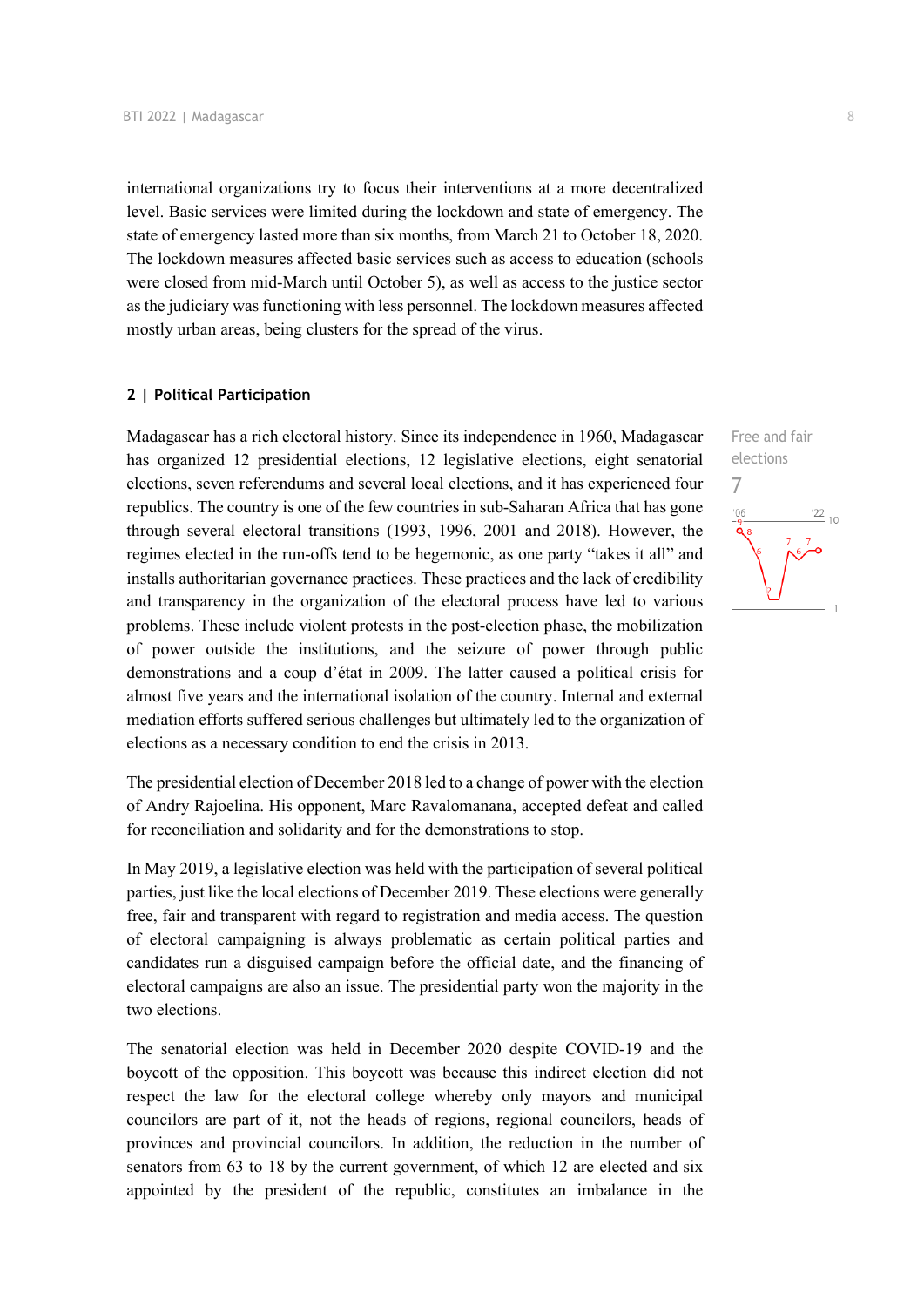representation of decentralized communities. Social distancing was easily applicable because it is an indirect election with an electoral college of 12,465 voters spread across the country.

The ruling party TGV/MAPAR/IRD has considerable formal power to govern. It has the majority in all the institutions (National Assembly, Senate, the town halls and the regions).

Informally, presidents have consistently maintained significant informal networks of power (economic elite, religious elite (FFKM), military elite). This is a necessary condition of maintaining formal power, as these groups have the potential to undermine democratically elected representatives.

The constitution of the fourth republic (Article 10) guarantees the freedom of association and assembly. However, it has become more difficult to obtain a permit in order to hold unrestricted events. Security forces have sometimes used tear gas to disperse demonstrations by university students (e.g., in September 2019 and in January 2021), supporters of political opponents and other groups. During a demonstration taking place in the capital, Antananarivo, a former minister was arrested in April 2020. In addition, other demonstrations took place during the lockdown. A demonstration in the city of Tamatave in June 2020 was dispersed by the security forces with tear gas. Moreover, opposition protests were not authorized by local authorities during the period under review.

The measures related to the COVID-19 pandemic have been applied to public gatherings. Beginning in May 2020, gatherings exceeding 50 people were prohibited. As of August 2020, public gatherings remained restricted but were totally banned in the Analamanga region as the area was placed under "enhanced lockdown." Beginning on September 20, 2020, public gatherings of up to 100 people were permitted, but only for cultural, sporting and religious events. On October 5, the maximum number of people allowed at public gatherings was increased to 200. As of January 11, 2021, the maximum number of people permitted at public gatherings has been increased from 100 to 200.

The constitution of the fourth republic guarantees freedom of expression. However, a 2018 study conducted by the U.S. State Department concluded that freedom of expression is limited by the respect for the freedoms and rights of others, and by the imperative of safeguarding public order, national dignity and state security. In accordance with the constitution, the law can restrict these rights. The Communication Code includes a number of provisions limiting freedom of speech and expression. It also grants broad powers to the government to deny media licenses to political opponents, seize equipment and impose fines.

Effective power to govern 7  $\frac{22}{10}$ 



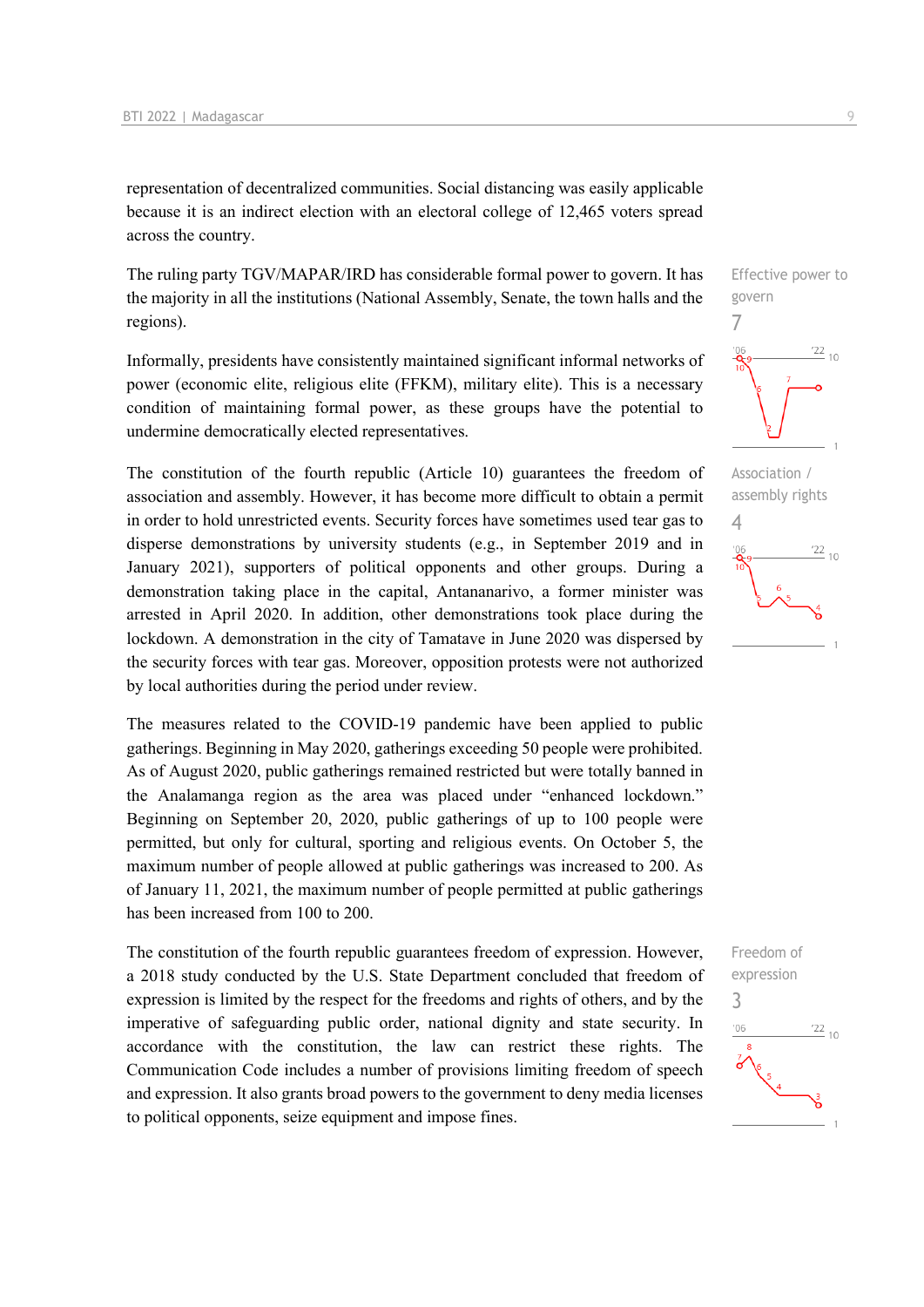In practice, the media are free to publish a variety of opinions, but the government does not hesitate to call them to order if it considers them to have overstepped their role. This means they are often subject to interference or government restrictions, and some journalists consequently practice self-censorship.

In September 2019, two journalists were charged with defaming the Malagasy military and fined MGA 10 million each. The two other people involved, Patrick Andriamisa, the director in charge of culture at the Urban Municipality of Antananarivo, and Arphine Rahelisoa, a journalist, were released.

The government criminalized journalists and shut down media outlets that were perceived to be critical of government responses to COVID-19. Arphine Helisoa from the newspaper Ny Valosoa was arrested and put in pretrial detention in April 2020 after she was accused of criticizing the president's handling of the national response to COVID-19 in an article. In September 2020, the singer Rolf was prosecuted for "endangering state security" over social media posts criticizing the management of the pandemic. Freedom of expression has deteriorated with COVID-19.

## **3 | Rule of Law**

The constitution of the fourth republic consists of 168 articles. The state is organized along the three branches of power: the president and his or her government form the executive; the National Assembly and the Senate form the legislature; and the High Constitutional Court, the Courts of Appeal and the lower courts attached to them constitute the judiciary.

The president, who serves as head of state, is elected for a five-year mandate through universal direct suffrage and can serve no more than two terms. The prime minister is appointed by the president and is nominated by the majority party or group of parties in the National Assembly. The president can also terminate the prime minister's service, either through the resignation of the government or in the case of a grave fault or manifest failure (Article 54 of the constitution).

The separation of powers established by the constitution is weak in practice. The executive is the main power, dominating the other branches. The president holds vast powers. Under Article 85, he appoints one-third of Senate members and Article 81 states he can convene extraordinary sessions of parliament and can call referendums. The president of the republic is the president of the Superior Council of the Magistrature. He also appoints three members of the High Constitutional Court.

The personalization of power by successive presidents has undermined checks and balances, and the presence of an authoritarian power for such a long time has hampered the emergence of independent and credible institutions. Moreover, at the end of the 2013-2018 legislature, the parliament passed Law No. 2019-001 delegating

Separation of powers 4 $\frac{22}{10}$  $^{\prime}06$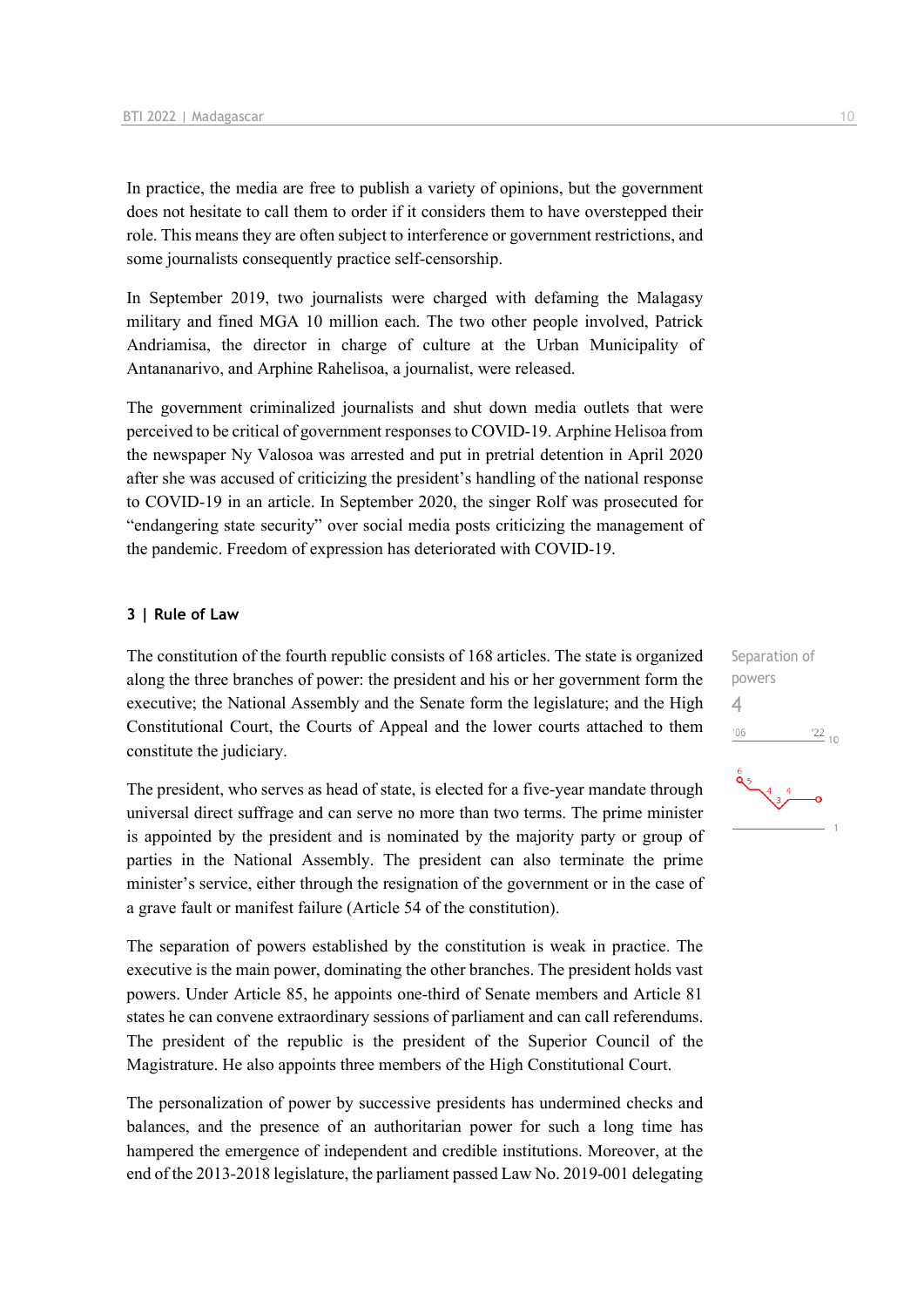the power to legislate to the president of the republic by way of ordinance, especially since the Senate is not empowered to legislate alone. Legislation by ordinance ended on July 16, 2019, the day of the special session of the new National Assembly. The executive had difficulty collaborating with the Senate, which was dominated by the former ruling party, until the establishment of a new Senate on January 19, 2021.

A state of health emergency was put in place by the adoption of Decree No. 2020- 359 of March 21, 2020, based on Article 61 of the constitution relating to exceptional situations. However, the state of health emergency is a separate category that was not provided for by the constitution. This authorizes the president of the republic to legislate by ordinance until the ordinary session is held. Although , there have been some popular protests against the measures, there have been no reports on the discriminatory nature of the measures. Restrictions were mostly applied to urban areas, being the clusters of the spreading of the virus.

The Malagasy judicial system derives from the French tradition. There are three levels of courts. First, lower courts handle civil and criminal cases and can issue limited fines and sentences. Secondly, the Court of Appeals includes a criminal court for cases carrying sentences of five years or more. Finally, the Supreme Court is the country's highest court.

Additionally, the High Constitutional Court reviews whether treaties, laws and ordinances conform to the constitution. Moreover, it rules on disputes related to referendums and presidential or legislative elections and proclaims the final results of those elections and referendums.

The military courts are organized by civilian magistrates. Their mandate includes issues dealing with national security. The president serves as formal guarantor of the independence of the judiciary. To this end, he is assisted by a Superior Council of the Judiciary, on which he serves as president, and the minister of justice is vice president. The judiciary remains under the control of the Ministry of Justice, and reports of corruption in the judiciary continue. Efforts are underway to address this problem. The court system has a large backlog of cases, a fact that contributes to excessive investigative detention.

The personalization of power by successive presidents has affected the functioning, transparency and independence of other institutions, especially the judiciary. As a consequence, the Malagasy have lost faith in the court system. Madagascar ranked 125th out of 141 countries in the World Economic Forum's Global Competitiveness Report 2019 in regard to judicial independence, a slight improvement compared to previous years.

Independent judiciary 4 $106$  $\frac{22}{10}$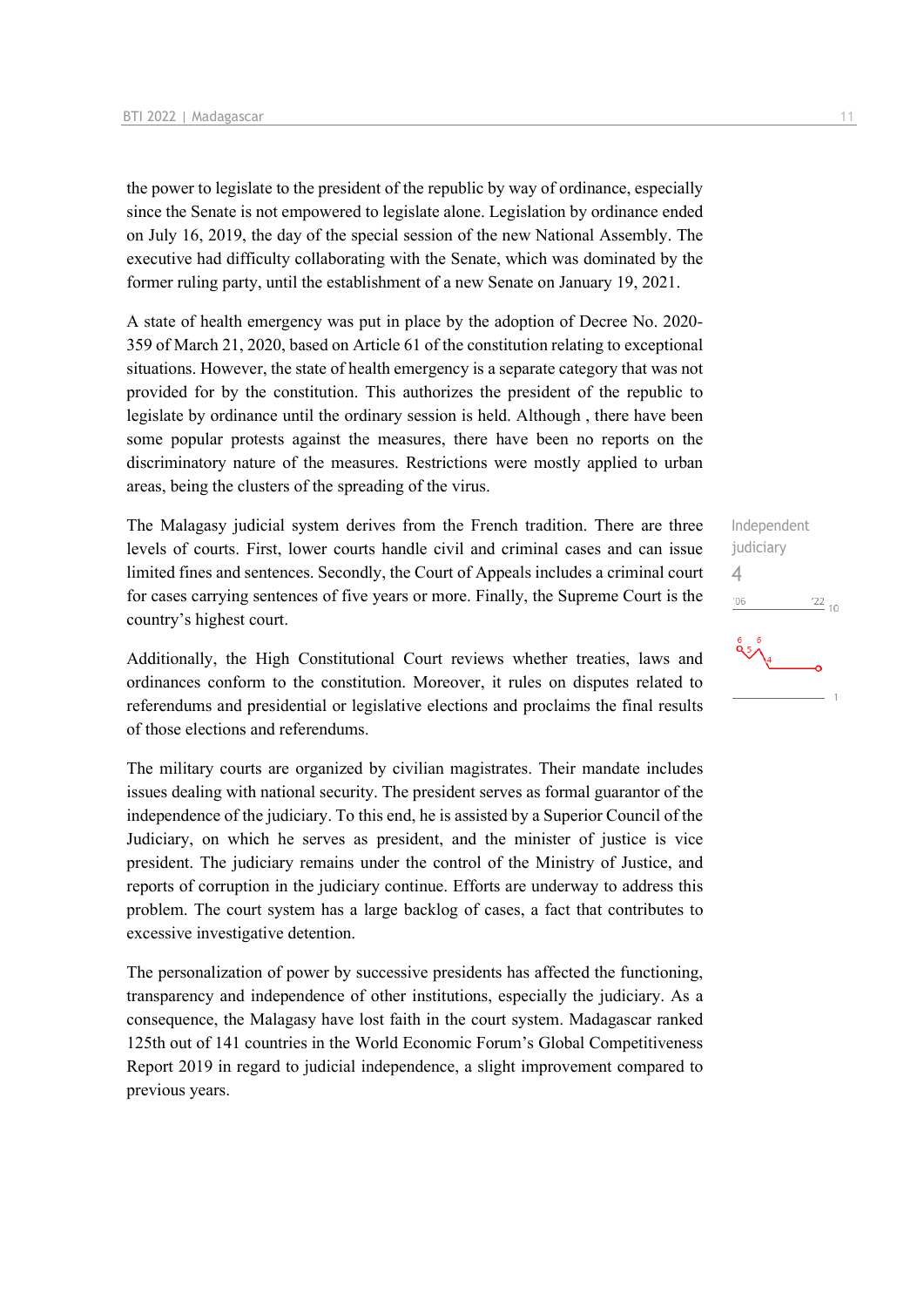Madagascar ratified the United Nations Convention Against Corruption on September 22, 2004, as well as the African Union Convention on Preventing and Combating Corruption on 6 October, 2004, the Southern African Development Community (SADC) Protocol Against Corruption (Loi N° 2007-007 du 20 juin 2007 autorisant la ratification de l'adhésion au Protocole de la SADC contre la corruption), and international treaties and conventions on terrorism and organized crime (Loi N° 2014-005 contre le terrorisme et la criminalité transnationale organisée). A new national anti-corruption strategy was adopted in September 2015. There are also several institutions fighting against corruption: the Independent Anti-Corruption Bureau (Bureau indépendant anti-corruption, BIANCO), the Comité pour la sauvegarde de l'intégrité (CSI), the Service de renseignements financier (SAMIFIN) and the Pôles anti-corruption (PAC). However, the government has not implemented these policies effectively. Of the six PAC, only two have been set up, and corruption remains a serious issue, as does the lack of government transparency.

The inefficiency in sanctioning corrupt public officeholders is due to the lack of independence within the institutions fighting corruption, political pressure and the power of money. In addition, the president appoints the leaders of these institutions.

A variety of cases has illustrated the widespread impunity of officeholders who break the law, especially with regard to the trafficking of natural resources. This is particularly the case for some members of political institutions – such as members of parliament and former ministers – who, despite their involvement in trafficking, are not prosecuted. Indeed, the latter can be indicted by the National Assembly before being tried by the High Constitutional Court, but this does not succeed because of a corporatism between the representatives of the state. The result is the same when cases go before the lower courts.

However, Claudine Razaimamonjy, an adviser to former President Hery Rajaonarimampianina, was sentenced to ten years in prison by the judges of the ordinary criminal court of the anti-corruption pole (PAC) in December 2019. Since 2018, the PAC has issued 370 judicial decisions, including 175 final decisions. But the lack of human and financial resources does not allow the PAC to function properly. In addition, the government wishes to amend the law of the PAC by removing its power to confiscate property obtained as a result of financial and economic offenses before judgment, and to reduce the mandate of the PAC's national coordinator from four to three years.

Prosecution of office abuse 4 $-06$  $\frac{22}{10}$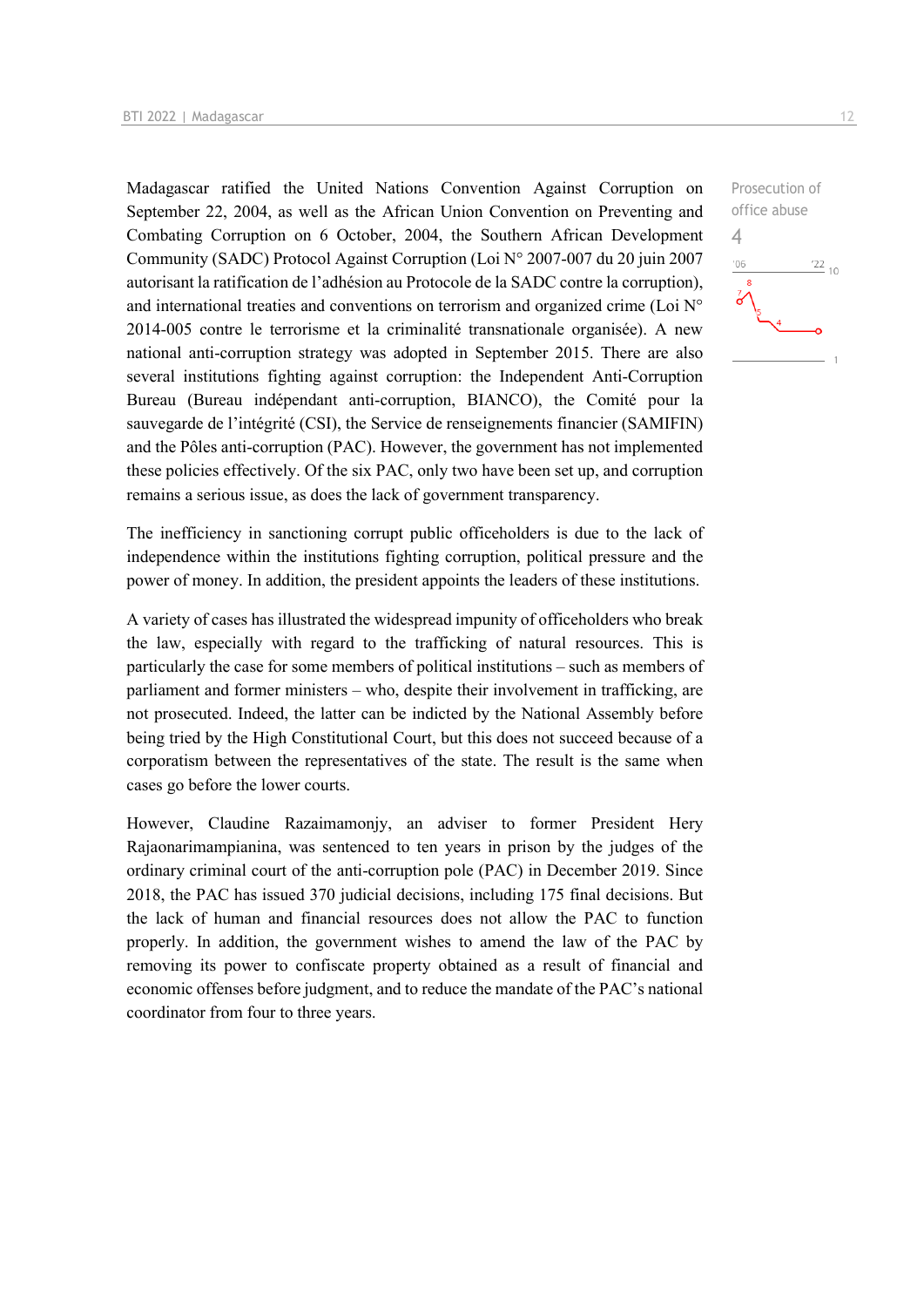The overall worrisome state of civil rights in Madagascar has not changed since the election of Andry Rajoelina as president of the republic in December 2018. There are still abuses of power, and additional restrictions on press freedom and the freedoms of assembly and speech, as stated earlier. COVID-19 has toughened measures, with those who criticize the regime being prosecuted. Significant civil-rights concerns have been associated with the new regime's inability to ensure adherence to the rule of law, resulting in abuses perpetrated by the security forces. In the past few years, there has been a spike in cases of torture and ill-treatment of cattle rustlers, robbers and protesters. For instance, there was an operation in the south against the dahalo (cattle rustlers) in 2019. In Maroantsetra, a student died after spending a night in police custody in May 2019, and Malagasy security forces killed 22 inmates escaping from Farafangana prison in the south-east of the country in August 2020. In January 2021, security forces used tear gas during a student demonstration in Antananarivo, resulting in the injury of a student.

There have been unlawful killings and mob violence in different regions of the country. The inability of the government to enforce the rule of law has also led to life-threatening prison conditions, and a lack of judicial independence and judicial inefficiency, which results in lengthy pretrial detention. Early marriage is common, particularly in rural areas, and violence against women is widespread among some ethno-cultural groups.

Legal provisions prohibit discrimination based on race, gender, disability, language and social status. However, traditional, cultural, social and economic constraints still prevent women from having overall equal opportunities. Members of the LGBTQ+ community face social stigma and discrimination, even within their own families, particularly in rural areas. They also face discrimination in hiring practices. Ethnicity and caste are manipulated by politicians and may be used to discriminate.

#### **4 | Stability of Democratic Institutions**

Madagascar is a semi-presidential republic, with a president elected for a five-year term and a prime minister nominated by the National Assembly and appointed by the president. The 2018 presidential election, legislative election and local elections were organized in 2019 and in December 2020 for the Senate election. These elections gave the new regime a majority in the different institutions, providing a political basis for the country's stability. These elections can be labeled as the « authoritarian resurgence » and although they ensured a political basis for the ruling party, they are not a guarantee for sustained stability as shown by past similar experiences.

The separation of powers established by the constitution is weak in practice. The executive is the main power, dominating the other branches. As stated earlier, the president holds vast powers; under Article 85, he appoints a third member of the Senate seats (article 81), can convene extraordinary sessions of parliament and call



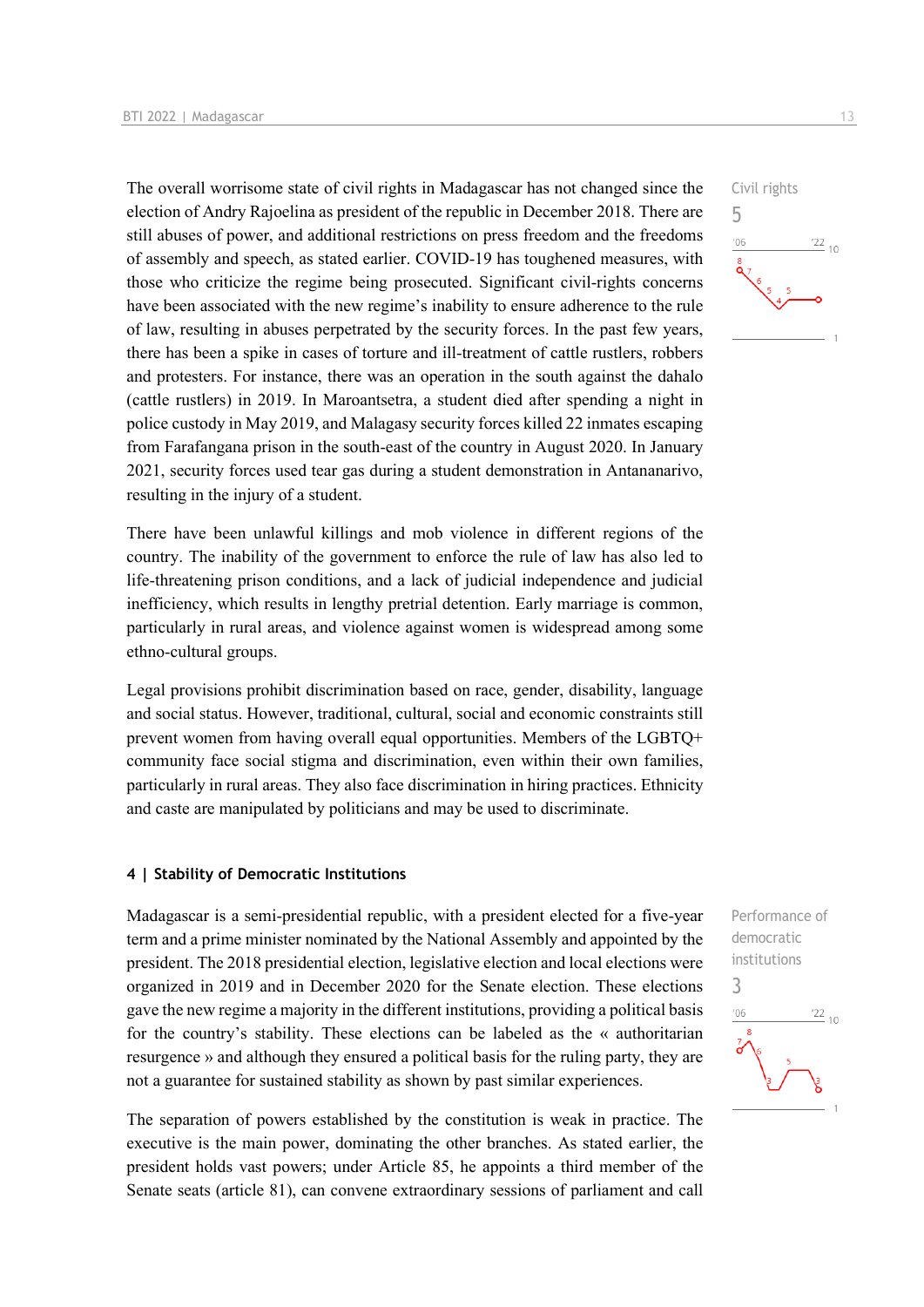for referendums. Although the constitution states that the president determines policies, and parliament writes laws and votes on them, in practice, the National Assembly lacks the strength to act as an effective check on executive power. The same can be said for the Senate, although there have been efforts to act as a countervoice up to the 2015 elections as the Senate was presided over by the former ruling party. The functioning of institutions is as such mostly guided by political forces rather than clear rules of the game.

Democratic institutions are accepted as legitimate by all relevant actors. On the other hand, the heads of regions, now called governors, are not seen as legitimate by civil society and the opposition. They are appointed by the president of the republic, even though the law states they should be elected. Consequently, the opposition also does not recognize the legitimacy of the Senate because the electoral college is incomplete. It does not include the governors, regional councilors, heads of provinces and provincial councilors. Provinces and regional councilors have not been established for years.

Political actors use some institutions to serve their political interests. As such, the public media, particularly the Télévision Nationale de Madagascar (TVM) and Radio National de Madagascar (RNM), is widely seen as a tool of the ruling party. As much as the tendency of the population at large is to accept the legitimacy of democratic institutions, the pervading perception is that these institutions are headed by political appointees who owe their allegiance to the government of the day.

## **5 | Political and Social Integration**

Madagascar's political institutions are inefficient, partly due to the lack of a stable pattern of political-party organization, which in turn is an expression of the parties' shallow roots in society. Nearly all presidents have created their political parties after their elections. With about 195 registered political parties in March 2019, the system is highly fragmented, volatile and polarized.

However, polarization changes according to power relations. Politicians will easily change party according to where they have their interests met, and most will try to belong to the party in power. As such, the political "transhumance" phenomenon combined with clientelism makes the political polarization also volatile. For example, 46 of the parliament's members (30%) were registered either as their own party or as independents in 2019. This situation confirms the winner-takes-all nature of Malagasy politics and illustrates the prevailing reluctance of politicians to play an opposition role. The 2019 legislative and local elections and the 2020 senatorial elections clearly illustrated this.

The absence of public funding continues to make political parties dependent on wealthy individuals who use political parties as a vehicle for their political ambitions. Commitment to democratic institutions 3  $\frac{22}{10}$ 'OF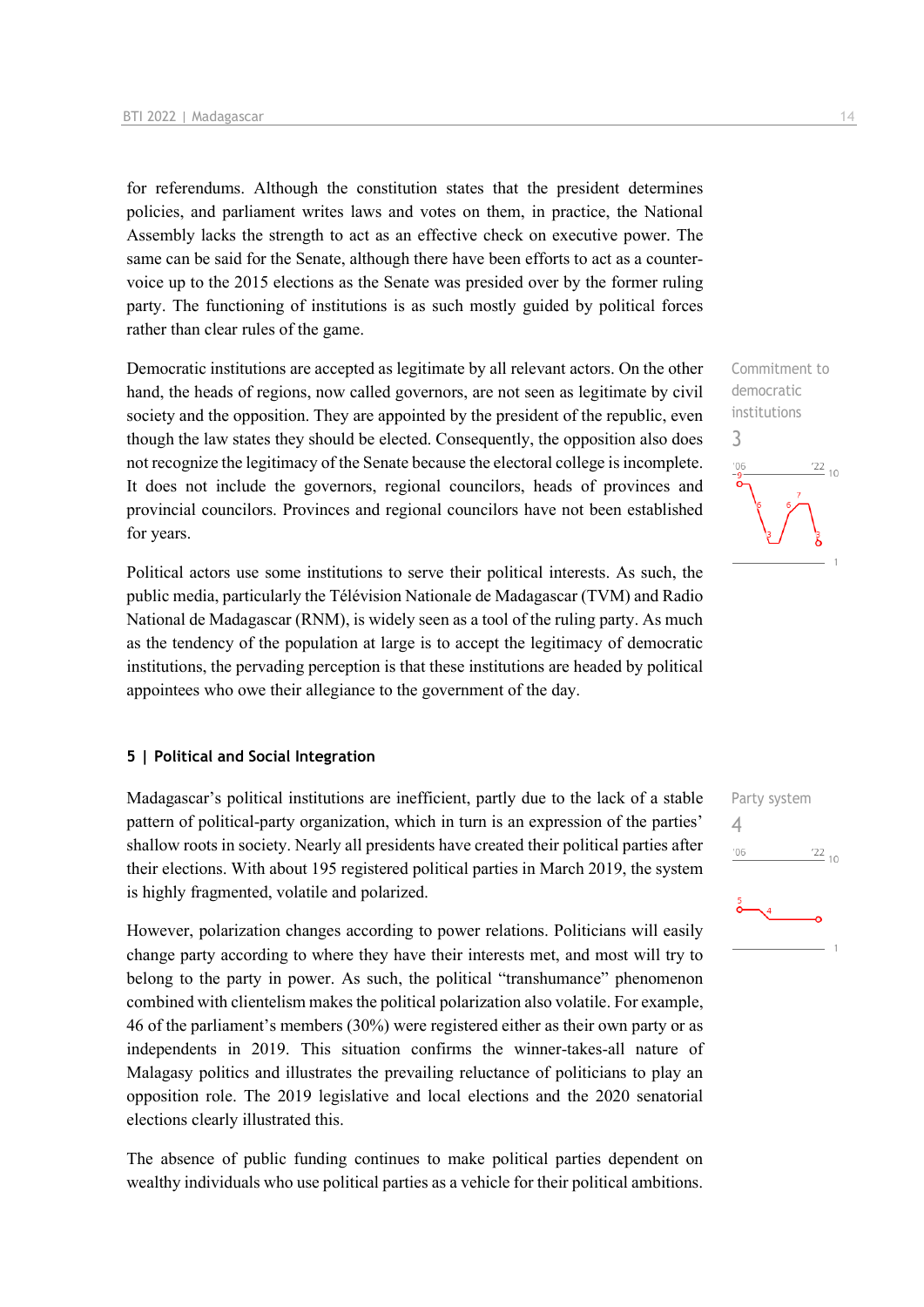The ruling party is seen as a populist party with political measures that only partially meet the needs of the population, but it focuses more on building infrastructure such as stadiums.

There are numerous professional associations and other organizations that represent private sector interests and specific industries. These organizations regularly promote dialogue between firms and engage in coordinated policy advocacy. However, private sector actors argue that few of their policy recommendations are followed.

Most NGOs in the country are based in the provinces of Antananarivo, Toamasina and Fianarantsoa. According to a 2013 report by the Madagascar National Institute of Statistics (Instat), most of the NGOs are active in the areas of social welfare, health or education. However, only a small number of groups have significant capacity for interest representation. Most are instead groups that are either NGOs funded by donors for a specific community-level purpose but with limited capacity for representation or are capital-based groups largely dependent on the funding and activities of their leaders. Organizational capacity therefore remains very low on average, with limited financial resources, human resources and communication, even among core constituents. Another major problem is that some interest groups are politically connected and are consequently unable to play an effective watchdog role.

There are a few notable exceptions to this general picture. Some faith-based development organizations, such as the Rohy movement, bring together different types of organizations both at the central and local level with the objective of representing the voice of the people and playing a watchdog role at all levels.

Concerning faith-based interest groups, the Council of Christian Churches of Madagascar (FFKM) still plays a political role. The FFKM asks the state to focus on the real needs of the population, and to be transparent in terms of governance and on the management of COVID-19 funds.

Approval of democratic norms and procedures is fairly low. Madagascar is a hybrid regime according to the 2019 Democracy Index compiled by the Economist Intelligence Unit. Madagascar has gained 10 places compared to its 2018 ranking, and it is now in 85th place. In addition, it is ranked ninth in Africa in 2019 compared to 16th in 2018.

According to the most recent Afrobarometer survey, published in September 2018, the population's trust in existing institutions is relatively weak, a phenomenon explained by the high level of corruption. This mistrust has increased since the previous Afrobarometer surveys (2005, 2008 and 2014), as corruption (perceived and real) has also increased.

In the most recent survey, about 80% of respondents felt the country is not a democracy or that it is one with major shortcomings. COVID-19 has reinforced this



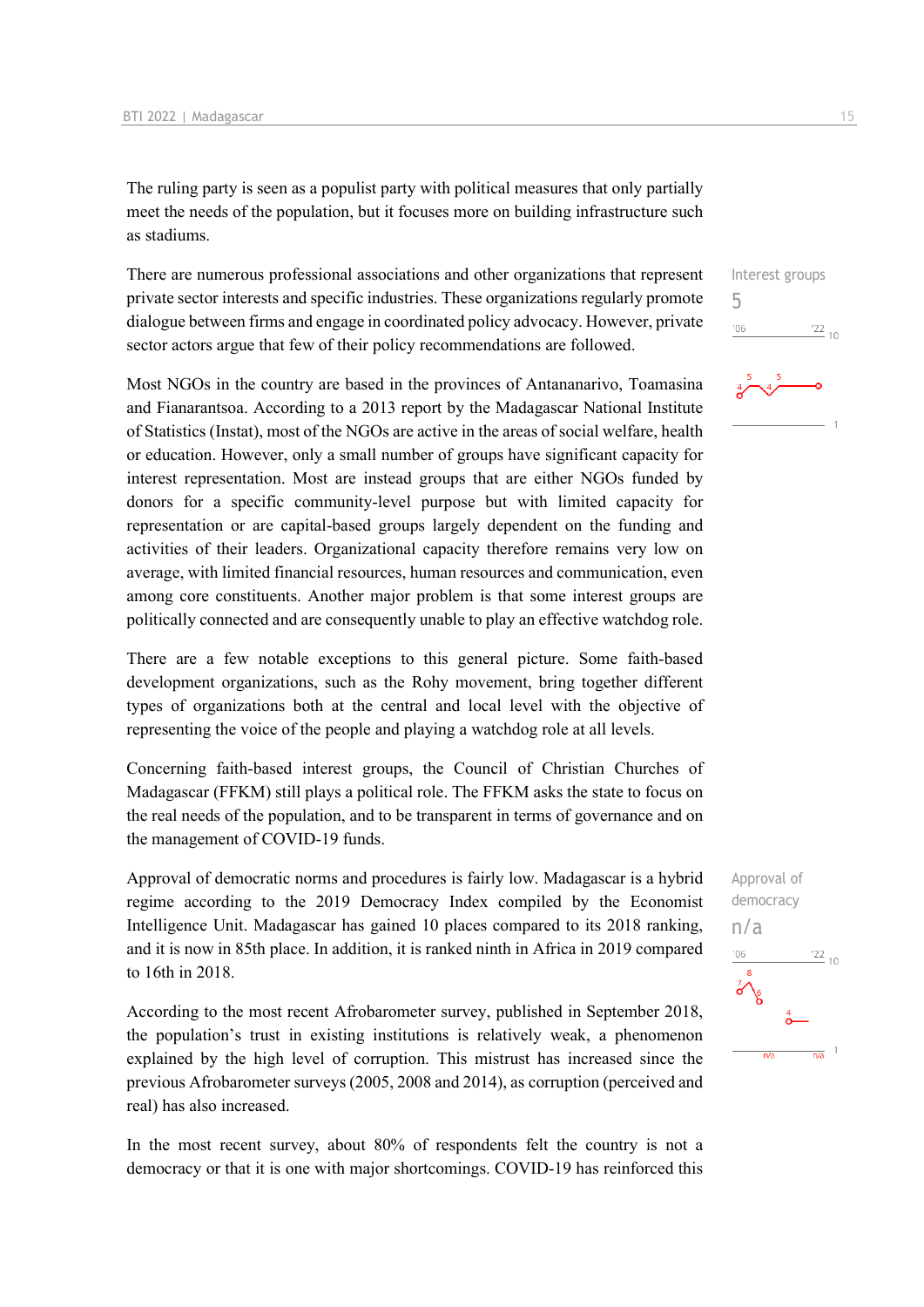feeling, as the citizens considered the government measures during the confinement to be liberticidal.

Approval of a democratic system slightly decreased between 2014 and 2018, from 50% to 47%. While a majority still said they supported democratic principles, 60% of the respondents said they were against a one-party system that monopolizes all power (compared with 83% in 2014). A majority of Madagascans, 76%, think that free, fair and regular elections should be held to select leaders.

Survey data on social capital and solidarity among the citizens are limited. However, the concept of social capital may be defined in Malagasy society as "fihavanana," which can be translated as solidarity, mutual understanding and respect, social justice and peaceful cohabitation. This is generally present within Malagasy culture. However, observers note that solidarity and trust among citizens have been affected by the 2009 to 2013 political crisis, which have deepened social and economic rifts. There was not a big change during the previous regime (2013–2018), and the trend will be difficult to reverse. At the same time, the weakened presence of state services has pushed people to rely on solidarity as a means of survival. During the COVID-19 pandemic, solidarity has not been affected. It has played a significant role in mutual aid between communities, as have some NGOs. While self-organized groups fulfill the role of promoting solidarity, no quantitative data exist to confirm an increase of this type of group. In general, trust and solidarity tend to be organized along family, regional and religious lines and are structured by the strong presence of community traditions.

# II. Economic Transformation

### **6 | Level of Socioeconomic Development**

In 2019, Madagascar slightly improved its Human Development Index score from 0.527 in 2018 to 0.528 in 2019. The country, however, fell three places in the world rankings, from 158th to 161st place. Madagascar is known as one of the poorest countries in the world and faces serious challenges related to poverty and major inequality. Moreover, the World Bank estimates that 90.9% of Malagasy live on less than \$3.10 a day, and COVID-19 pushed 1.38 million people into extreme poverty (\$1.90 per day) by the end of the period under review. In 2020, 77.4% of the population lived in extreme poverty, an increase compared to the 2019 figures (74.3%). This shows that gains in poverty reduction accumulated over the last decade were reversed in 2020 as COVID-19 caused a sharp economic slowdown. The most affected are the urban population.

#### Question Score



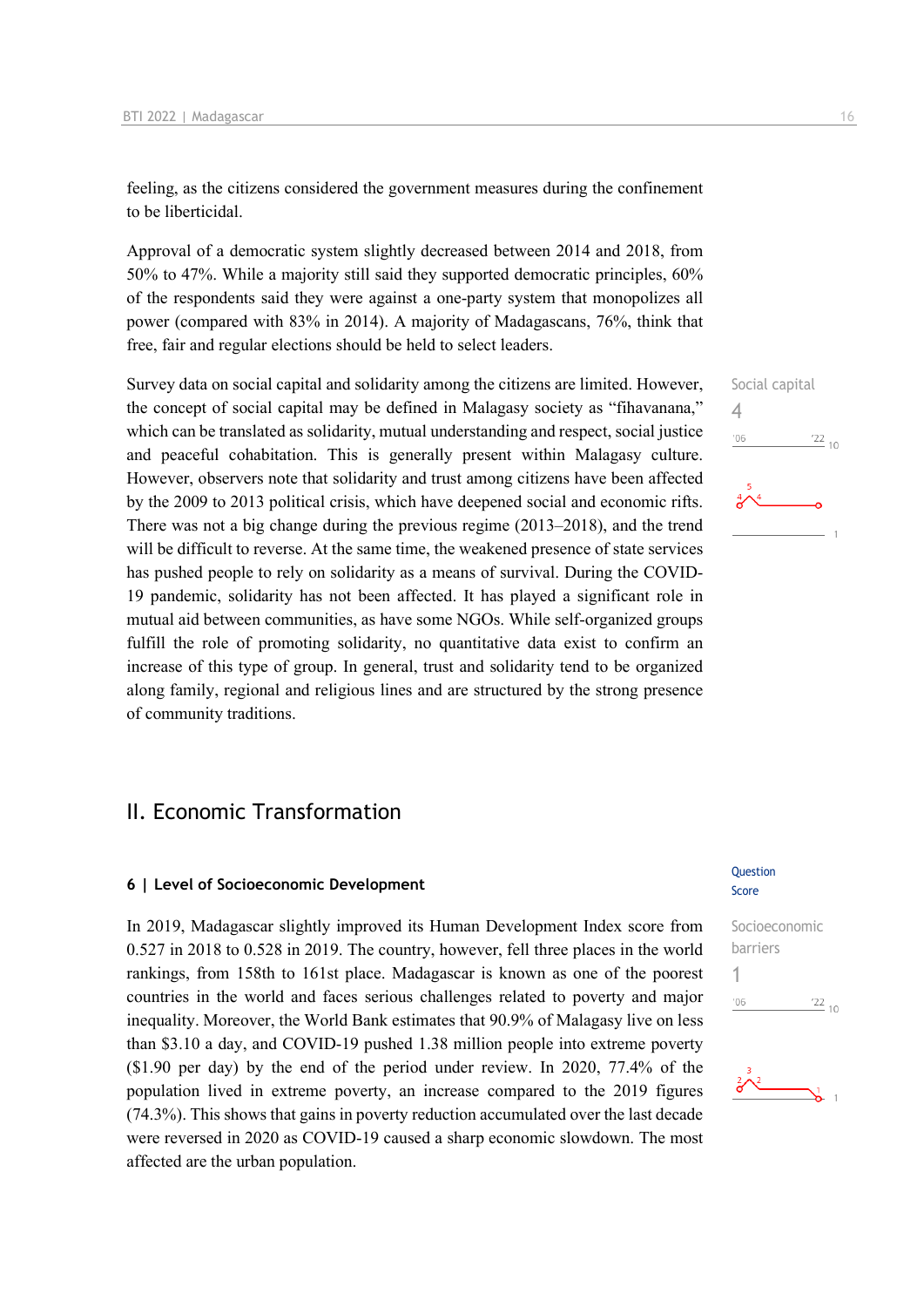Poverty rates are more than twice as high in rural areas, where 80% of the Malagasy population lives, than they are in urban areas. Two-thirds of rural residents are extremely poor. The poverty rate in rural areas exceeded 75% and even 90% in the south of the island, compared with 31% in the capital and 55% in the secondary cities. The Gini index was last measured at 42.6 in 2012; income inequality has increased since 2005 (Gini index was 38.88 then).

One-third of the population is deprived of consumption, literacy education, basic household assets and access to public services such as health care and electricity. If Madagascar does not take appropriate measures, it will be difficult to achieve the Sustainable Development Goals (SDGs).

Madagascar scores a 4 (out of 6) on the World Bank's Country Policy and Institutional Assessment (CPIA) gender equality rating (2019); the score has not changed since 2016. Traditional, cultural, social and economic constraints still prevent women from having overall equal opportunities. The difficulty for women in inheriting land and property is a prime example of gender inequality.

Inequality in terms of ethnicity, religion and political preference is a less welldocumented topic, and indeed a rather hidden, subtle and sensitive reality. Although no systematic exclusion on the basis of these characteristics exists, there is evidence that ethnic and regional origin plays a role in access to education, employment and the market.

| <b>Economic indicators</b> |          | 2017    | 2018    | 2019     | 2020    |
|----------------------------|----------|---------|---------|----------|---------|
|                            |          |         |         |          |         |
| <b>GDP</b>                 | \$ M     | 13176.3 | 13614.4 | 14191.9  | 13720.6 |
| GDP growth                 | $\%$     | 3.9     | 3.2     | 4.4      | $-4.2$  |
| Inflation (CPI)            | $\%$     | 8.6     | 8.6     | 5.6      | 4.2     |
| Unemployment               | $\%$     | 1.7     | 1.7     | 1.7      | 1.9     |
|                            |          |         |         |          |         |
| Foreign direct investment  | % of GDP | 3.5     | 4.5     | 3.3      |         |
| Export growth              | $\%$     | 45.4    | 4.6     | 4.2      | $-11.7$ |
| Import growth              | $\%$     | 23.7    | $-4.1$  | 5.3      | 6.6     |
| Current account balance    | SΜ       | $-30.1$ | 98.0    | $-330.5$ |         |
|                            |          |         |         |          |         |
| Public debt                | % of GDP | 40.1    | 40.4    | 38.5     | 46.0    |
| External debt              | \$ M     | 3382.1  | 3730.2  | 4065.4   | 4873.2  |
| Total debt service         | \$ M     | 131.9   | 119.7   | 118.2    | 124.6   |
|                            |          |         |         |          |         |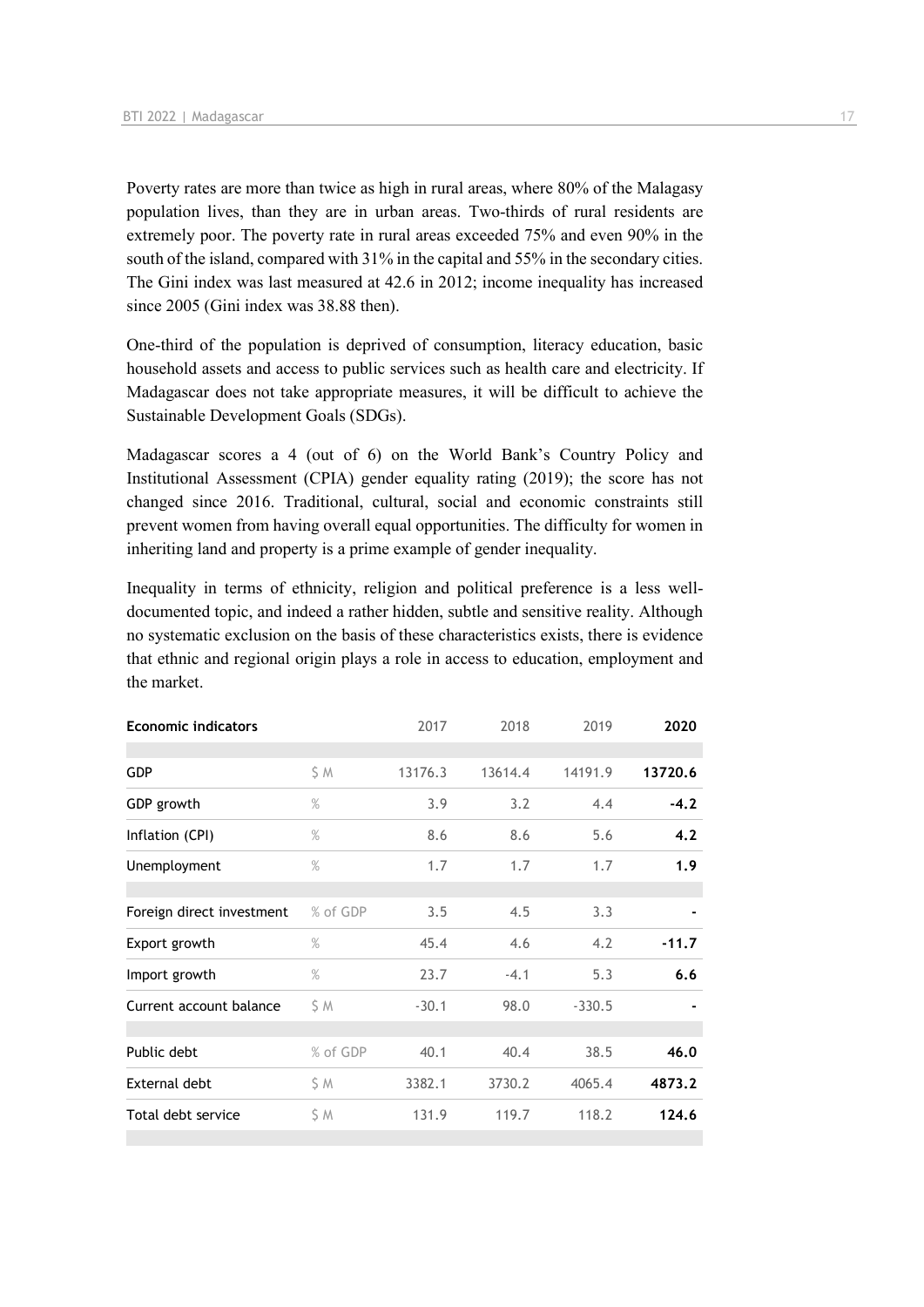| <b>Economic indicators</b> |          | 2017   | 2018   | 2019   | 2020           |
|----------------------------|----------|--------|--------|--------|----------------|
|                            |          |        |        |        |                |
| Net lending/borrowing      | % of GDP | $-1.9$ | $-1.1$ | $-1.0$ |                |
| Tax revenue                | % of GDP | 10.0   | 10.4   | 10.5   |                |
| Government consumption     | % of GDP | 16.1   | 14.6   | 14.2   | 14.9           |
| Public education spending  | % of GDP | 2.8    | 2.9    | 2.9    |                |
| Public health spending     | % of GDP | 2.6    | 1.7    | ۰      | $\blacksquare$ |
| R&D expenditure            | % of GDP | 0.0    |        | ٠      | $\blacksquare$ |
| Military expenditure       | % of GDP | 0.6    | 0.6    | 0.6    | 0.7            |

Sources (as of December 2021): The World Bank, World Development Indicators | International Monetary Fund (IMF), World Economic Outlook | Stockholm International Peace Research Institute (SIPRI), Military Expenditure Database.

#### **7 | Organization of the Market and Competition**

Malagasy political culture is liberal, and some parts of the country have a long history of market integration. For instance, the country is the world's largest supplier of vanilla, and the vanilla industry of the northeastern coast has remained a significant economic and political force since the colonial period. There are nonetheless significant market distortions. The vanilla coast is one of the world's wettest inhabited regions and infrastructure remains a challenge. Vanilla growers remain largely at the mercy of organized vanilla companies and a scandalously ruthless, largely Chinese, intermediary market. As a result, growers commonly receive less than 5% of the international market price for their products.

This dichotomy between a market culture and opportunity on the one hand and significant structural barriers on the other is characteristic of the ongoing challenge Madagascar has faced with regard to market fundamentals. This places it among countries struggling with market-economy issues, but above the direst cases. The currency has long operated on a floating exchange basis with relatively little political interference.

Improvement has been evident in some areas, like dealing with construction permits, getting credit and enforcing contracts. In the Doing Business 2020 report, Madagascar was ranked 80th in the world in terms of the ease of starting a business (up from 113rd in 2017 and down from 76th in 2018 and 81st in 2019). It takes eight days and five procedures to start a business in Madagascar, at a cost of 30.2% (33.0% in 2019) of the average income per capita. The Economic Development Board of Madagascar (EDBM) takes care of all the formalities necessary to open a business. The government incentivizes investment in manufacturing for export through its Law on Free Zone Companies and, in the mining sector, through its law on large-scale

Market organization 4 $-06$  $\frac{22}{10}$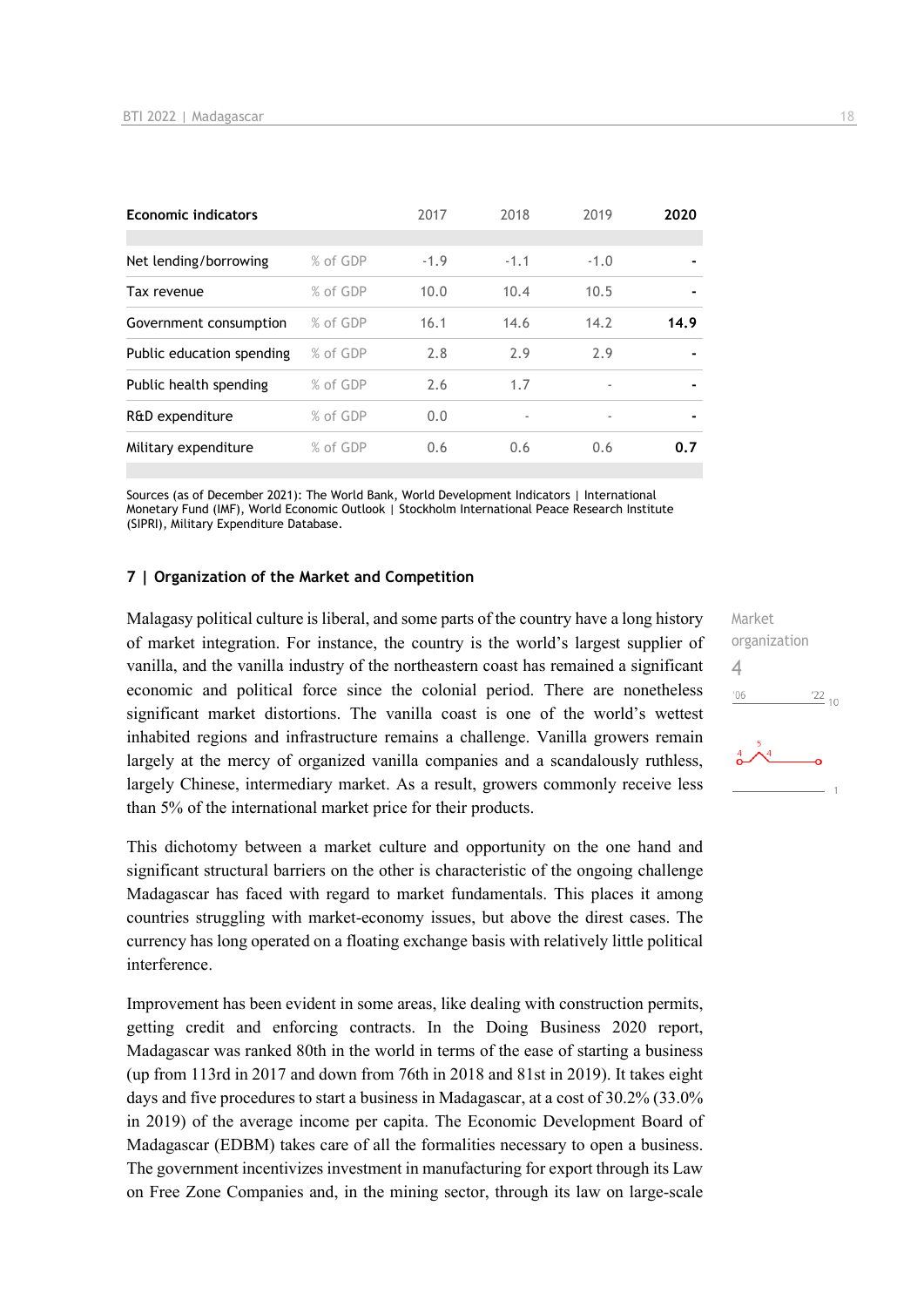mining investments. Despite the establishment of special economic zones in 2018, few sustainable and quality investments have been observed.

Structural barriers, such as a high level of corruption, state monopolies, restricted access to domestic markets to certain groups of society and a large informal sector, remain and even have worsened. Insolvency has reached crisis proportions and addressing that problem has become more difficult. The formal sector has improved structurally but has actually shrunk. As industries that face a large tax burden have grown, the percentage of small and large businesses that have exited the formal sector for the informal sphere has increased. Moreover, the state plays an important role in administering prices and allocating markets to certain groups/families.

There is a law on competition, which requires the Ministry of Industry, Trade and Handicrafts to ensure fair competition. Moreover, a change in the law was made in 2018 in order to: strengthen the competitiveness of companies on the national market; put in place an efficient competition system to guarantee the accountability of the government and the well-being of consumers; and strengthen the economic capacity of market players in order to face global competition. However, the Council of Competition is not known by economic actors, which makes its advisory and judicial function in matters of anti-competitive pricing practices ineffective. Furthermore, Madagascar is a member of the Common Market of Eastern and Southern Africa (COMESA). As part of its effort to promote economic integration, COMESA adopted a competition law regime to address anti-competitive business practices and to exert merger control.

Over the last few decades, Madagascar has seen a large sell-off of state-owned enterprises. For example, the state companies producing sugar and cotton were privatized. However, the state remains a shareholder in hotel operations, fishing, textiles, wood, the production and distribution of beverages, air travel, telecommunications, and the exploitation of granite and marble resources. The presence of the state in these areas helps to explain the lack of competition these firms have enjoyed over the years.

The state has a monopoly in the electricity and water industry, which provides irregular power supply in many regions, particularly in remote coastal provinces, even though a new law (Law No. 2017-020) is attempting to reverse that trend. In addition, the sector is undermined by corruption and dominated by large groups, most of which sell their energy to the Jirama (the national electricity and water company) and do not pay their taxes.

Several monopolies or cartels have been consolidated in areas such as the production and distribution of food (dairy products, oils and flour) and beverages (beer and nonalcoholic drinks). There is evidence of collusion between the political and economic elites. These competition dampening monopolies have helped maintain relatively Competition policy

 $\frac{22}{10}$ 

5

 $06'$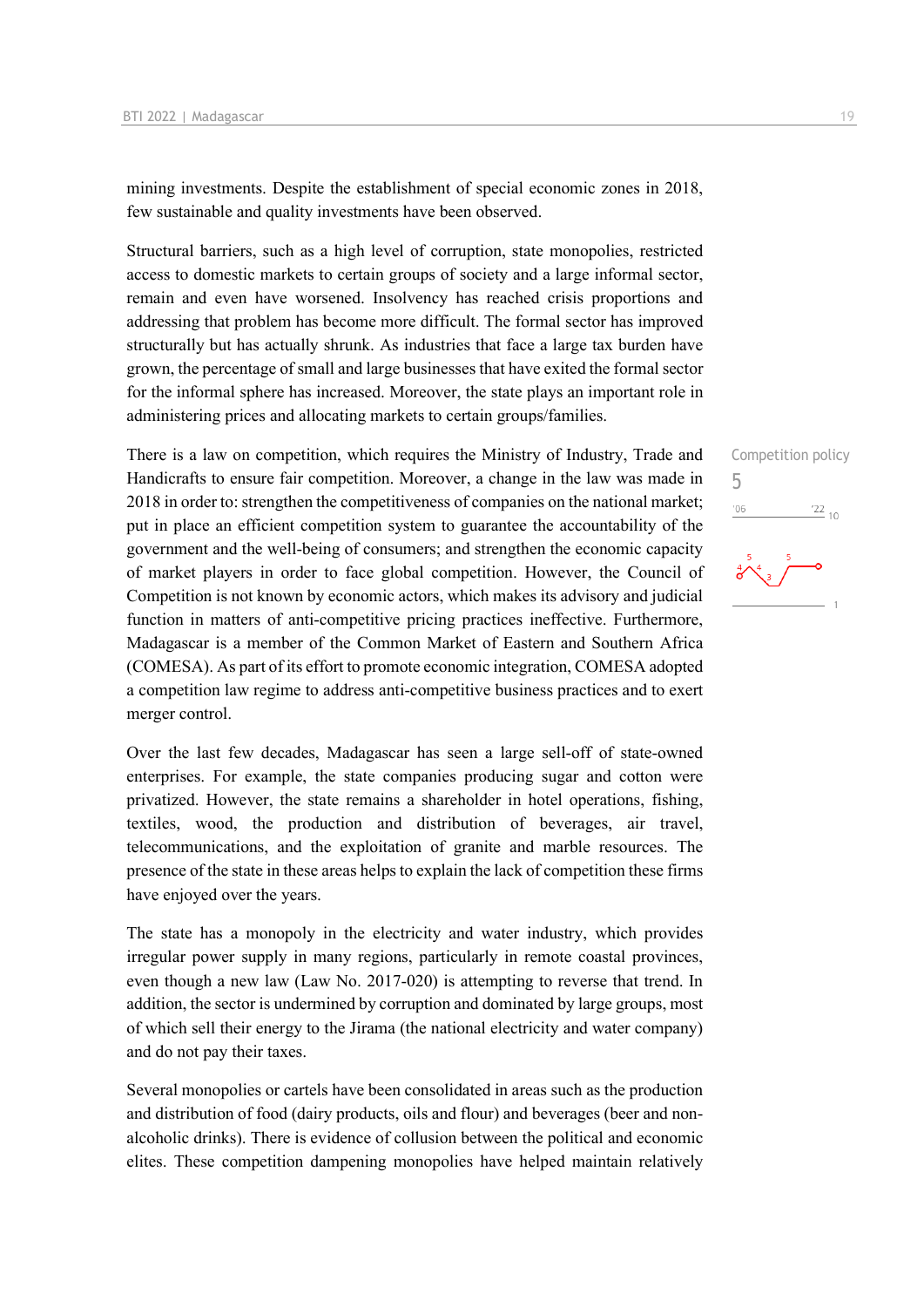high prices for consumers, particularly for the poorest, and they discourage technological development.

The adoption of the Industrial Development Act in 2017, with the support of the private sector, offers a number of benefits that will allow Madagascar's industries to better compete on both the international and local markets, the latter of which remains dominated by imports. However, the results remain quite low, especially because Madagascar has focused on a few niches where the country is competitive.

Madagascar has belonged to the World Trade Organization (WTO) since 1995. It is also a member of several regional bodies, namely COMESA, SADC and the Indian Ocean Commission (IOC), but the country has little trade with them. In 2018, Madagascar signed the African Continental Free Trade Area agreement, and the country is currently in the ratification process.

Madagascar's foreign trade accounts for 63% of its GDP, and the majority of its income comes from customs duties, import taxes and VAT on imports. Madagascar is the 125th exporting economy in the world and the 135th importer. The country's main trade partners are France, China, the United States, the United Arab Emirates, India, Germany, South Africa and the Netherlands.

In 2018, Madagascar's trade deficit widened. It reached \$458 million, compared with a deficit of \$450 million in 2017. Rising imports of capital goods for public investment are widening the trade deficit, while vanilla prices are down. Merchandise exports amounted to \$3.05 billion in 2018 (+7% compared to 2017), while imports reached \$4.03 billion (+10% compared to 2017). Exports of services amounted to \$1.24 billion, and imports reached \$1.09 billion.

As a WTO member, Madagascar is required to implement that body's Trade Related Investment Measures (TRIMS). In general, performance requirements are not imposed as conditions for establishing or maintaining investments, with the exception of the Export Processing Zones (EPZ) regime. In this case, firms must export 95% of their output in order to qualify for EPZ investment incentives. Projects owned by foreign or local investors can benefit from EPZ tax exemptions if they fit into the following categories: 1) investment in export-oriented manufacturing industries; 2) development or management of industrial free zones; or 3) provision of services to EPZ companies.

The government has established free industrial zones (FIZ) to revive exports, in particular in the clothing manufacturing sector. Equipment and other import materials that are used in this type of zone are exempt from customs duties. Moreover, most of the products can be imported without an import license.

According to the WTO, Madagascar had 11 non-tariff measures in force as of June 30, 2018. In addition, not only do judicial and regulatory barriers deter foreign Liberalization of foreign trade 7 $106$  $\frac{22}{10}$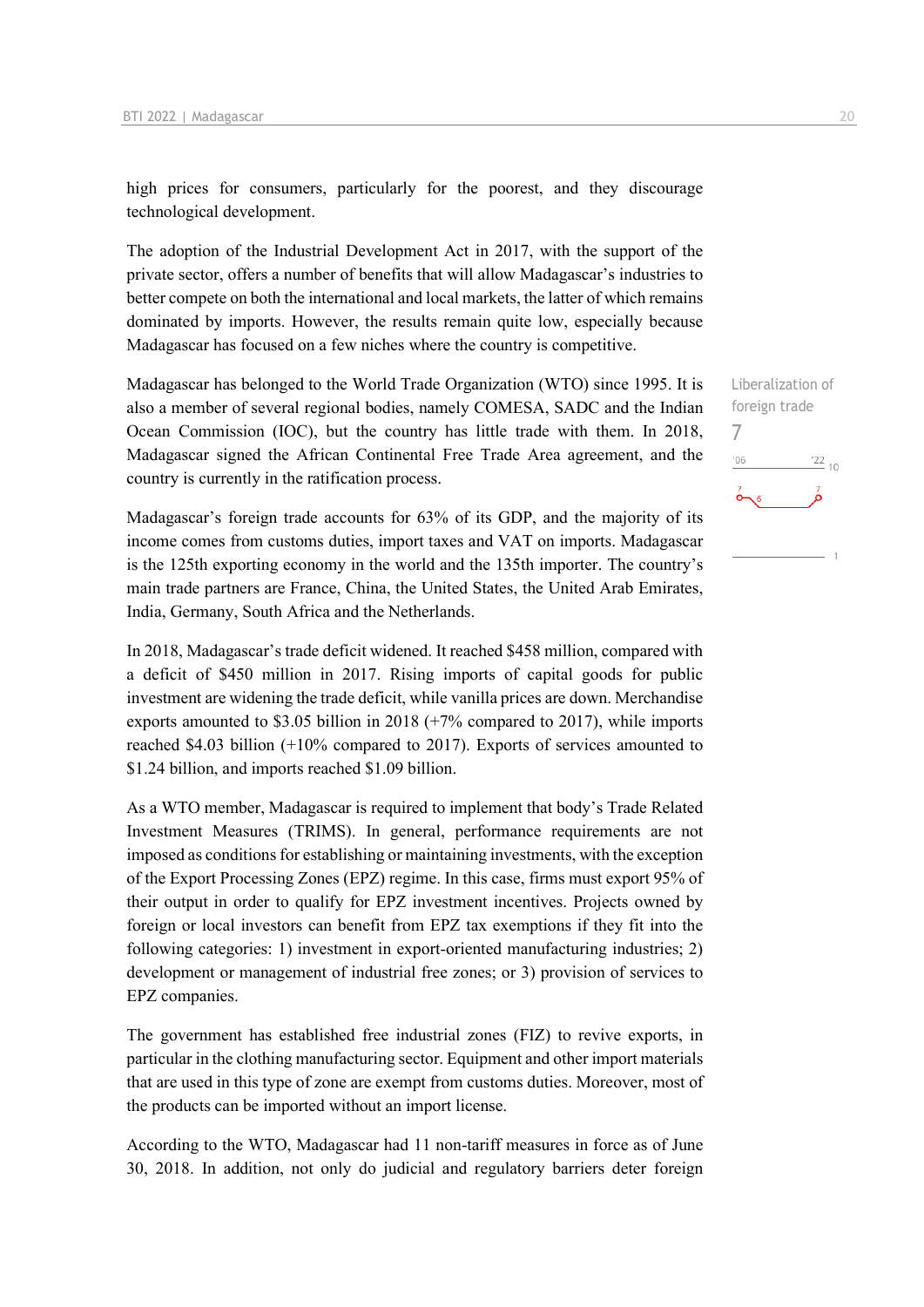investment, but state-owned enterprises distort the economy. The simple average most-favored nation (MFN) applied tariff was 8.90% in 2018.

FDI inflows to Madagascar have declined significantly due to the global economic crisis. According to the UNCTAD World Investment Report 2020, the country received \$227 million in FDI inflows in 2019, a decrease from \$353 million in 2018. The stock of FDI has increased and reached \$7.7 billion in 2019.

Until recently, the Malagasy banking system was composed of a central bank and six commercial banks. However, the number of financial institutions has increased over the past years. There are now 11 banks (most of them are subsidiaries of foreign banks based in Mauritius, France and mainland Africa), six non-bank financial institutions (NBFIs) and 31 microfinance institutions.

This small banking sector, with total assets representing 27% of GDP in 2018, is heavily dominated by four banks (all foreign owned), which hold 87% of total assets, 88% of total deposits and 94% of profits, reflecting the lack of competition.

The Banking and Financial Supervision Commission (CSBF) oversees banks and financial establishments and must provide operation permits to commercial banks. Only about 5% of the population uses banks in Madagascar (7.4% are members of a microfinance institution and 6.6% of households use mobile banking).

The situation in the banking system remains profitable, and the country is among the top-three performers in sub-Saharan Africa. The return on equity and capital-to-asset ratios were 35% and 4%, respectively, in 2018.

Financial markets in Madagascar are relatively rudimentary, and the bank penetration rate is very low. This could be explained in part by high interest rates, strong requirements for collateral and guarantees, limited competition among banks, and a reluctance to finance foreign trade or working capital even when loans are secured by letters of credit. In general, financing is expensive and difficult to access. Local firms are confronted with numerous constraints, making expansion almost impossible. One of these limiting factors is the difficulty of increasing working capital through bank borrowing.

Madagascar has had an autonomous central bank since 1973. The new central bank statutes of 2016 and 2017 strengthen the central bank's independence in monetary policy. The main provisions are (i) gradually reduce central bank statutory advances to the government; (ii) automatically transfer central bank losses and profits to the government; (iii) establish an Audit Committee of the Board of Directors; (iv) modernize the monetary policy operational framework, including by improving liquidity management and forecasting; (v) develop foreign exchange markets; (vi) strengthen banking supervision; and (vii) improve central bank internal audit functions to bring them up to international standards.

6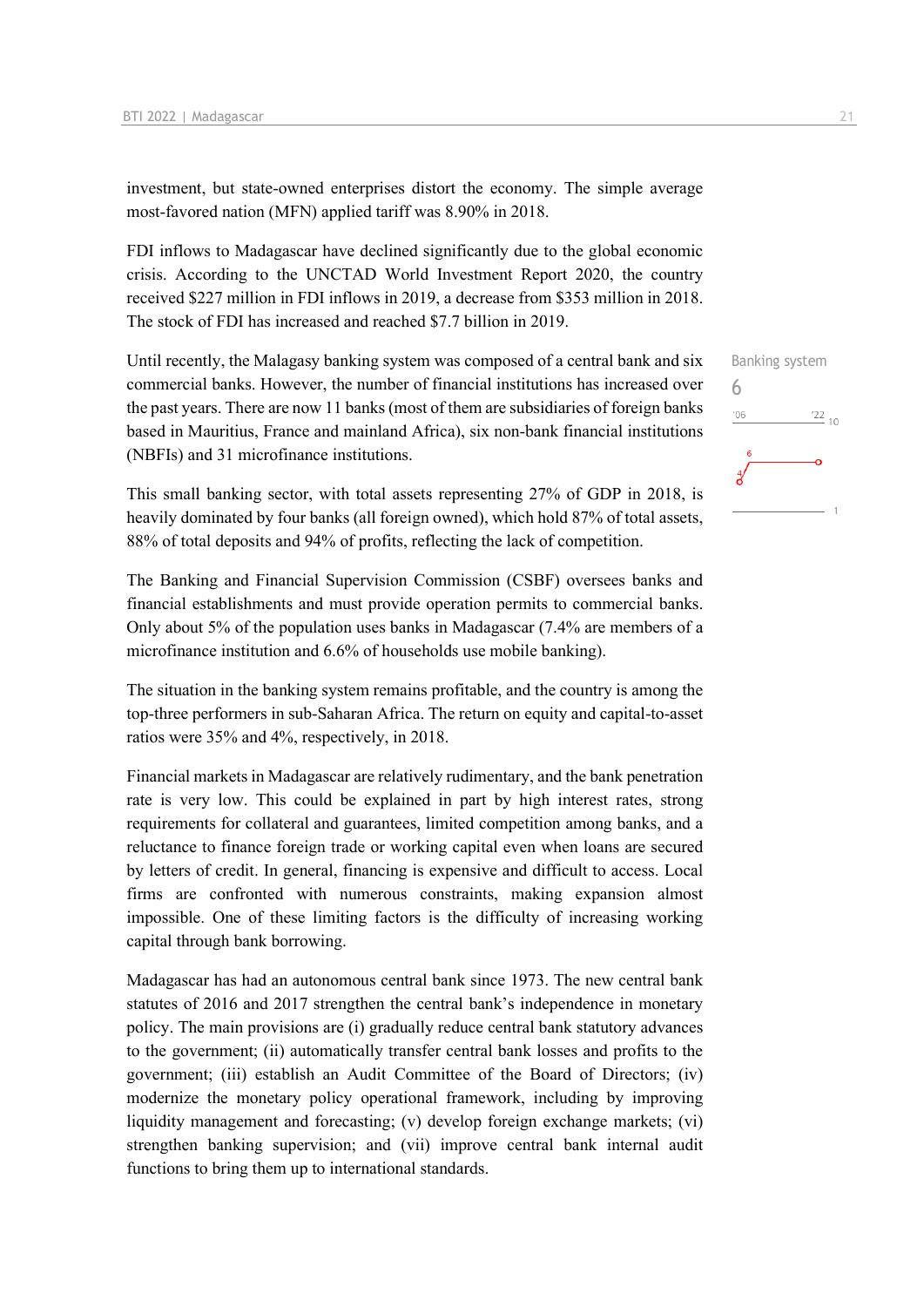The impact of the pandemic, according to the World Bank, has led to a deterioration in liquidity and solvency indicators, particularly for microfinance institutions (MFIs), which serve most exposed sectors of society including micro, small and medium enterprises (MSMEs), informal businesses and households. MFIs experienced cash flow difficulties due to deposit withdrawals and delays in loan repayments at the beginning of the lockdown, though the situation has stabilized since mid-2020.

The banking sector has generally been more resilient but was also significantly affected by rising credit default rates. Proactive interventions from the central bank ensured the availability of adequate levels of liquidity, while banks were allowed to deduct loans to SMEs that have been restructured from regulatory reserve requirements. The extension of the existing Partial Portfolio Credit Guarantee Schemes (PPGS) for firms affected by the crisis has also helped.

## **8 | Monetary and fiscal stability**

Madagascar is not part of any monetary union. The central bank is responsible for guaranteeing the stability of the local currency in the country and abroad. Law No. 2016-004, which governs the central bank, is inspired by international standards of financial institutions. This includes the institutional and operational independence of the central bank of Madagascar (Article 7), financial independence (Articles 4 (5), 35 and 90) and personal independence (Article 51 and thereafter). Moreover, the operational framework of the central bank is currently in transition from a monetary aggregates-based framework to one based on interest rates.

In the first nine months of 2020, the ariary has depreciated against the U.S. dollar and the euro. In this regard, the national currency depreciated by 7.2% against the U.S. dollar and 12.7% against the euro. The ariary's depreciation against the euro was amplified by the weakness of the U.S. dollar against the euro. All in all, the ariary depreciated 8.0% compared to the 5.6% depreciation in 2019. However, the central bank was able to manage the depreciation of the ariary and keep foreign exchange reserves at a sufficient level.

Inflation was stable in 2020, at levels consistent with price stability. Despite moderate currency pressures and supply chain disruptions due to the impact of lockdowns in some large cities, consumer price inflation remained subdued, hovering at around 4% during 2020 (compared to 5.3% in September 2019 and 4% in December 2019).

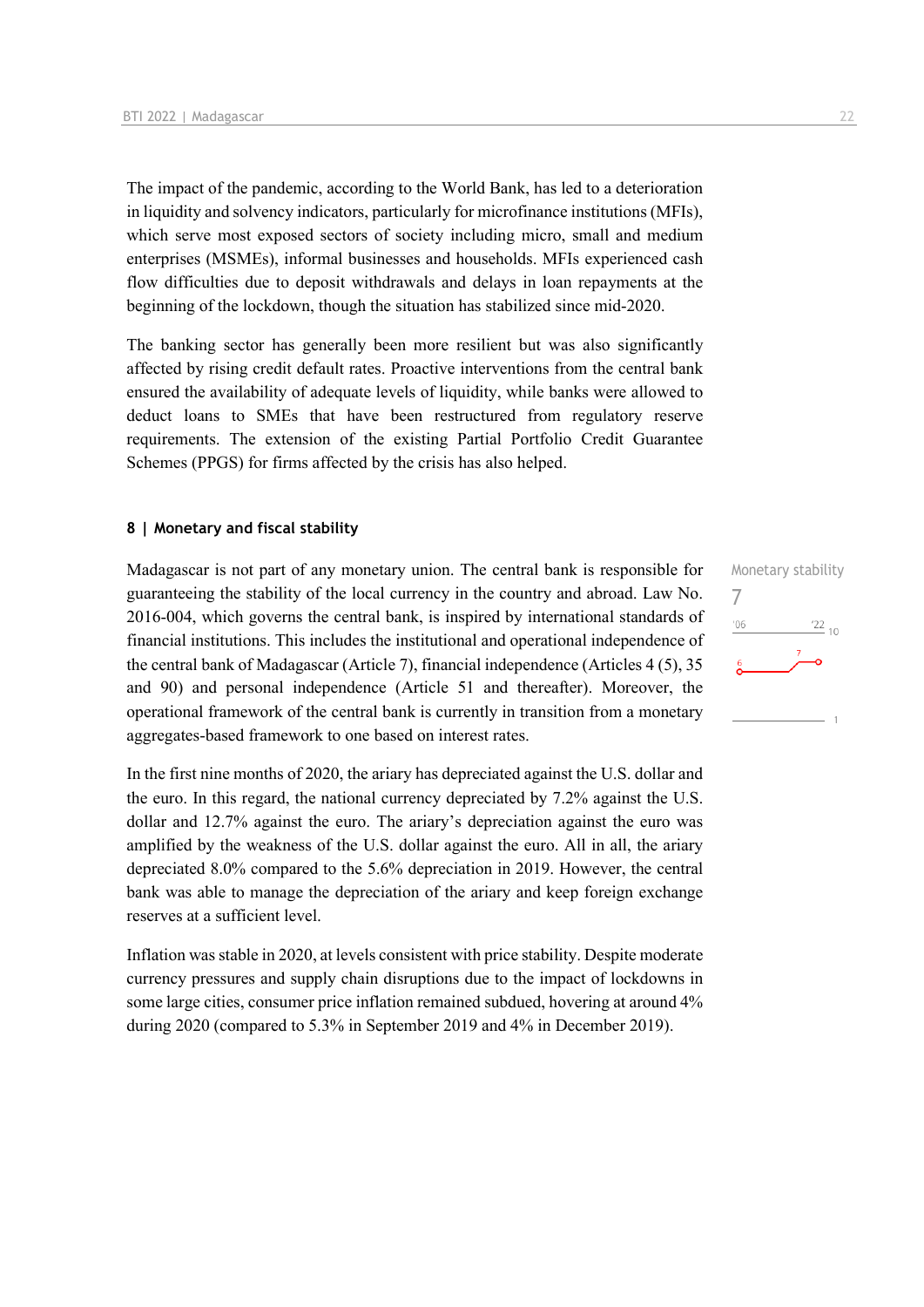Madagascar's central bank reported that government revenue contracted to MGA 653 billion by September 2020 as a result of the coronavirus pandemic. Total revenue was MGA 4.6 trillion over the first three quarters of 2020, against MGA 5.275 trillion over the same period of 2019. Tax revenues, the main source of income for the Malagasy state, were MGA 3.6 trillion over the period, down MGA 545.9 billion compared to the first three quarters of 2019. As a response to the pandemic, the central bank provided monetary policy support and acted to safeguard financial stability.

There was a slowdown in tax and customs revenues during 2020 as a consequence of the COVID-19 pandemic as payment of taxes has been postponed. Moreover, there have been measures to support the private sector through tax relief, and medicines and medical equipment were exempted from paying import duties

At the end of September 2020, outstanding gross external assets held by the central bank amounted to \$2,000.7 million compared to \$1,647.6 million in September 2019. These reserves could cover six months of imported goods and non-factor services. Total reserves in 2019 were \$1,693.1. Public debt totaled 84.4% of GDP in 2019.

Madagascar participates in the Debt Service Suspension Initiative (ISSD), set up by the G20 countries on the initiative of the World Bank and the International Monetary Fund. This has allowed it to focus its resources on fighting the pandemic and protecting the lives and livelihoods of vulnerable people while also making debt relief possible.

## **9 | Private Property**

Private property rights are protected within the Malagasy legal system, which is inspired by French civil law. Malagasy commercial law is mostly formed by the country's Code of Commerce and associated laws, which are reportedly applied in a non-discriminatory manner. A bankruptcy law has been in place since 1996 and is included in the Code of Commerce. However, the Malagasy judicial system has the reputation of being slow, complex, opaque and subject to corruption.

The government accepts binding international arbitration of investment disputes between foreign investors and the state under the privatization law. The Malagasy Arbitration and Mediation Center (CAMM) was created in 2000 as a private organization to promote and facilitate the use of arbitration to resolve commercial disputes and decrease reliance on an overburdened court system. As a result, many private contracts now include arbitration clauses.

Madagascar is a signatory to the International Center for the Settlement of Investment Disputes (ICSID) Convention, as well as the New York Convention of 1958 on the Recognition and Enforcement of Foreign Arbitral Awards. Madagascar has been a member of the Multilateral Investment Guarantee Agency (MIGA) since 1989.



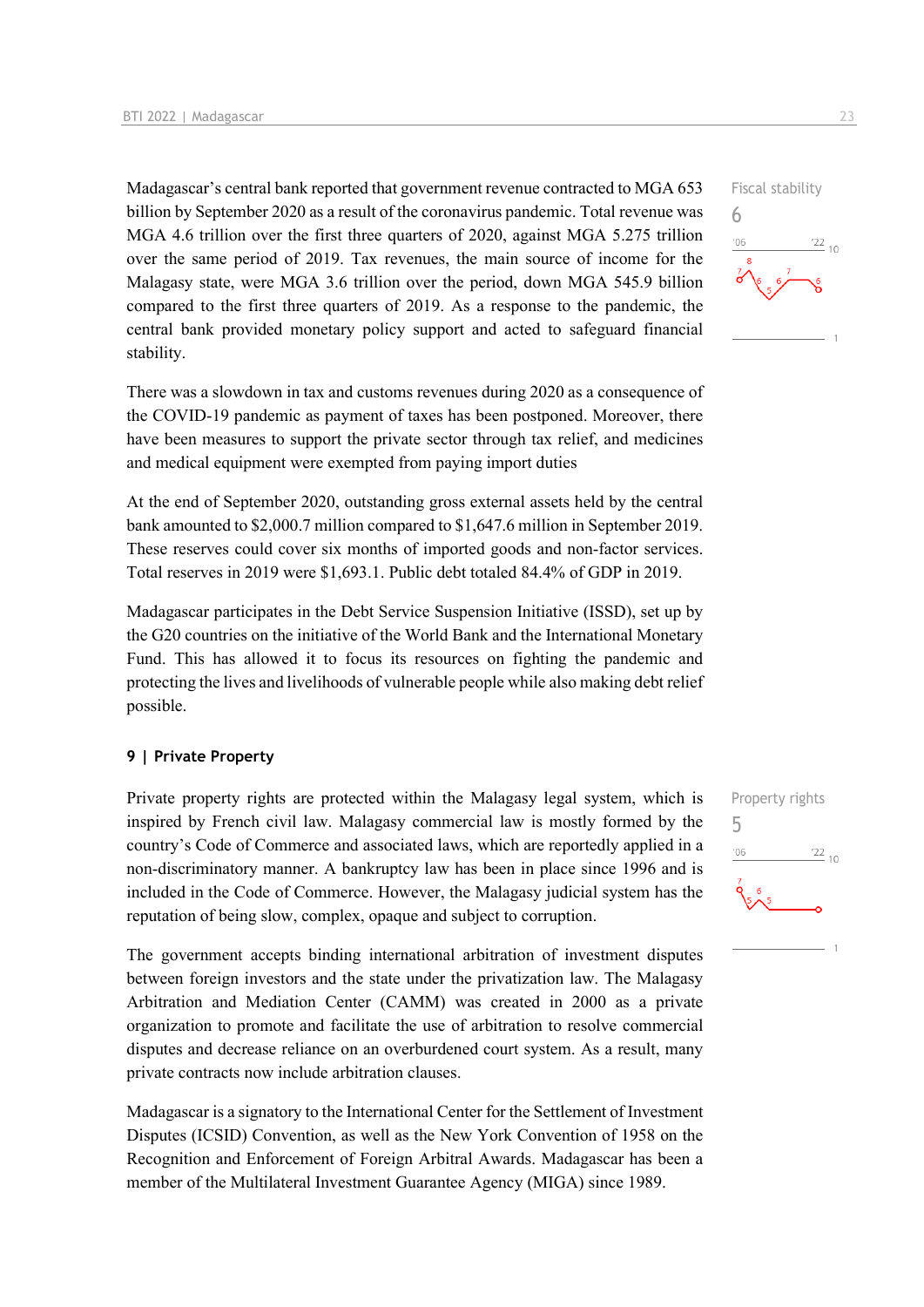Despite legal advances, the prohibition of land ownership by foreigners remains controversial and problematic. A system of long-term leases (up to 99 years) was established to address the issue in 2008, following the adoption of Investment Law 2007-036.

At the end of 2017, parliament adopted a new law to redefine the status of land: to determine the management of titled properties, the registration procedures for immovable property and the procedure for restoring land documents. Since 2006, the Economic Development Board of Madagascar (EDBM) has been the issuer of authorization documents. The EDBM is intended to bridge public and private interests and facilitate investment.

However, land leases remain one of the most politically controversial issues in Madagascar, leading to tensions between the state and the population, especially when it comes to mining interests and large-scale, foreign-led agricultural operations. These often benefit the political elite and private companies at the expense of the population, with land often expropriated without proper compensation. The legal framework in Madagascar recognizes gender equity of land rights and provides protection for women in the event of divorce and inheritance, but in practice these laws are rarely enforced. The National Land Program (2016-2020) includes a focus on increasing land certification for women through the education of local authorities and widespread communications on the importance and benefits of land registration.

Though there is no formal discrimination against foreign investors, foreign companies are frequently the target of harassment by tax authorities and are often subjected to nuisance lawsuits regarding questionable tax assessments and labor law violations. Moreover, the lack of transparency in regulatory decisions creates a difficult environment for doing business in Madagascar. However, since his election in December 2018, the president has emphasized the importance of attracting foreign investment in Plan Emergence Madagascar (PEM), citing private sector-led growth as the engine for the emergence of Madagascar. To this end, the government has promised to undertake a number of revisions to update the legislative framework governing the business and investment environment.

In addition to the right to invest and to equal treatment for foreign and national investors, Madagascar's Investment Law (2007-036) includes articles on the protection of patent rights, freedom to transfer funds abroad without prior authorization, protections against expropriation and a stability clause guaranteeing investor privileges from future legal or regulatory measures. There is no legal requirement that nationals own shares of foreign investment (aside from the cap in the telecommunications sector), nor any restriction on the mobility of foreign investors.

Madagascar initiated a privatization program in 1996 and subsequently identified over 50 public enterprises for privatization. The targeted sectors included: agriculture, downstream petroleum, mining, transport and telecommunications,

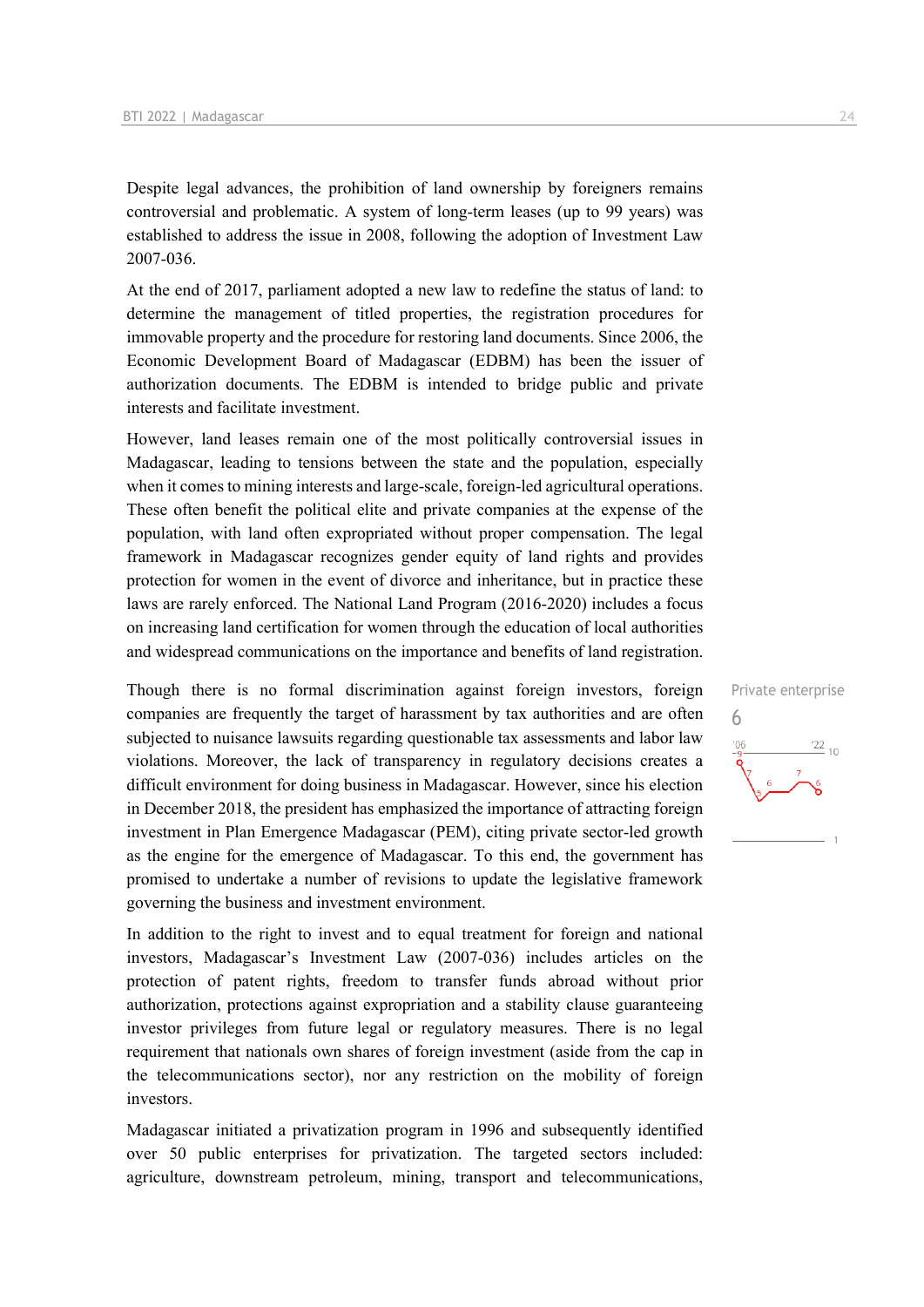among others. Foreign investors were allowed to participate in these tenders. However, the privatization program stalled in 2010 and remains on hold with no timeline in place. The government continues to own shares in 53 companies. Seven are wholly owned, 12 majority-owned and 24 minority-owned, and there is much public resistance to privatization of the remaining large state-owned enterprises, particularly the national airline and monopoly water and electric utilities.

## **10 | Welfare Regime**

A National Social Protection Policy, which includes a national social safety net program, was adopted in 2015. This policy contributes to the fight against poverty and aims to cover half of the population in extreme poverty by 2030, in line with the Sustainable Development Goals. In addition, this is part of the Plan Emergence Madagascar (2019-2023), which aims to "promote the well-being of the population by fighting against poverty."

The Ministry of Population, Social Protection and Women's Promotion and the Development Intervention Fund (FID) are taking action to create a better social protection sector with the support of development partners. There is also a complementary safety net such as cash for work activities and a conditional cash transfer program (to provide the poorest families with short-term income support while encouraging their children's school enrollment and attendance, and to promote the spread of nutritious food and healthy eating habits, particularly for children).

According to a World Bank study, several social safety net measures have been launched to support vulnerable households during the COVID-19 pandemic. The government has launched a targeted unconditional cash transfer program called Tosika Fameno, implemented in coordination with donors, targeting nearly 345,000 vulnerable households across 14 districts affected by lockdown measures. A recovery program was also put in place to provide income support during a six-month period to 200,000 urban poor in urban and peri-urban areas (i.e., 58% of Tosika Fameno Beneficiaries) and 40,000 families affected by the drought in southern Madagascar. In addition, the government supported the distribution of food and staple products to selected vulnerable households; the operation of subsidized rice and edible oil sales at the fokontany level; and the rescheduling of electricity bill payments to the utility company JIRAMA.

Social safety nets 3 $\frac{22}{10}$  $06'$  $\tilde{\mathbf{Q}}_3$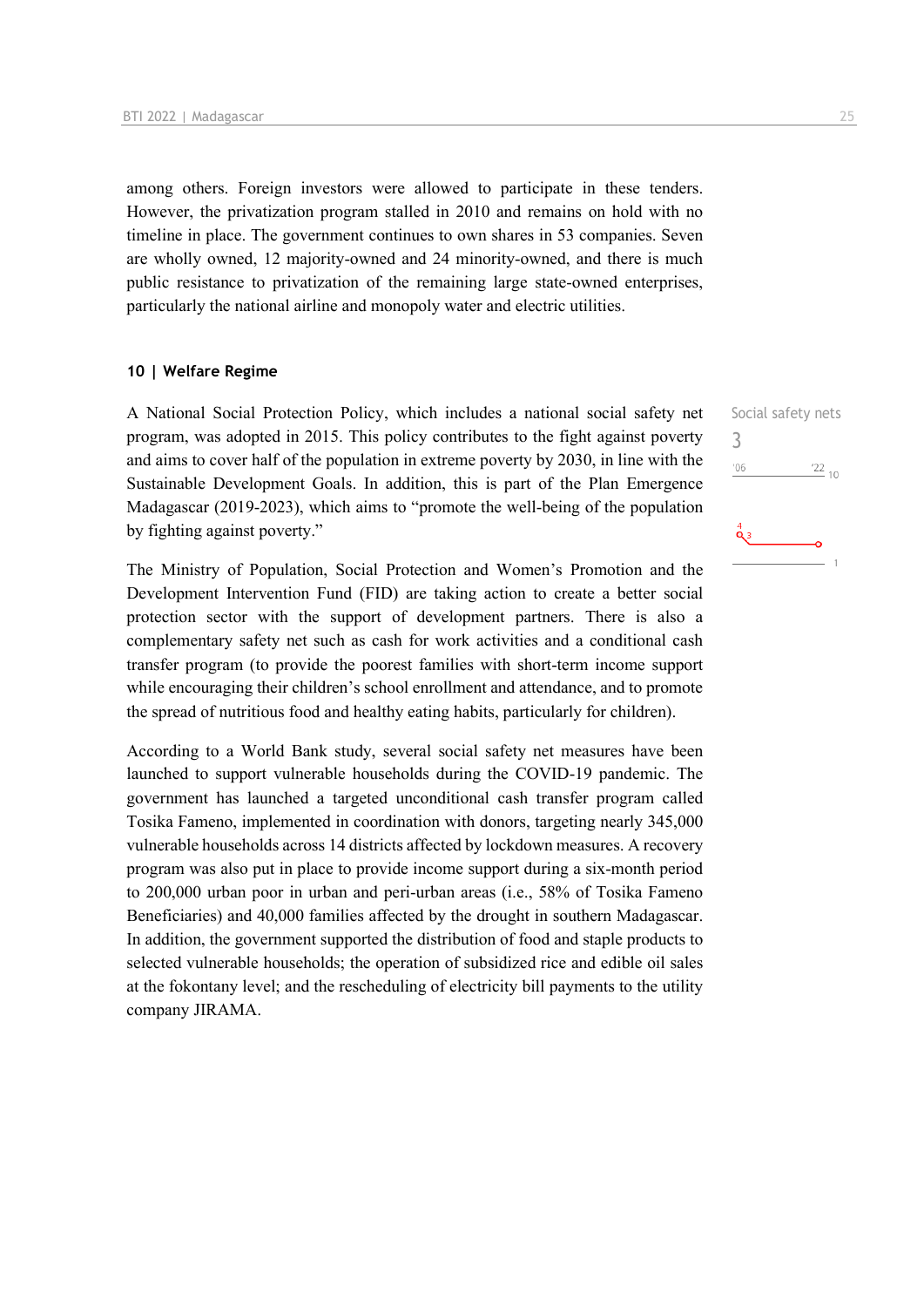Legal and constitutional provisions guarantee ethnic, racial and gender equity. However, the achievement of equality of opportunity is still a challenge in practice. Madagascar stagnates in the rankings in terms of gender equality. For the three past years, the country has scored a four (out of six) on the World Bank's Country Policy and Institutional Assessment (CPIA) gender-equality rating.

At the political level, women saw their presence decrease in the parliament. In the National Assembly, the percentage decreased from 21.19% in 2013 to 17.88% in 2018, which translates as a drop from 32 to 27 out of 151 members. But for the first time in history, the president of the institution is a woman and the number of women in the permanent office increased from two to seven out of 13 members. In the Senate, women comprise two out of a total of 18 senators (11.11% compared to 20.6% in 2013). However, at the communal level, women are severely underrepresented – less than 5% of elected mayors and councilors are women.

The current government of Prime Minister Christian Ntsay has eight women ministers, which is 33.3% of the total, even though President Andry Rajoelina had promised a government with equal numbers of men and women. This is, however, a slight increase compared to the former government with a female representation standing at 27% in 2018.

However, traditional, cultural, social and economic constraints still prevent women from having overall equal opportunities. World Bank figures show no significant differences between school enrollment figures among men and women. The general literacy rate in Madagascar is below the average in sub-Saharan Africa, and access to secondary and tertiary education remains limited for the vast majority of the population. According to the last available data from the World Bank, the gross enrollment ratio for primary education (134.1) and for secondary (34.6) decreased during the period under review, in contrast to tertiary education, which has increased a bit (5.4). Women have fewer opportunities to learn at the tertiary level. The drop in enrollment from primary to tertiary is extremely significant and illustrates the very limited access to higher education. However, the difference between literacy rates for men and women is just 5.8 percentage points. This may help explain the effectively equal labor-force participation rate for women and men (with women making up 49.5% of the total labor force). According to the World Bank, women's labor-market earnings are not as high as those of men when controlling for various other factors.

There is evidence that ethnic and regional origin play a role in access to education, employment and the market. In the capital, the Merina-Côtier (highland-coast) divide runs through the political, societal and employment spheres. The Merina population has privileged access to education, employment and public office. This is explained in part by the strong centralization of all services and infrastructure in the capital city, which complicates access for the people from the coast. At the same time, there is a significant number of non-citizens who are deprived of their most basic rights and have to pay for health services, in particular.



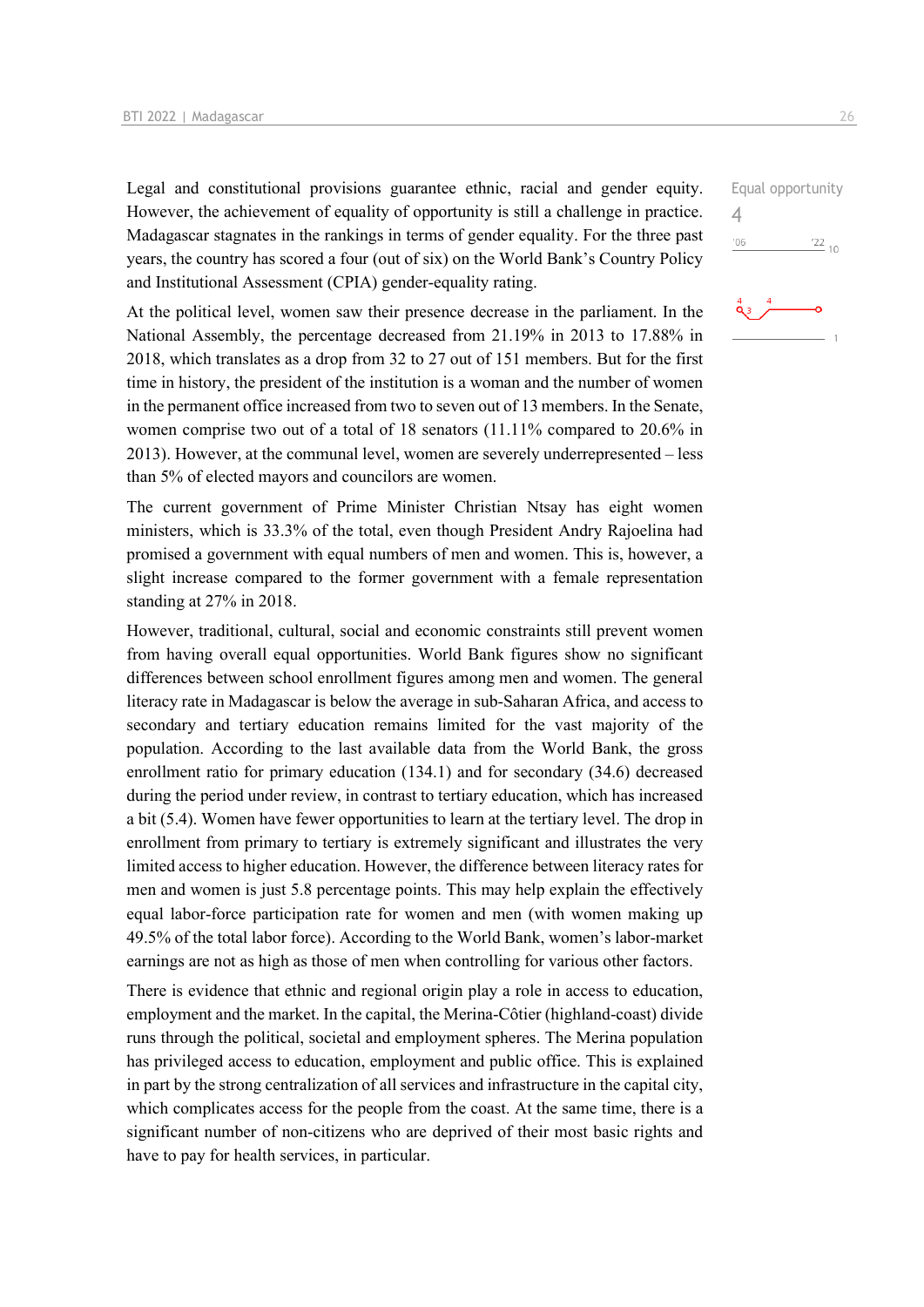#### **11 | Economic Performance**

Madagascar is a low-income country with a fragile political situation. This poses major development challenges, although it is a country with huge potential human and natural resources. Madagascar has experienced sustained growth (from -3.9% in 2009 to 5% in 2018) for the last decade combined with poverty reduction (from 75.3% in 2010 to 74.3% in 2019). In 2017, the economy grew by more than 4% for the second year in a row; it was around 5% in 2018, the highest rate in the last decade. Growth was 4.4% in 2019 with export-oriented sectors such as textiles, mining and tourism performing particularly well.

These gains were abruptly reversed in 2020, as the COVID-19 pandemic triggered a sharp economic slowdown. The combined impact of global trade disruptions and domestic containment measures is estimated to have resulted in a GDP contraction of -4.2% in 2020, similar to that observed during the devastating 2009 political crisis.

The poverty rate is estimated to have risen to 77.4% in 2020. Poverty persists particularly because economic growth has not kept pace with population growth. Poverty has consequences for the general business environment for private companies and investors, for example because of the population's low purchasing power, the country's limited infrastructure and a general environment of corruption.

The budget deficit, 1.5% of GDP in 2018, rose to 2.4% in 2019. The sudden loss of fiscal revenues in 2020 was a major driver of rising budget deficits, which reached 5.2% of GDP. The economy should recover in 2022-23 with gradually declining budget deficits, with 3.8% projected in 2023.

The current account, after a surplus of 0.8% of GDP in 2018, shifted to a deficit of 0.2% of GDP in 2019. The risk of external debt overhang, moderate in 2015, moved to low in 2019. Monetary policy is expected to continue to focus on controlling inflation. Inflationary pressures remained strong between 2015 and 2019, with inflation reaching a high of 8.6% in 2018 and falling to 6.2% in 2019.

Gross official reserves reached 4.3 months of imports in 2019 and 6 months in September 2020 (compared with 4.1 months in 2018). The current deficit decreased to an estimated 2% of GDP in 2018, due to a 19% rise in the value of imports and a 13% rise in the value of capital goods. Exports are dominated by products with little added value, including cloves, vanilla and mining products. Unemployment rates remain the same as in the previous period, which means 1.8% in 2017, according to the latest World Bank data available.

GDP per capita PPP and GDP per capita growth have been increasing gradually since 2017. GDP per capita in PPP terms was \$1,714 in 2019, slightly up from \$1,584 in 2017. GDP per capita growth was 2.1% in 2019, which is up from 1.8% in 2018 but still far from the pre-crisis  $(2009 - 2013)$  level of 4.1% in 2008.

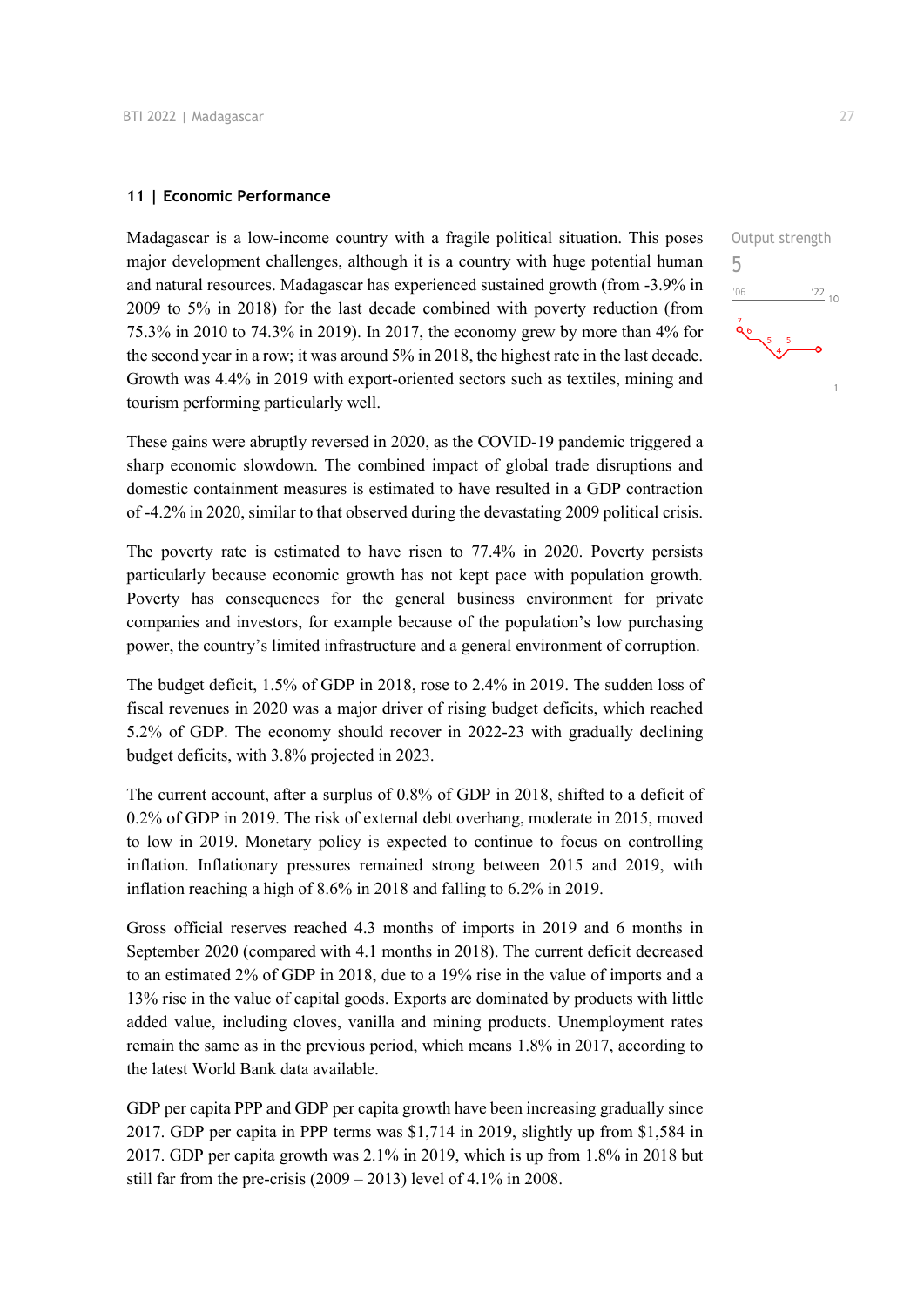Despite recent progress, tax revenue remains low. The tax-to-GDP ratio increased for the seventh year in a row in 2019, up to 10.5% compared to 10.1% in 2018. But it remains one of the lowest in sub-Saharan Africa, and it is significantly lower than 15.5% of GDP in non-resource rich low-income and developing countries. In 2020, the tax-to-GDP ratio decreased to 9%, its lowest level since 2012. This sudden loss of fiscal revenues was a major driver of rising budget deficits.

## **12 | Sustainability**

Natural capital represents 49% of Madagascar's total wealth. In this context, natural capital can be considered as: i) forest land that produces timber (roundwood and fuel wood), non-timber forest products and bioprospecting; ii) protected areas; ii) agricultural land, including cropland and pastureland; and iii) fisheries.

Madagascar accounts for more than 5% of the world's biodiversity, about 90% of it endemic.

Within the African region, Madagascar is the second most vulnerable country to natural disasters. The country's vulnerability is a function both of high exposure due to its geographic position, and its low adaptive capacity, which is driven by high rates of poverty and unsustainable land and natural-resource usage. The cost of environmental degradation is estimated to be between \$450 million and \$500 million per year (9-10% of the gross national product).

The government's environmental policy makes reforestation one of the major objectives (in 2018, Madagascar lost the largest proportion of primary tropical forest anywhere in the world). It calls for better management of protected areas with a possible overhaul of the system to make conservation more people-centric. Madagascar's network of protected areas includes 144 parks. Of these, the Ministry of Environment and Forests directly manages only 15, Madagascar National Parks (a quasi-governmental organization) manages 46, and NGOs, both domestic and foreign, oversee 92. These efforts are primarily supported by international donors, especially because the state budget devoted to the environment (2%) is too low. Also, although reforestation efforts are real, results remain rather weak as parts of the population still depend on deforestation for their survival. The root causes of deforestation would need to be addressed to make the results more meaningful.

In terms of environmental governance, Madagascar has adhered to various international institutional and conventional frameworks and has set up dedicated structures. The latter have few resources and little collaboration between them, which makes their work difficult. In addition, addressing the issue of illicit trafficking in natural resources is a crucial element in governance and the rule of law. It can be said that environmental concerns are prioritized in theory but in practice there are a lot of constraints to making the different measures effective.

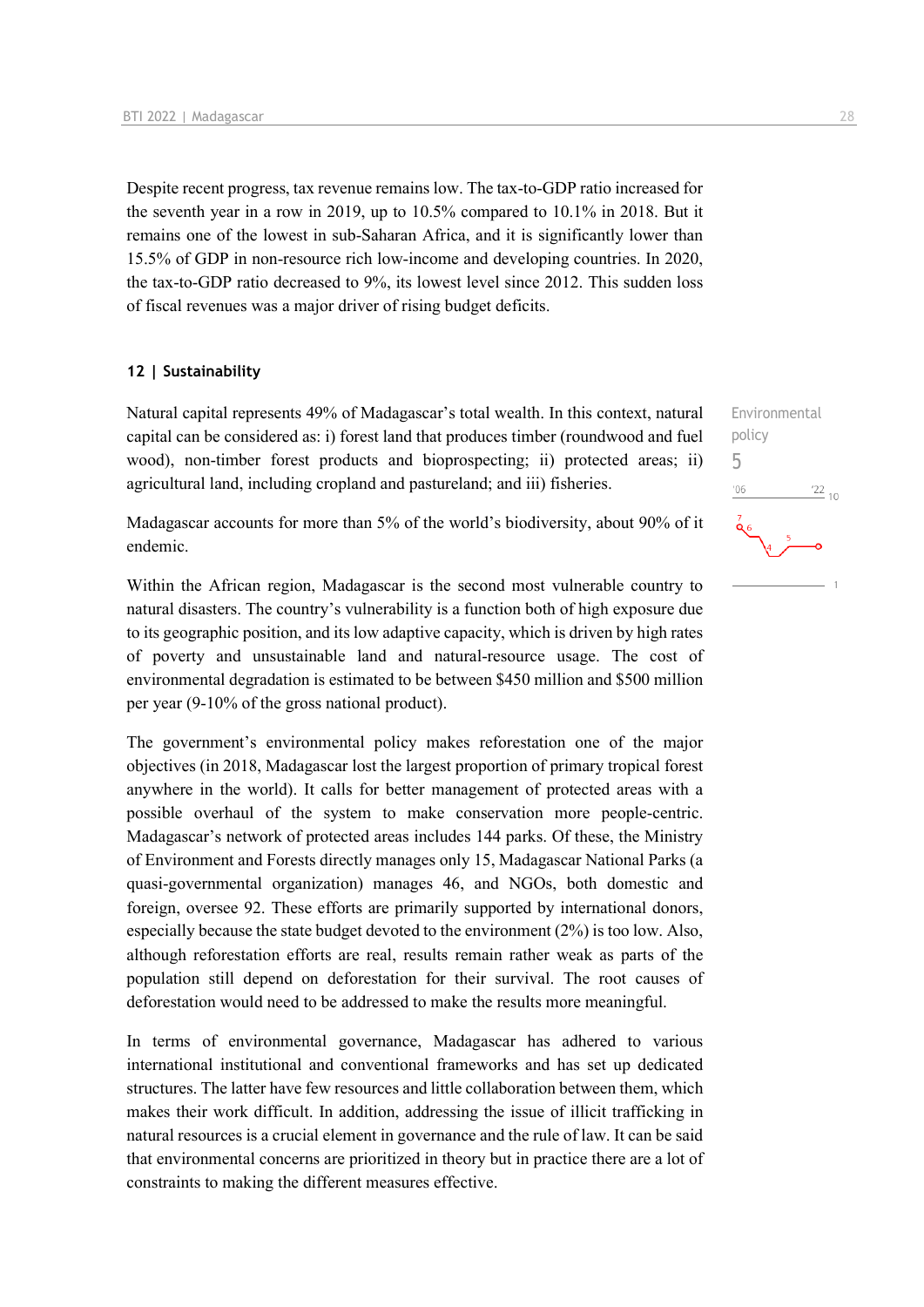The administration of education runs vertically, with governing bodies across eight levels, from the Ministry of Higher Education and Scientific Research, through to regional directors of national education (Directeurs Régionaux de l'Éducation Nationale, DREN), local CISCOs (circonscription scolaire), and down to the schools. The private sector plays an important role, with faith-based and independent schools subject to national instructional and examination guidelines. The majority of teachers used to be civil servants. Today, 80% of teachers are "community teachers" (Fikambanan'ny Ray Amandrenin'ny Mpianatra, FRAM) with little or no training, who are hired and funded by parent associations. The system is generally well organized and pervasive, but the challenges of ensuring funding, training, oversight and payment through the official system have become acute. These teachers are much more present in poor and vulnerable areas.

According to UNESCO, the number of pupils was distributed as follows in 2019: 2,246,480 at pre-primary level, 3,467,514 at primary level, 4,319,984 at secondary level and 2,686,838 at university. The literacy rate stood at 74.8 % in 2018.

The current government rejected the Education Sector Plan (2018-2022) after having suspended it for one year (2019-2020). Rejected reforms included amendments to the school calendar and the examination at the end of primary school.

However, Madagascar has a United Nations Education Index average score of 0.486, which indicates that the level of education is average. This seemingly high average can be explained by the unequal access to education between rural and urban areas, with the majority of the population living in the rural areas.

Madagascar's tertiary education sector is one of the least developed in the world and is far behind the average for sub-Saharan Africa. The public sector includes six universities, three senior technology institutes and a national distance-learning center. The private sector includes a growing number of poorly documented institutions that lack coherent framework authorization, accreditation and quality assurance. The distribution between public universities and private universities in terms of students is 70% and 30% respectively. Filling the shortage of professors and infrastructure in public universities is one of the objectives of the Plan Emergence Madagascar, although the budget for higher education is quite low (2.8%). Public spending on research stands at 0.0%.

The education budget continues to increase. This is due to the recruitment of teachers and the provision of free education. However, the budget is decreasing as a percentage of the total budget. It dropped from 22% in 2014 to 12% in 2021. Total public spending on education as a percentage of GDP declined significantly to 2.8%, which is well below the average for low-income countries. This is explained more by the general contraction of public expenditure than by a lack of prioritization by the government, illustrated by many changes of ministers since 2018, both at the Ministry of National Education and the Ministry of Higher Education. About 20% of total education spending was financed by external funds. In addition, the increase in the number of students creates an infrastructure problem. The construction of infrastructure by the state does not cover the deficit, especially in rural areas.

Education policy / R&D 3 $-06$  $\frac{22}{10}$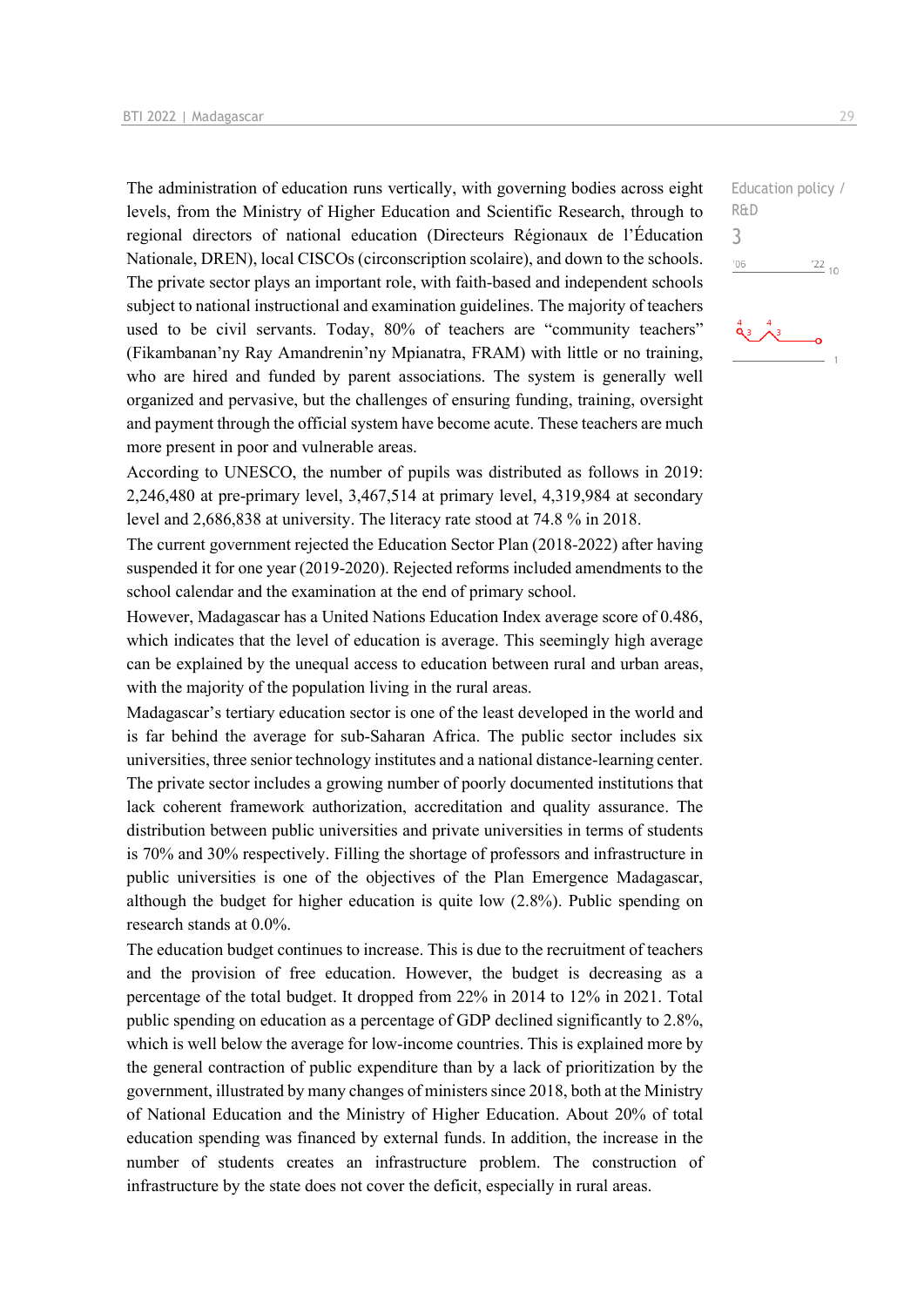# Governance

# I. Level of Difficulty

Socioeconomic indicators improved over the 2014-2018 period after a five-year transition when these indicators were at their lowest. However, there are a number of structural constraints. These include weak and fragile institutions because of political influences, as has been elaborated earlier in the report, as well as climate constraints as Madagascar is highly exposed to the consequences of climate change and deforestation. Diseases and geographical isolation – with large areas inaccessible and without state presence – are also important constraints, as is extreme poverty. These issues mean that the country encounters difficulties in drastically improving its governance performance.

The European Centre for Electoral Support mentions other intensifying structural constraints, including infrastructure deficiencies (roads, electricity and water provision, communication), education and the lack of a skilled labor force (less than 15% of the labor force has a secondary education, and only 3.4% of workers have a tertiary education). Although the country has made notable progress (e.g., in governance, stability and economic growth), it is still vulnerable to weak state institutions, as well as challenges related to elite capture. Political and economic performance is weak, with widespread corruption being a significant obstacle.

However, the country has seen a gradual increase in public investment, as well as in economic growth although this economic growth has struggled to keep up with the rapid population growth. Moreover, the COVID-19 pandemic triggered an economic recession after reaching a growth rate of 4.4% in 2019, the highest in a decade. Consequently, the fight against poverty remains a major challenge, and poverty remains at a high rate despite slight progress. The effects of COVID-19, including job losses and a lack of income for informal workers, led the poverty rate to increase from 74.3% in 2019 to 77.4% in 2020.

**Structural** constraints 8 $-06$  $\frac{22}{10}$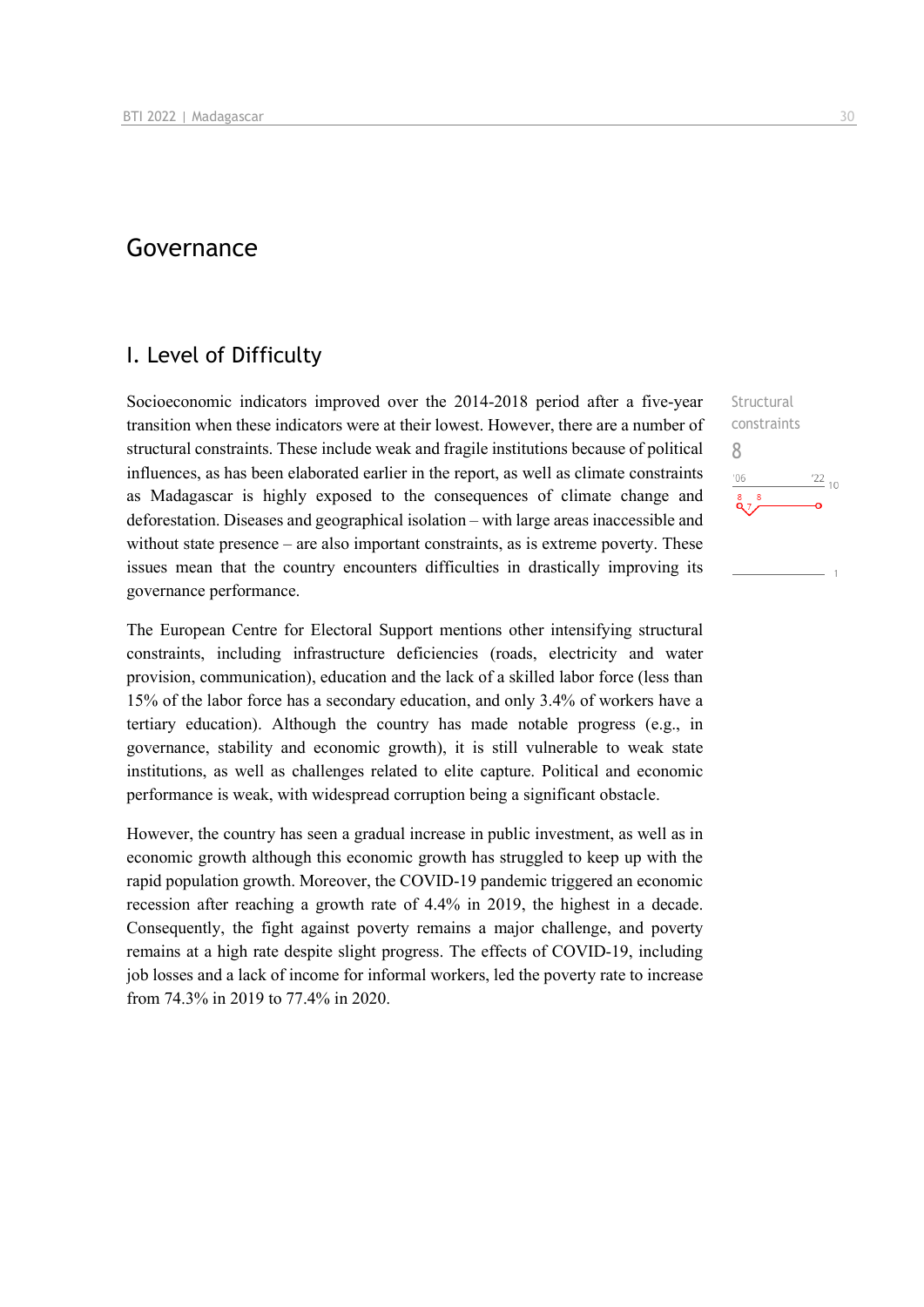In general, civil society is rather weak in Madagascar. Although many associations and NGOs exist on paper and new organizations continue to be created, their actions have limited impact, especially in terms of playing a watchdog or advocacy role with regard to government institutions. Among the factors that weaken civil society are politicization; the lack of coordination or collaboration between different associations due to competition for limited resources; and a lack of social rooting on the part of organizations' leadership, who often act in their own interests instead of the general interest. However, efforts are underway to create large-scale platforms with representation at the local level. An example is the Rohy movement, which makes a considerable effort to play a watchdog role. The same can be said of some organizations active in observing elections, who regularly formulate official complaints about the electoral process. Civil society organizations are consulted by the government, for example on the budget, elections and the environment, but this remains limited and some groups face pressure from powerful interests. In addition, in terms of social capital, trust in other members of society is rather low and is mainly present within family circles and much less in society in general. As a result, membership of NGOs is relatively low.

Malagasy society is structured by several cleavages of varying type: political, social, ethnic and religious. However, these cleavages do not lead to widespread violence or open, violent conflict. In an Afrobarometer survey on this topic (2016 – 2018), 90% of respondents said they were not victims of violence during political rallies or electoral campaigns and 78% stated they would never take part in a protest or use violence for a political cause. One of the reasons is that the population in general does not benefit from political change and has lost confidence in political movements promoting change. Another reason is that in general demonstrations (of a political, social or economic nature) are forbidden, and when they take place, they are repressed by force. In October 2019, a demonstration against the construction of the city Tanamasoandro was dispersed by the security forces with tear gas. This was also the case in Tamatave during a demonstration against the effects of the COVID-19 lockdown in June 2020, and during a student demonstration in January 2021 in the capital. This situation prevents the opposition from rallying its supporters. Despite its announcements, the current government has not relaunched the national reconciliation process.



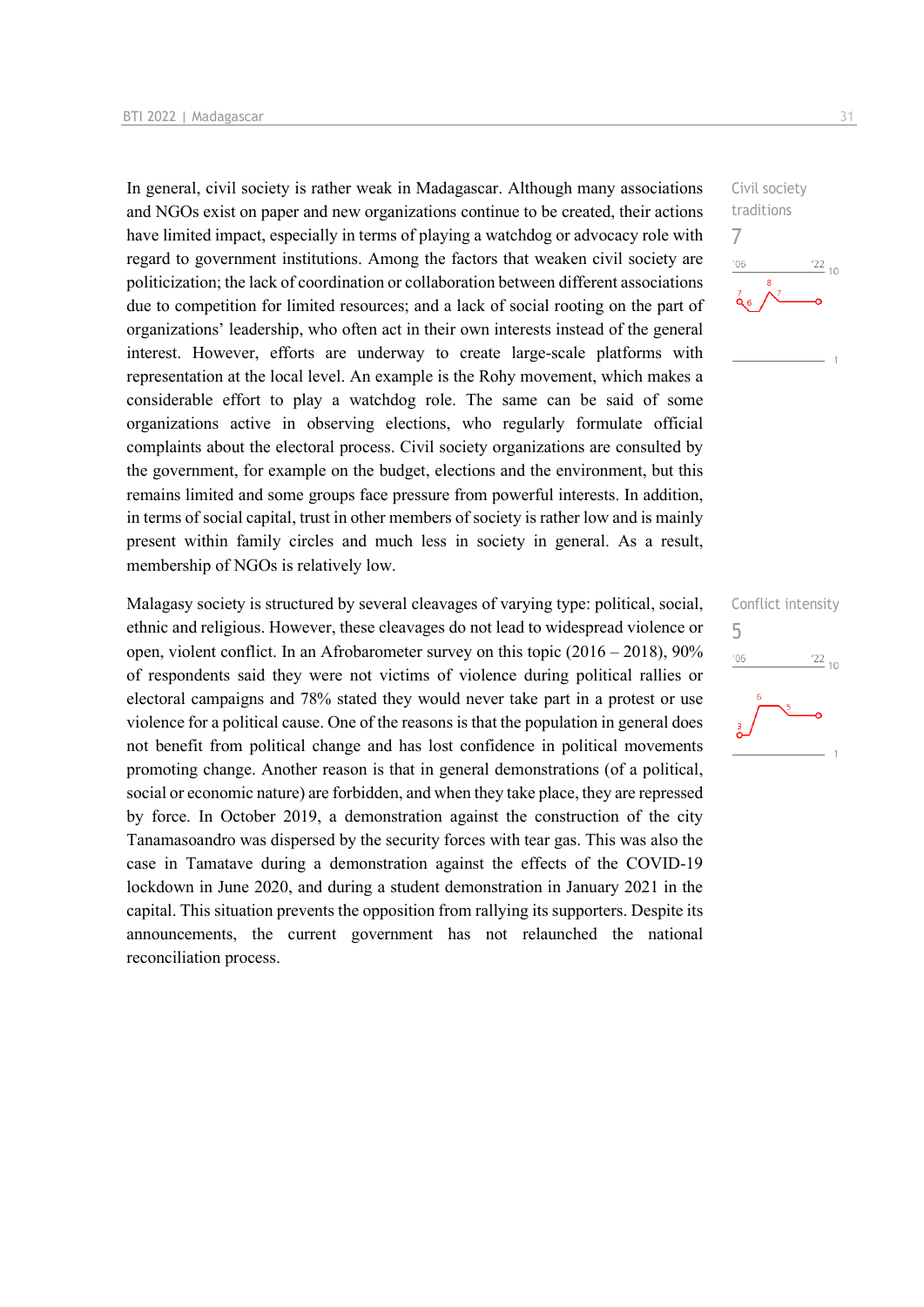# II. Governance Performance

## **14 | Steering Capability**

When it comes to long-term political and economic strategies, there has not been continuity among the various ruling parties since independence. These strategies are often called into question by each newly elected party, which tends to create a new development plan that lasts for the duration of the presidential term. However, the priorities are the same: development, growth, the fight against poverty and corruption. This is the case with the current development plan, the PEM (2019-2023), although its adoption has not yet been achieved.

As a result, the confidence of international partners is somewhat impaired, although it has not jeopardized their cooperation. Moreover, the government has put in place support plans for households and the private sector affected by COVID-19 in order to respond to the economic recession. The Multisectoral Emergency Plan includes health and safety measures, cash transfer programs, tax relief for the private sector and the supply of exceptional liquidity to the financial system. The pandemic has not as such changed priorities but has postponed them. Economic reforms initiated by the IMF since 2014 are still underway with a relaunch of talks in January 2021.

During the 2018 election campaign, the current president presented an economic program, Initiative Emergence Madagascar, which forms the basis of the current development plan (PEM) and the general policy of the state. However, as of the time of this writing (January 2021), the PEM has still not been officially adopted, making it difficult to collaborate with international partners although the previous cooperation agreements are still in progress. The impact of the coronavirus crisis has prompted the government to adopt a short-term economic recovery plan that is designed to complement the PEM, which is focused on investments in infrastructure and industrialization.

The implementation of these plans requires collaboration with private and international partners, which is not fully effective. The action of donors mainly focuses on the effects of coronavirus on households and the private sector. In addition, the various elections in 2019 and 2020 allowed the ruling party to consolidate its power, although it has still not been able to effectively implement the PEM.

## **Ouestion** Score



| Implementation  |                 |
|-----------------|-----------------|
| '06             | $\frac{22}{10}$ |
| $\frac{6}{9}$ 5 |                 |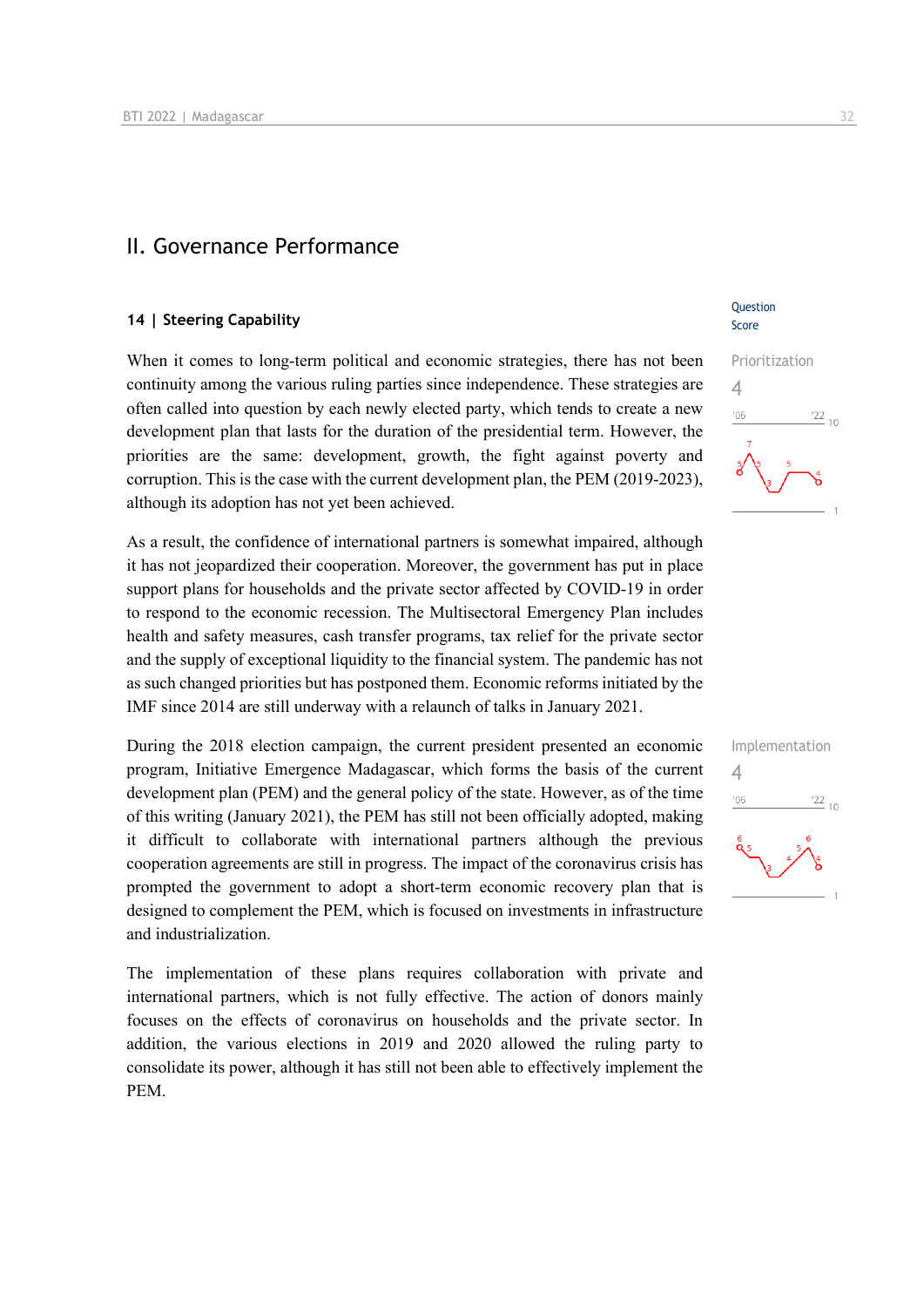In Madagascar, innovation in policymaking is difficult, as is flexibility. Given the heavy dependence on grants, loans and external investment, the government is forced to adapt its policies to conditions and recommendations from donors and investors. The country has shown its willingness to adapt and learn from the past by accepting the recommendations. The flexibility and capacity for innovation of administrations in terms of macroeconomic growth and democratization seem to be motivated from the outside rather than stimulated by vision and internal forces. This explains why change is generally slow and difficult, especially at the political level, where longstanding traditions of concentration of power in the hands of a small political and economic elite make it difficult to introduce real change and "a culture of responsibility." Moreover, with regime change there is a tendency to not learn from past regimes but rather to start on a new page without taking into account previous lessons learned. Although innovative approaches and initiatives are often part of the development plans, such as in the current Emergency Plan, often these ideas remain on paper, and it seems difficult to put them into practice because of lack of funds or other structural constraints. The COVID-19 has reinforced this pattern with a lack of transparency on the measures to fight the pandemic, in particular on the management of funds.

## **15 | Resource Efficiency**

The government does not make efficient use of most available human, financial and organizational resources. There is a lack of transparency in recruitment and promotion. A significant number of the members of the administration were not recruited on the basis of their qualifications. This is true for the highest ranks in government. There are also weaknesses with regard to capacity building. Training programs for state officials lack the means to qualify them fully for their ongoing responsibilities. The fragmentation of the public service and the emergence of corporatist structures impose additional constraints and management problems. The existence of various special statuses of certain parts of the administration means that public service bodies receive broadly unequal treatment.

The General Internal Audit Directorate, which is overseen by the Ministry of Finance, rarely conducted audits during the review period. However, the Court of Auditors has published reports since 2016. In its 2018-2019 report, published in November 2020, it notes a non-compliance with legal and financial procedures by state bodies.

The parliament does little to oversee public expenditure and is in general seen as a chamber that approves government-proposed texts, rather than a counter-voice or a body that proposes amendments. Thus, the national budget is primarily prepared by the government, and the parliament approves it with few modifications.

The policy of decentralization has not produced the expected results, not even after the communal elections of November 2019. The high concentration of civil servants



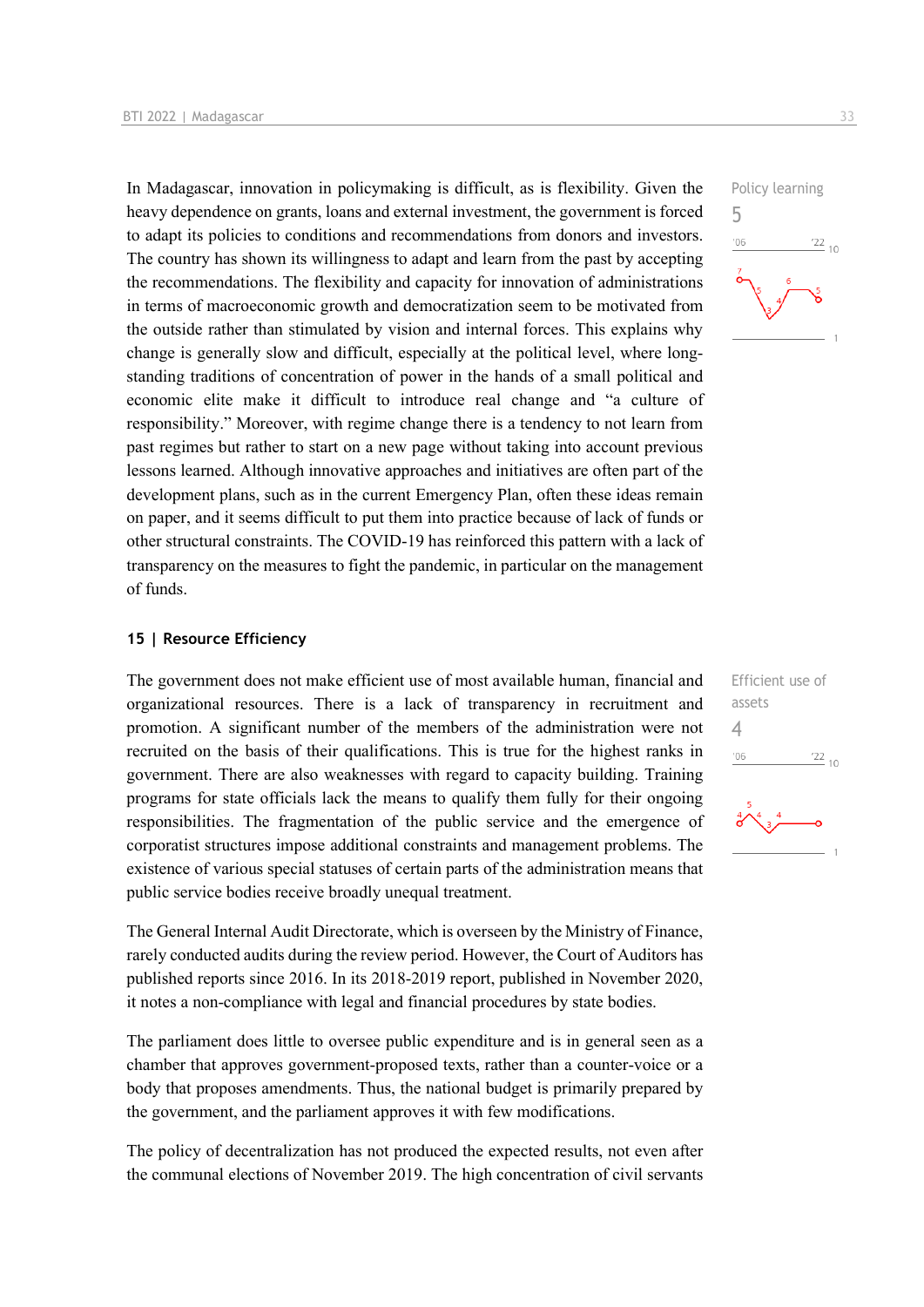in the region of Analamanga affects the state's ability to provide public services in the outlying regions. Moreover, the allocation of financial resources to the provinces, regions and municipalities is not fairly organized. Most expenditure remains concentrated in the capital.

Madagascar is a country with many advantages, including unmatched biodiversity, great agricultural potential, mineral resources and abundant labor. Madagascar has shown its ability to be efficient when its resources are deployed effectively, but these periods have been punctuated by recurrent political crises. Disturbances have left the majority of the population living in a condition of extreme poverty, which have increased with COVID-19. The government hopes to boost growth thanks to its emergency plans (Marshall Plan) as well as the PEM. These plans focus mainly on infrastructure with little impact on growth, instead of investing in human development.

Donors await official adoption in order to launch aid and economic cooperation programs. As such, continuity in the reforms undertaken is necessary to continue the progress made during recent years. In addition, coherent and adequate policy will require a change in governance style from the "rule of man" to the "rule of law." Rules must be clear, applied equally to all and implemented through discussions with stakeholders.

The fight against corruption is part of the campaign promises of the current president. Since taking office, the objective has been zero tolerance, and strengthening the legal framework and institutions in charge of the fight against corruption. The priorities are the fight against fictitious public contracts and large-scale corruption cases involving decentralized territorial communities, land services, the judiciary, the gendarmerie, the national police, environmental agencies, customs and taxes. As such, a recognized figure of civil society was appointed head of the Superior Council of Integrity in February 2019 due to his reputation for integrity. The Law on the Recovery of Illicit Assets was finally adopted by presidential decree in July 2019 after several rejections by parliament, and it entered into force in July 2020 in the midst of the coronavirus pandemic.

In this context, the Illicit Assets Recovery Agency should be set up in 2021. Corruption is systemic despite Madagascar's adherence to international conventions against corruption, organized crime (the UN Convention against Corruption, the UN Convention against Transnational Organized Crime and the African Union Convention on Preventing and Combating Corruption), to which is added a large body of law (Anti-Corruption Law No. 2004 – 030, the 2011 Law on Political Parties and the National Strategy of Fight Against Corruption 2015 to 2025) and the establishment of special courts. This has a serious impact on potential economic and political performance.





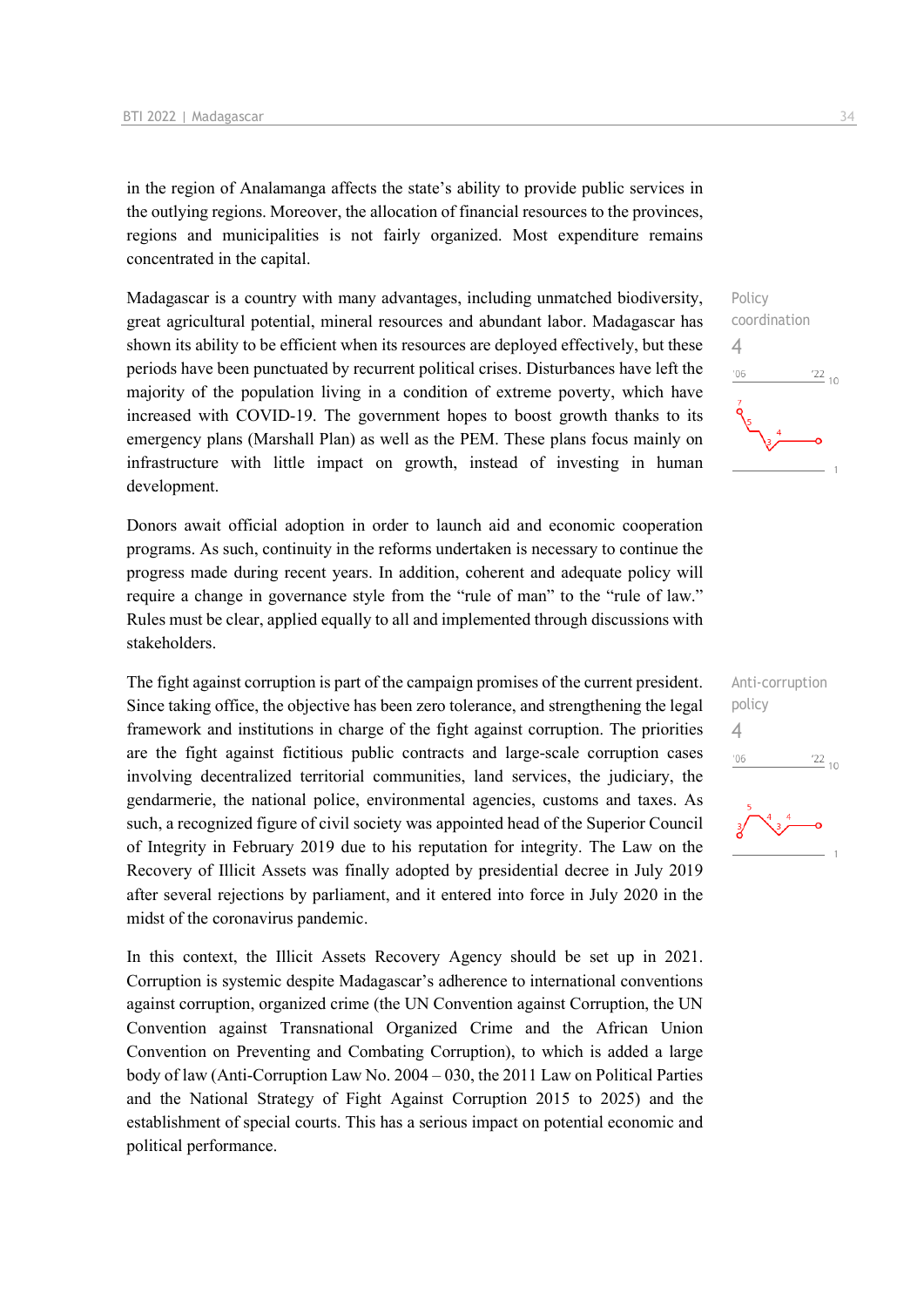Indeed, Madagascar faces a lack of transparency in the sources of funding for political parties; the absence of a cap on campaign funds; the declarations of assets of elected officials; and patronage in the public service. The media do their best to deal with corruption issues, although corruption cases often concern the former regime.

Despite modest reforms to public procurement procedures, accountability and audit mechanisms remain weak and have raised many concerns. There are still many direct auctions of tenders, despite the regulations in force. This was accentuated during the coronavirus pandemic and suspicions of corruption increased.

## **16 | Consensus-Building**

In general, there is a broad consensus on democracy, and there are no serious disagreements between the major political actors with regard to the desirability of a market economy. The results of the 2018 presidential election were accepted by the main political actors despite some protests. This marked the first transfer of power between an outgoing president, Hery Rajaonarimampianina, and an elected president, Andry Rajoelina. The president has a majority in all institutions at the national and local level, after the legislative and local elections of 2019 and the senatorial elections of 2020. All these elections were multiparty elections with the exception of the senatorial elections, which were boycotted by the opposition. However, laws and institutions matter less than personal relationships in the prevailing condition of zerosum politics.

There is a broad consensus on the value of a market-oriented economy. The Emergence Initiative for Madagascar (2019-2023) was discussed and accepted by the parliament. But this program must be transformed into Plan Emergence Madagascar (PEM), and its official adoption is expected at the beginning of 2021. The second of the three pillars of the PEM is the economic base (accelerated, inclusive and sustainable growth). A part of the private sector has close ties with the political power, which facilitates consensus.

The armed forces are not under civilian and democratic control and played a key role throughout the crisis and the unconstitutional change of power. The military is historically weak and has been politicized as various presidents have sought to ensure its support. The Security Sector Reform initiated by the former president was relaunched by the current president in January 2021. The restructuring of the armed forces should, among other things, restore confidence in civilian-military relations and limit the politicization of the military.

The opposition coalition denounces the authoritarian practices of the government. Despite rumors of destabilization, it participates in the democratic game through the different institutions.



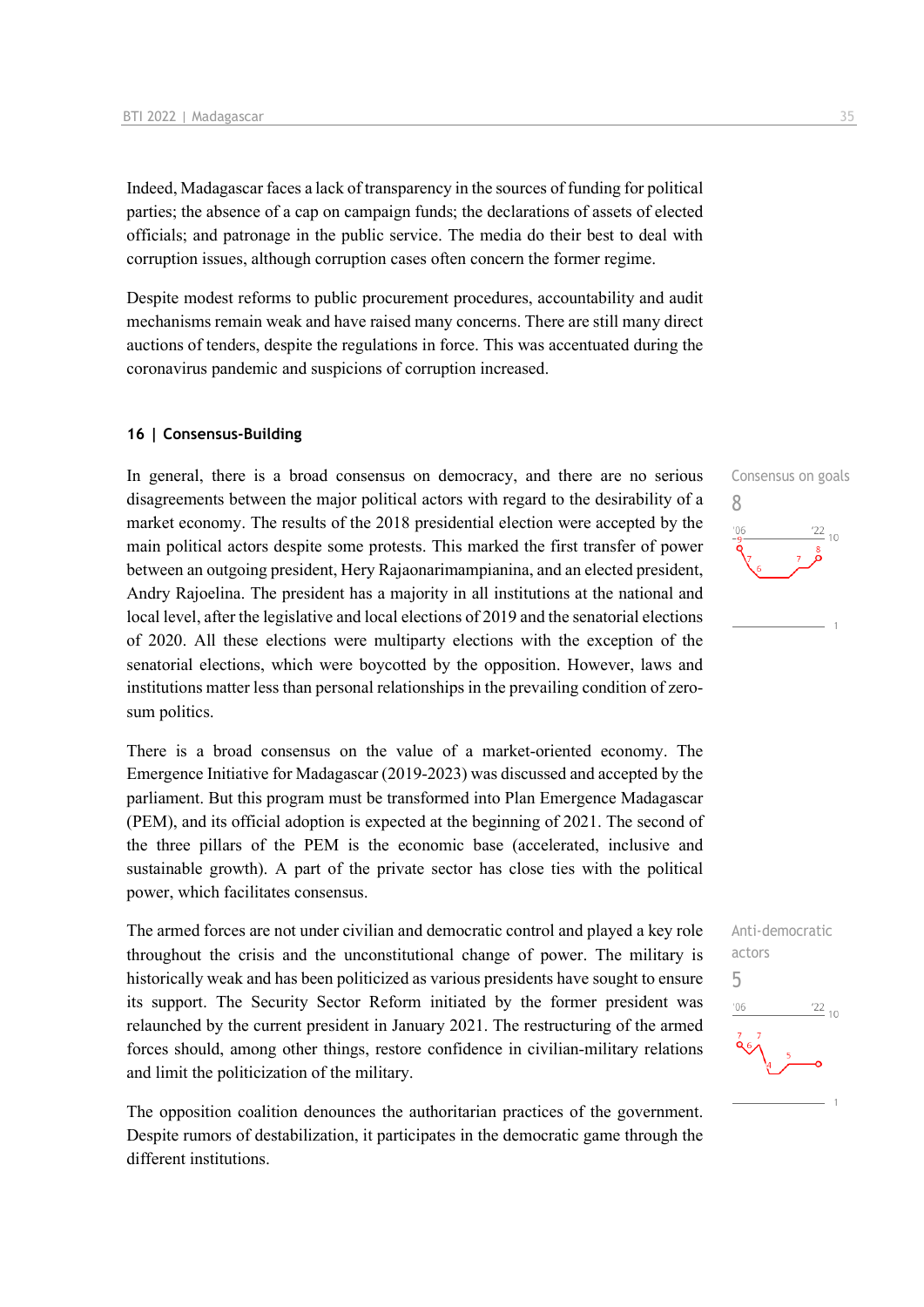Social, ethnic, religious, regional and political cleavages in the country are significant. Ethnic cleavages sometimes drive the dynamics of associations and initiatives, but ethnic strife is rather limited. These cleavages largely do not produce widespread violence or open, violent conflict.

The regional cleavage is primarily the effect of the strong centralization of politics in the capital city and an ineffective decentralization policy. However, in September 2019, the current president initiated a new decentralization policy by appointing a governor with a specific budget to lead each of the regions.

In addition, Madagascar is an unequal society due to the high rate of poverty and climate change, which leads for example to famine in the south due to the lack of rain. People are forced to migrate to urban centers, and this can be a source of conflict as employment opportunities are limited.

As civil society in general is weak, political leaders are not encouraged to involve civil society organizations in agenda setting, policy formulation and evaluation. When this happens, it is often at the request of external donors. Very few mechanisms for communication, dialogue and accountability exist. This situation explains partly the status quo in terms of governance performance and the widespread culture of corruption at the political level. However, in the last few years, initiatives have been created and funded to set up mechanisms to create dialogue between political authorities and civil society. This has been confirmed by the Law on Decentralization, which requests local elected authorities to create platforms for consultation with civil society to elaborate on local development plans. Civil society organizations are also increasingly supported by external partners to develop mechanisms to evaluate political performance and formulate policy recommendations. Among them is the Rohy movement, representing more than 100 organizations.

Civil society has been active in the fight against COVID-19 with awareness-raising actions and aid to the most vulnerable populations, but this has been done independently rather than in cooperation with the state.

In 2014 and 2015, a reconciliation process was organized by the Council of Christian Churches in Madagascar (FFKM) between the various current and former presidents. A law on reconciliation was adopted in December 2016 and the Conseil du Fampihavanana Malagasy (CFM, the reconciliation organ that replaces the Comité pour la Réconciliation Nationale) was in October 2017.

The process of national reconciliation represents a major step toward the normalization of the political situation, aiming to reduce the effects of the country's prevailing winner-takes it-all politics and even end the condition of exclusion and exile that has followed each crisis. Despite the efforts made, the results are rather weak.



Civil society participation 5  $-06$  $\frac{22}{10}$ 

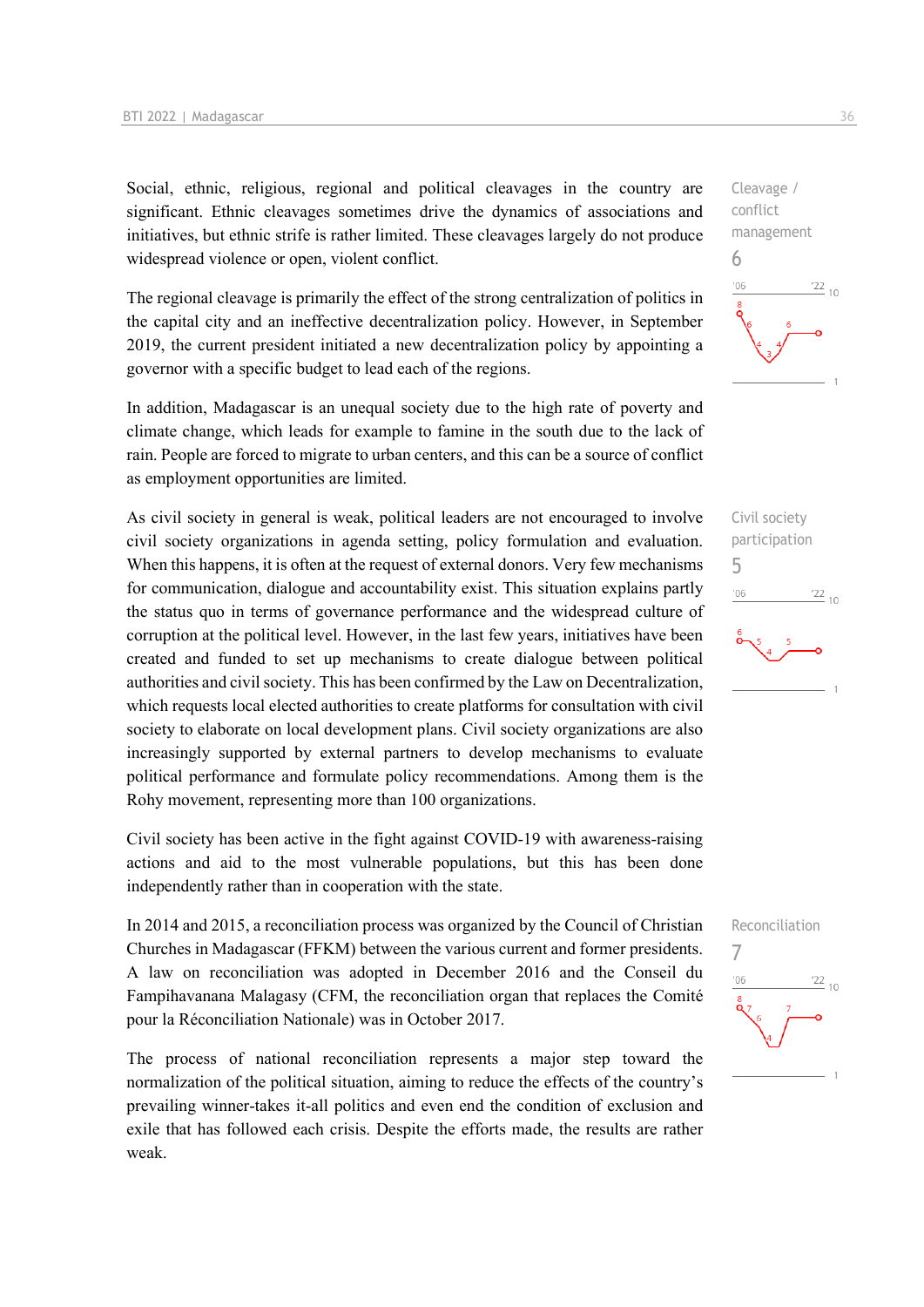In 2019, political parties asked FFKM to resume the process of national reconciliation for a reform of the state. The CFM continues its work on requests for amnesty and social conflicts at the local level, but it is contested by some citizens and political actors. Moreover, the current government does not consider national reconciliation as a priority.

#### **17 | International Cooperation**

International cooperation is important in Madagascar's development policy, the Plan Emergence Madagascar (PEM). Like previous national development plans, it relies on the strong involvement of development actors and partners, both public and private, and both national and foreign. The 2019 to 2023 government program includes the following objectives for international relations: the implementation of economic diplomacy; the promotion of win-win economic partnerships; optimization of international cooperation; and strengthening of Madagascar's presence on the international scene. However, the government has not been able to effectively implement its development strategy as the PEM is still not approved officially and this is needed to mobilize international support. Nonetheless, the projects concluded under the previous regime continue to benefit from donors' support and are therefore applied by the current regime.

Political dialogues between the government and its partners are held on a regular basis. The coronavirus pandemic has reoriented international cooperation toward short-term actions aimed at the most vulnerable populations and the most affected sectors. However, negotiations for the future aid cycle have resumed. As such, consultations with the IMF resumed in January 2021 after a suspension due to COVID-19. The EU, for its part, awaits the official adoption of the PEM in order to concretize its cooperation.

The 2018-2020 electoral cycle has strengthened Madagascar's image of stability, which began to improve during the previous electoral cycle, and this also reinforces its credibility and confidence within the donor community. President Rajoelina engages in partnerships with industrialized countries in the Americas, Asia and Europe, and with countries across the African continent. The country collaborates with the international donor community (the IMF, the World Bank, the European Union, UN agencies and bilateral donors). Madagascar has also signed international agreements with various countries (China, France, Germany, India, Japan, Mauritius, Morocco, Russia, South Korea and the United States) and is part of regional and international organizations such as the United Nations and the African Union.

Moreover, the country has signed all international treaties on industrial and commercial property. It has ratified human rights protocols and thus made binding international commitments. In terms of compliance with these treaties, regarding human rights there have been complaints by political opposition, civil society groups



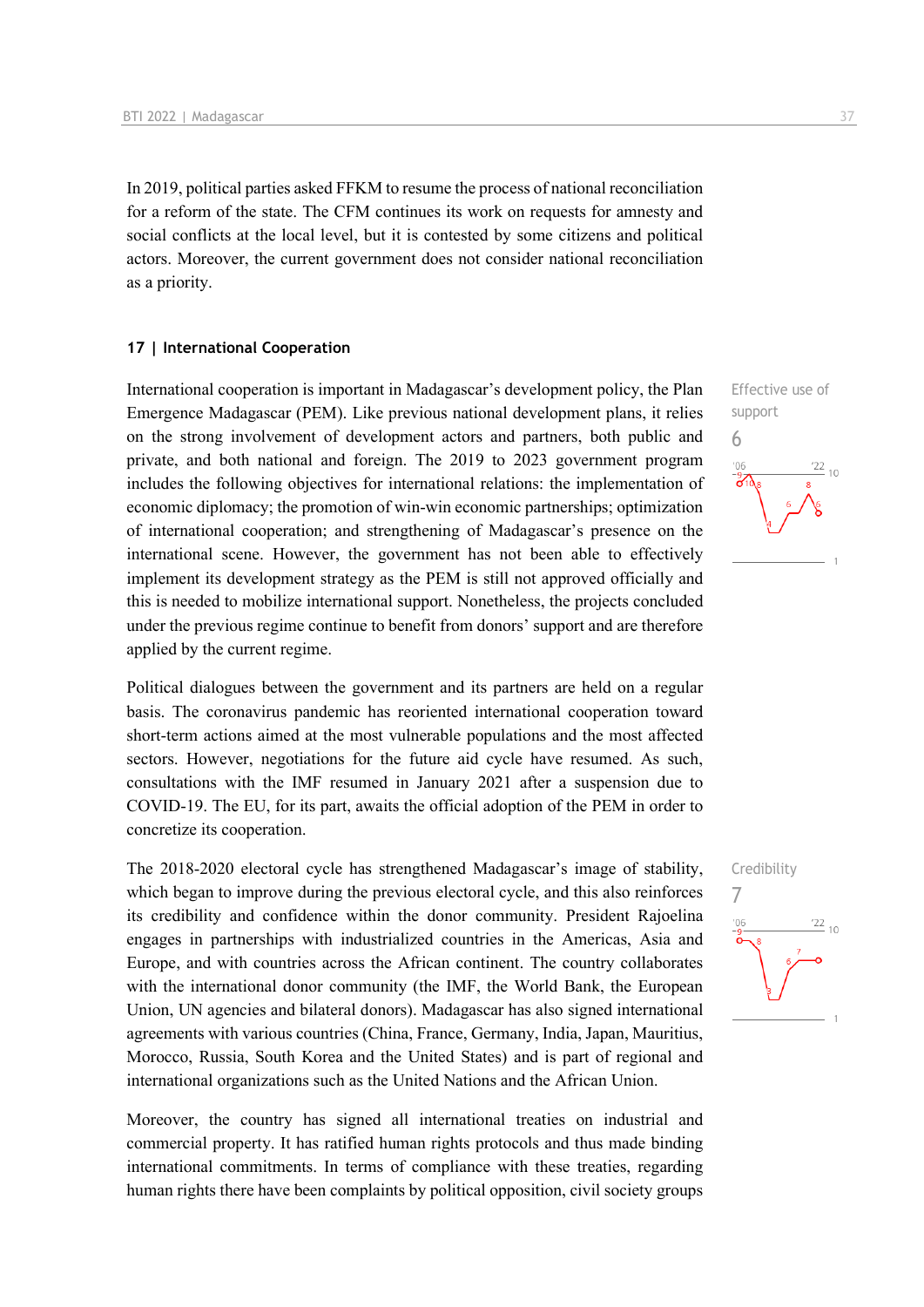and trade unions about a lack of freedom of assembly and speech. As a member of the International Criminal Court (ICC), Madagascar played an important role in preventing a mass exit of African countries from the ICC.

Madagascar has made international and regional cooperation a priority in its new international policy. The country has membership in several subregional organizations, such as the Southern African Development Community (SADC), the Common Market for Eastern and Southern Africa (COMESA), the Indian Ocean Commission (IOC) and the Indian Ocean Rim Association for Regional Cooperation (IOR). Madagascar has also signed the African Continental Free Trade Agreement (AfCFTA) and the ratification process is underway. Moreover, it wishes to join the Association of South Asian Nations (ASEAN) as part of its cooperation policy.

Madagascar also has cooperative agreements with neighboring states. The first state visit of the president was to Mauritius in March 2019. Agreements were signed on education, trade cooperation, tourism and the fight against illicit trafficking. This visit was part of a strengthening of cooperation between the two countries initiated by the 2016 state visit of the former Malagasy president.

The fight against illicit trafficking, particularly in drugs, is an issue in which the countries of the region are engaged. Cooperation with India also exists in the field of defense and in the fight against COVID-19.

Regional cooperation 7 $\frac{22}{10}$  $^{\prime}$ OF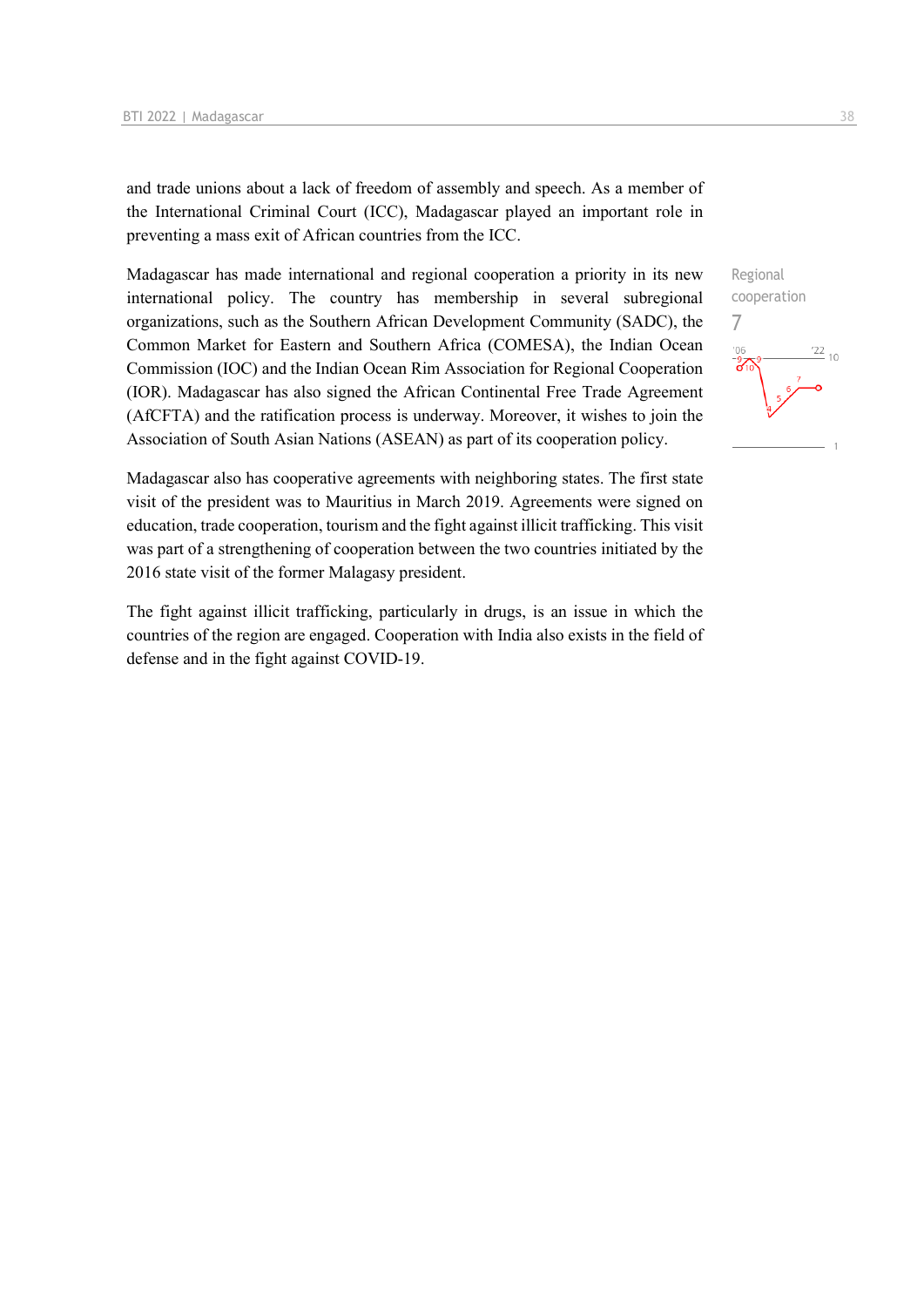# Strategic Outlook

As most institutions have elected representatives since 2020 (except at the regional and provincial levels), one condition is in place for improving institutional and political stability, and macroeconomic and social indicators. Recovery from the economic recession due to COVID-19 and lifting the country out of extreme poverty will be crucial in the years to come. The government needs to mobilize additional domestic resources for priority investments in human capital and infrastructure. The implementation of far-reaching reforms is necessary to stimulate private investment, job creation, agricultural productivity and food security. From this perspective, the official adoption of the Plan Emergence Madagascar (PEM) and its implementation with the support of both donors and investors is an important step. An important challenge will be to guarantee a certain continuity in political and economic governance. In order to improve the general democratic and economic climate, the following actions are suggested, which are similar to the previous period as the major challenges remain mostly the same:

- strengthening institutions and governance at all levels;
- appointing new members of the High Constitutional Court and the Electoral Commission, whose mandate expires in 2021, in accordance with constitutional rules:
- continuing the reconciliation process with the participation of all relevant political, economic, military and social actors, and avoiding the concentration of political and economic power, as a necessary condition for political dialogue and stability;
- promoting the creation of political parties rooted at a national level, while regulating the participation of independent electoral candidates in order to reduce political fragmentation;
- implementing the provisions of the Law on Political Parties on accounts and spending transparency before and during elections to guarantee a level playing field;
- continuing the reforms of the security sector and judiciary (for example, by barring military officers from serving in political or civilian administrative capacities; improving maritime security; participating in peacekeeping missions; ensuring that career advancement within the military is shielded from political manipulation and in line with international best practices; and facilitating cohesion and professionalism) and promoting human security;
- improving the national budget development process by organizing consultation rounds with the parliament, the private sector and civil society;
- implementing an effective decentralization process through the concrete distribution of state resources;